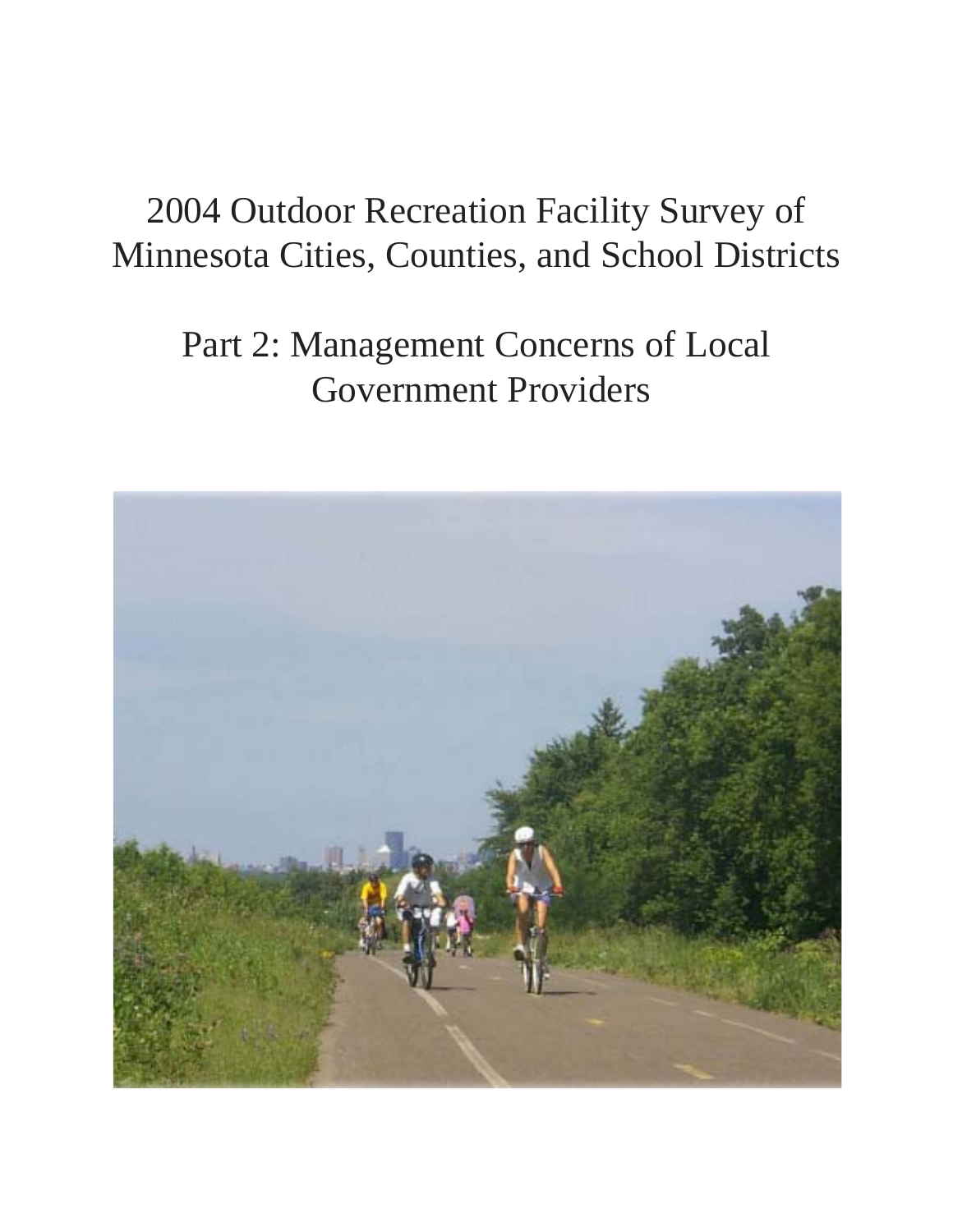# 2004 Outdoor Recreation Facility Survey of Minnesota Cities, Counties, and School Districts

# Part 2: Management Concerns of Local Government Providers







The 2004 Outdoor Recreation Facility Survey of Minnesota Cities, Counties, and School Districts was funded by the Legislative Commission on Minnesota Resources with an allocation of Land and Water Conservation Funds

Report prepared by:

Ron Sushak

Office of Management and Budget Services Minnesota Department of Natural Resources

# May 2005

*2 2004 Outdoor Recreation Facility Survey of Minnesota Cities, Counties, and School Districts—Part 2: Management Concerns of Local Government Providers*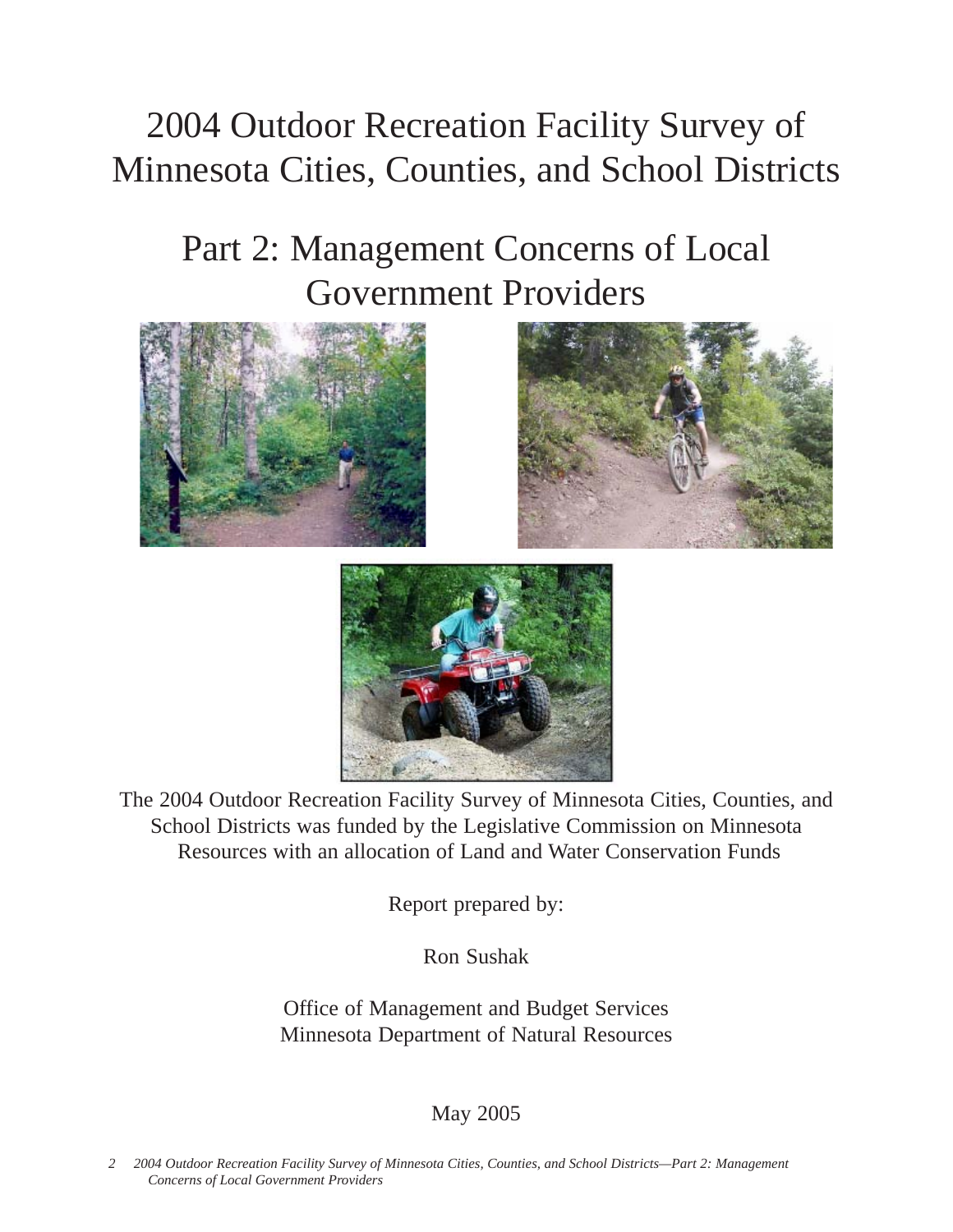# Contents

| Topic                                                                         | Page |
|-------------------------------------------------------------------------------|------|
|                                                                               |      |
|                                                                               |      |
|                                                                               |      |
|                                                                               |      |
| Problems facing outdoor recreation facility providers by type of provider  16 |      |
|                                                                               |      |
|                                                                               |      |
|                                                                               |      |
|                                                                               |      |
|                                                                               |      |
|                                                                               |      |
|                                                                               |      |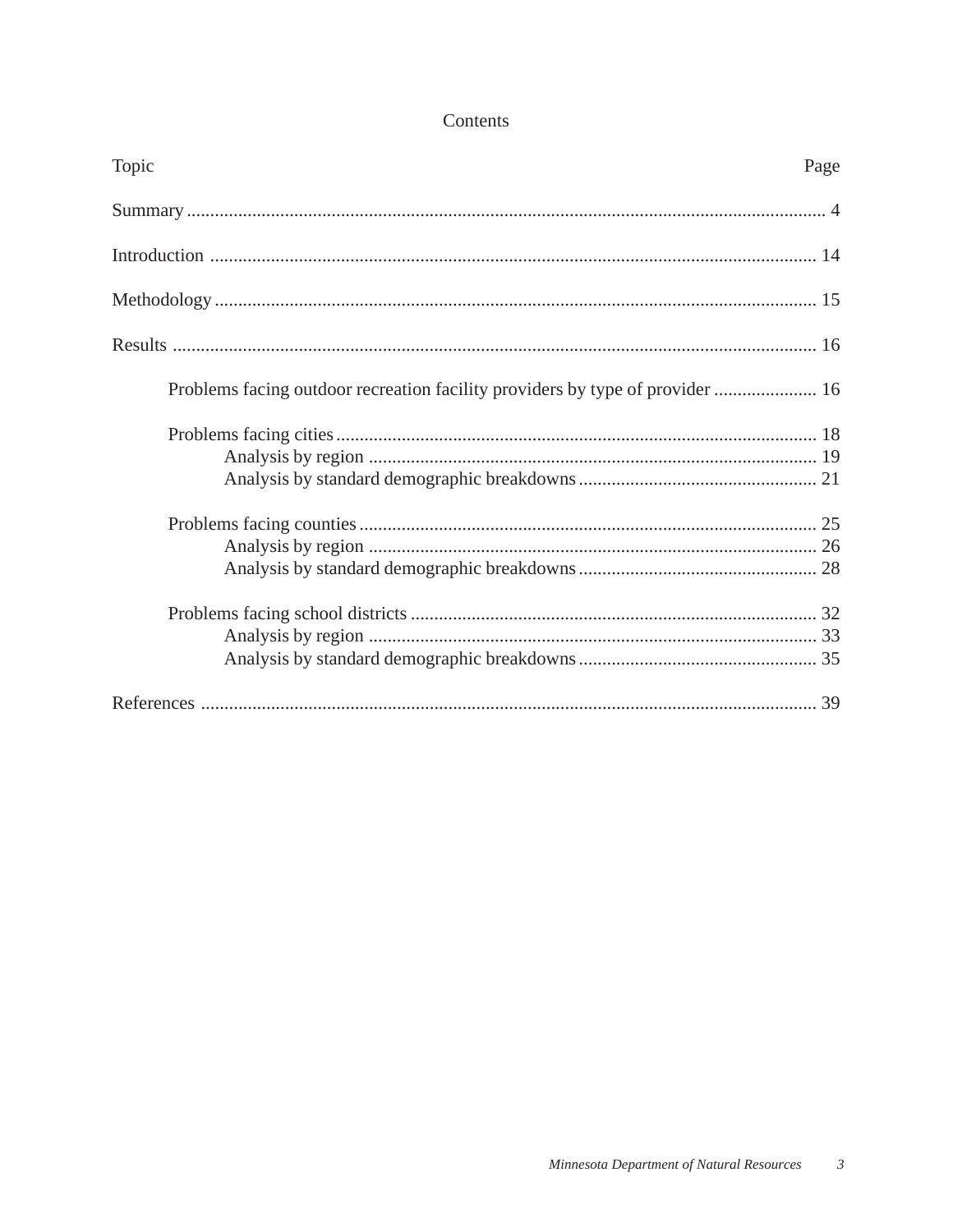#### SUMMARY

#### INTRODUCTION

The most recent State Comprehensive Outdoor Recreation Plan identified the need to better understand the changing nature of outdoor recreation in Minnesota. To meet this need, three efforts are underway, and one is planned for future funding. The first effort is the collection of primary information on the outdoor recreation patterns of adult Minnesotans. The second effort is an analysis of existing information sources to delineate recent trends in recreation participation (e.g., trends in fishing licenses, watercraft registration, and park attendance). The third effort which is the topic of this document—is to determine the recreation facility needs and management concerns of cities, counties, and school districts in the state from providers of those facilities. The fourth effort—which is planned for future funding—is to determine the recreation facility and program needs of the general Minnesota population directly from that population.

To collect data on Minnesota public and private outdoor recreation facilities open to the general public, a mail survey was conducted beginning in July 2004. The mail survey targeted the most appropriate and knowledgeable respondent in each city, county and school district. The mailsurvey sample of 1000 was allocated to three public outdoor recreation facility providers—cities/ townships (cities), counties, school districts—with surveys sent to 603 cities, 87 counties, and 310 school districts. The survey covered all cities with populations over 350, some larger townships, and a sampling of cities with populations under 350; all 87 counties; and all school districts with enrollments over 500 and a sampling of school districts with enrollments under 500. The return rates varied from 83 percent for counties to 85 percent for cities. The return rates far exceeded expectations for an effort such as this.

This report on the findings of the 2004 Outdoor Recreation Facility Adequacy Survey focuses on problems facing outdoor recreation facility providers. A separate report—based on additional information collected in the same survey—focuses on facility needs, now and within the next five years.

A separate survey was developed for cities, for counties, and for school districts. While the majority of each survey contained the same materials, the number and ordering of problems varied. The city and county surveys included 29 problems listed under four problem categories—Meeting Public Needs, Land Protection, Management, and Funding (Table S1). The school district survey only included 22 problems. It did not include the three Land Protection problems or four of the Meeting Public Needs problems: "Providing undeveloped public lands for youth to explore and enjoy," "Meeting demand for off-leash dog areas," "Meeting demand for public water access for swimming, boating, and fishing," "Including off-street walking or biking paths (including sidewalks) during development or redevelopment."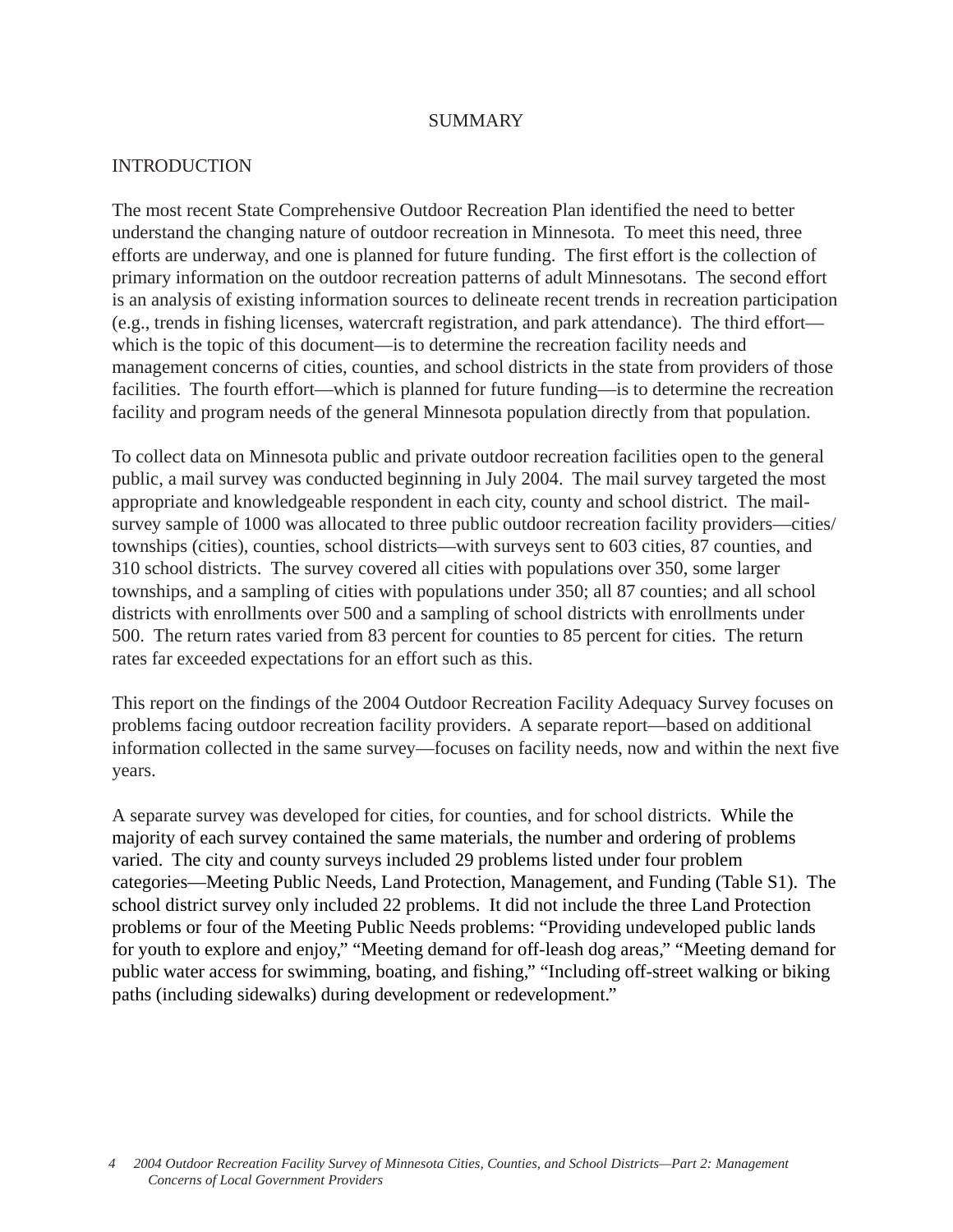## Table S1 List of Potential Problems by Problem Category

#### *MEETING PUBLIC NEEDS*

Meeting the needs of older people Meeting the needs of families Meeting the needs of youth through programming Meeting the needs of youth through the provision of facilities Meeting the needs of diverse cultures in your area Meeting accessibility standards Providing a safe environment Providing undeveloped public lands for youth to explore and enjoy Providing full size athletic fields Meeting demand for off-leash dog areas Meeting demand for public water access for swimming, boating, and fishing Including off-street walking or biking paths (including sidewalks) during development or redevelopment

#### *LAND PROTECTION*

Reserving open-space lands from development or redevelopment

Reserving significant natural resource areas from development or redevelopment

Reserving historical or cultural resources from development or redevelopment

#### *MANAGEMENT*

Alleviating user conflicts Informing visitors of rules and regulations Enforcing rules and regulations Alleviating visitor caused impacts on natural resources Working with other outdoor recreation providers Setting user fees so that costs do not hinder participation

#### *FUNDING*

Obtaining daily maintenance funds

Obtaining scheduled preventative maintenance funds

Obtaining outdoor recreation and education programming funds

Obtaining overall recreation administration funds

Obtaining major renovation funds

Obtaining facility replacement funds

Obtaining new facility development funds

Obtaining land acquisition funds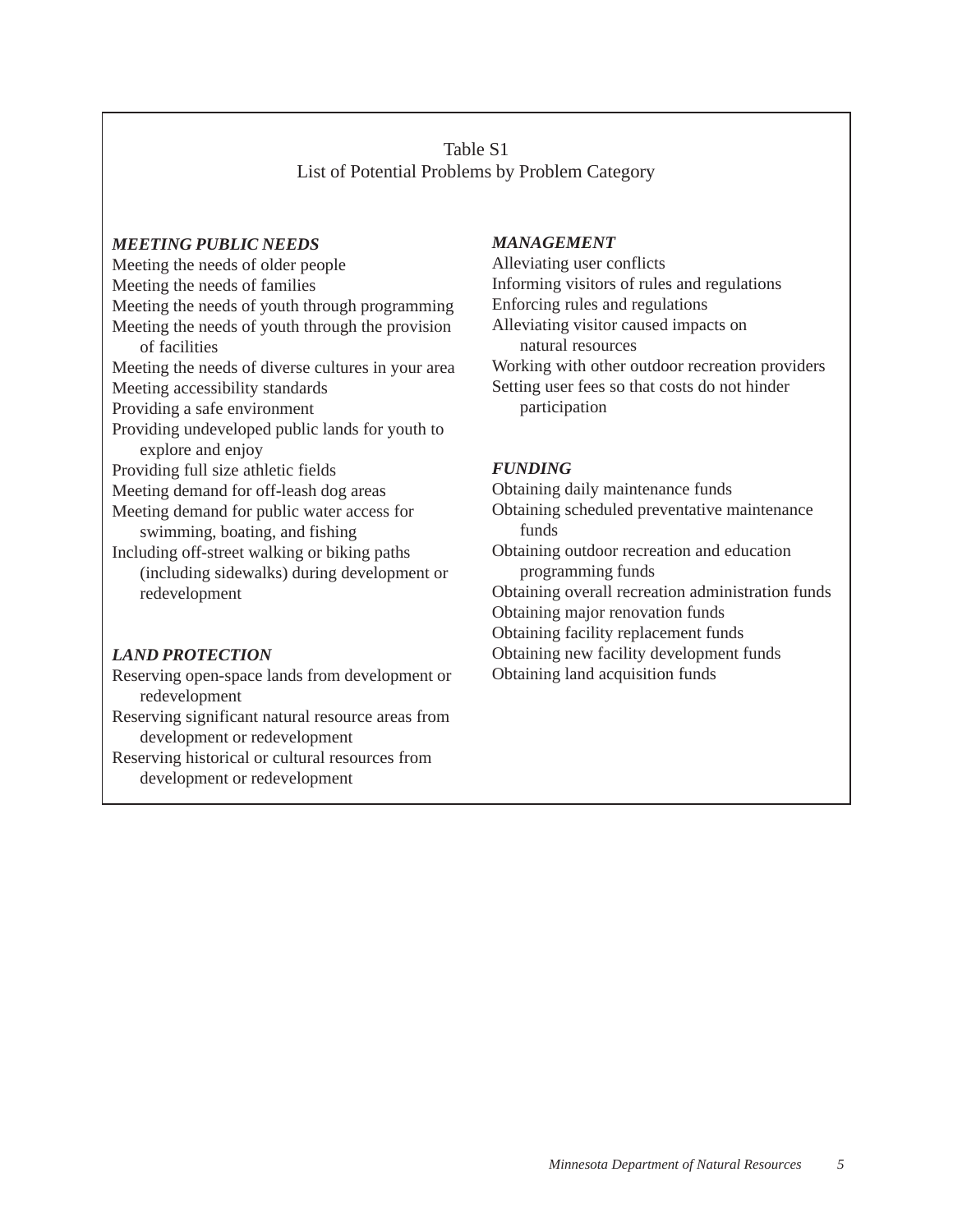## SURVEY RESULTS

Survey respondents were asked to indicate how much of a problem (if any) each of the potential problems was for their local population: city respondents were asked about "the outdoor recreation system **within a half-hour drive of community residents' homes**" for Meeting Public Needs and Land Protection problems, and about "the outdoor recreation system **operated by the city**" for Management and Funding problems; county respondents were asked about "the outdoor recreation system **operated by the county**" for all problem categories, and school district respondents were asked about "the outdoor recreation system **operated by the school district**" for all problem categories.

The surveys asked the respondents to indicate if a potential problem was "Not a problem," "Slight problem," "Moderate problem," "Serious problem," or "Very serious problem."

#### Problems Facing Outdoor Recreation Providers by Type of Provider

There was a fairly strong correlation in the rating of problems among cities, counties and school districts. These providers face similar problems even though they traditionally supply different types of facilities and differ in their ratings of facility needs.

All three providers rated Funding problems as their most serious problems (Table S2). Funding problems were rated moderate to serious problems by all three providers. Obtaining funding for capital expenditures (new facilities, major renovations, facility replacement, land acquisition) was a greater problem than obtaining funding for operating expenditures (programming, administration, maintenance). School districts indicated more of a problem in obtaining funding than counties or cities.

Cities rated Meeting Public Needs higher than Land Protection while counties rated Land Protection higher. This is consistent with their traditional roles in providing outdoor recreation facilities. While both provide picnic areas, cities provide more intensely used facilities that require less land such as playgrounds and ball fields. Counties provide facilities that require more land such as natural park areas/open spaces and unpaved trails. Counties are less likely to provide intensely used outdoor sport courts and fields. All of the problems in these two categories were rated slight to moderate problems.

Counties located in the faster growing areas of the state (Metro and Central regions) rated Land Protection problems as of much greater severity than counties in the rest of the state.

All three providers rated Management problems as their least serious problems. All of these problems were rated not a problem to slight problems, except for enforcing rules and regulations which was rated a moderate problem by counties.

Management Problems were rated as much more severe in the larger cities around the state.

Overall, cities rated problems as less serious than counties or school districts.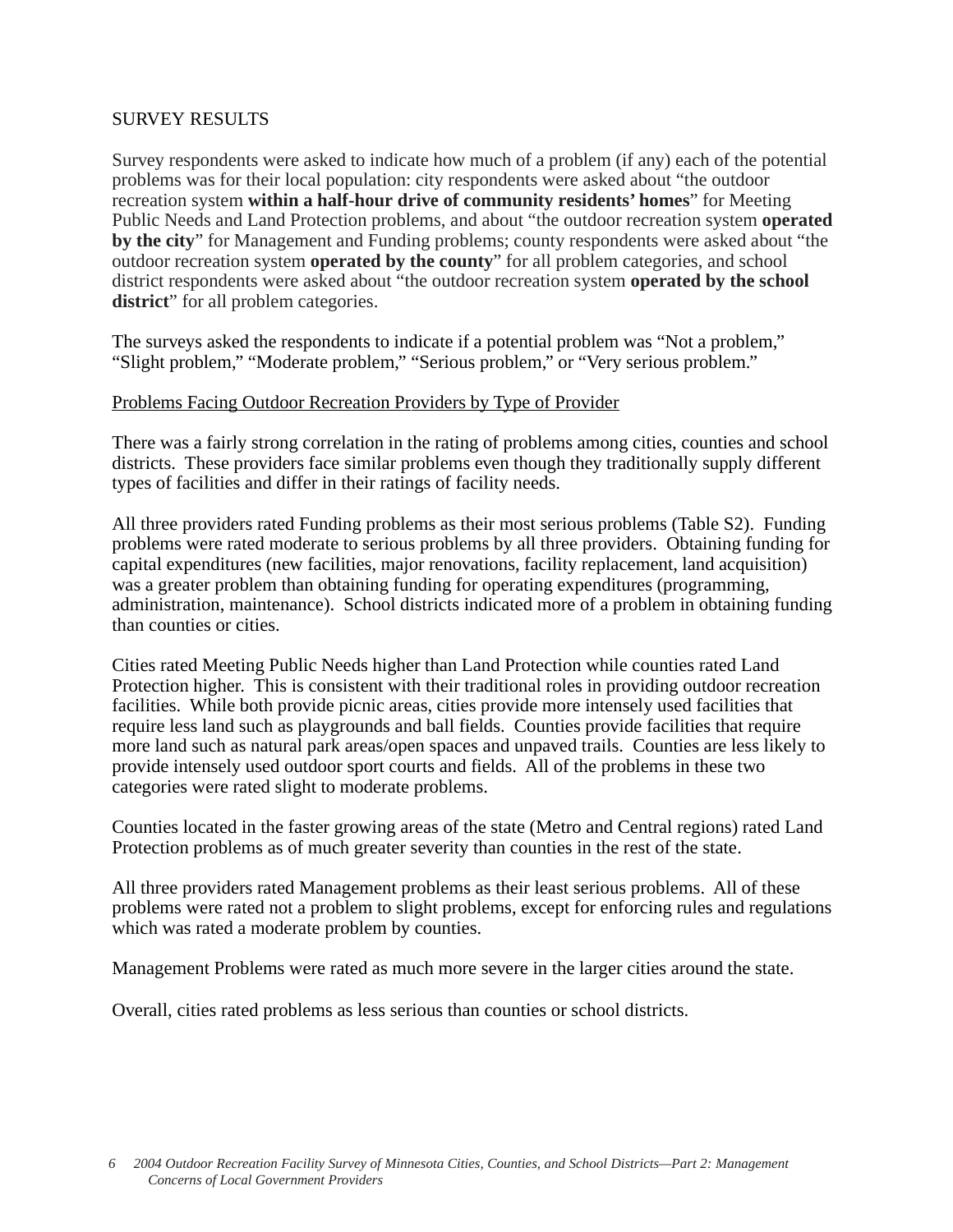## Table S2 Problems Facing Outdoor Recreation Facility Providers by Type of Provider

(mean values—problem scale: 1=Not a problem, 2=Slight problem, 3=Moderate problem, 4=Serious problem, 5=Very serious problem; excludes Don't know responses)

| <b>Potential problem</b>                                | <b>Total</b> | City | County | <b>School</b> |
|---------------------------------------------------------|--------------|------|--------|---------------|
| <b>Funding</b>                                          |              |      |        |               |
| Obtaining new facility development funds                | 3.9          | 3.8  | 3.8    | 4.1           |
| Obtaining major renovation funds                        | 3.8          | 3.7  | 3.6    | 4.0           |
| Obtaining facility replacement funds                    | 3.7          | 3.7  | 3.4    | 4.0           |
| Obtaining land acquisition funds                        | 3.5          | 3.3  | 3.8    | 3.6           |
| Obtaining outdoor recreation and education              |              |      |        |               |
| programming funds                                       | 3.1          | 2.9  | 3.3    | 3.4           |
| Obtaining overall recreation administration funds       | 3.0          | 2.8  | 3.0    | 3.4           |
| Obtaining scheduled preventative maintenance funds      | 3.0          | 2.7  | 3.0    | 3.5           |
| Obtaining daily maintenance funds                       | 2.8          | 2.5  | 2.9    | 3.4           |
| <b>Meeting Public Needs</b>                             |              |      |        |               |
| Meeting demand for off-leash dog areas                  | 2.8          | 2.8  | 2.8    | Not asked     |
| Meeting the needs of youth through the provision of     |              |      |        |               |
| facilities                                              | 2.7          | 2.7  | 2.8    | 2.7           |
| Including off-street walking or biking paths (including |              |      |        |               |
| sidewalks) during development or redevelopment          | 2.7          | 2.7  | 2.7    | Not asked     |
| Meeting the needs of youth through programming          | 2.6          | 2.6  | 3.0    | 2.5           |
| Meeting the needs of older people                       | 2.5          | 2.4  | 2.5    | 2.6           |
| Providing undeveloped public lands for youth to         |              |      |        |               |
| explore and enjoy                                       | 2.4          | 2.5  | 2.3    | Not asked     |
| Providing full size athletic fields                     | 2.3          | 2.3  | 2.2    | 2.2           |
| Meeting accessibility standards                         | 2.3          | 2.3  | 2.5    | 2.2           |
| Meeting the needs of diverse cultures in your area      | 2.2          | 2.2  | 2.6    | 2.2           |
| Meeting the needs of families                           | 2.2          | 2.1  | 2.5    | 2.4           |
| Meeting demand for public water access for swimming,    |              |      |        |               |
| boating, and fishing                                    | 2.1          | 2.1  | 2.3    | Not asked     |
| Providing a safe environment                            | 1.8          | 1.8  | 2.2    | 1.8           |
| <b>Land Protection</b>                                  |              |      |        |               |
| Reserving significant natural resource areas from       |              |      |        |               |
| development or redevelopment                            | 2.4          | 2.3  | 2.9    | Not asked     |
| Reserving open-space lands from development or          |              |      |        |               |
| redevelopment                                           | 2.3          | 2.3  | 2.9    | Not asked     |
| Reserving historical or cultural resources from         |              |      |        |               |
| development or redevelopment                            | 2.1          | 2.0  | 2.5    | Not asked     |
| <b>Management</b>                                       |              |      |        |               |
| Enforcing rules and regulations                         | 2.3          | 2.2  | 2.8    | 2.2           |
| Informing visitors of rules and regulations             | 2.0          | 1.9  | 2.4    | 2.1           |
| Alleviating user conflicts                              | 2.0          | 1.8  | 2.4    | 2.3           |
| Setting user fees so that costs do not hinder           |              |      |        |               |
| participation                                           | 1.9          | 1.8  | 2.0    | 2.2           |
| Alleviating visitor caused impacts on natural resources | 1.9          | 1.8  | 2.4    | 1.9           |
| Working with other outdoor recreation providers         | 1.5          | 1.4  | 1.8    | 1.8           |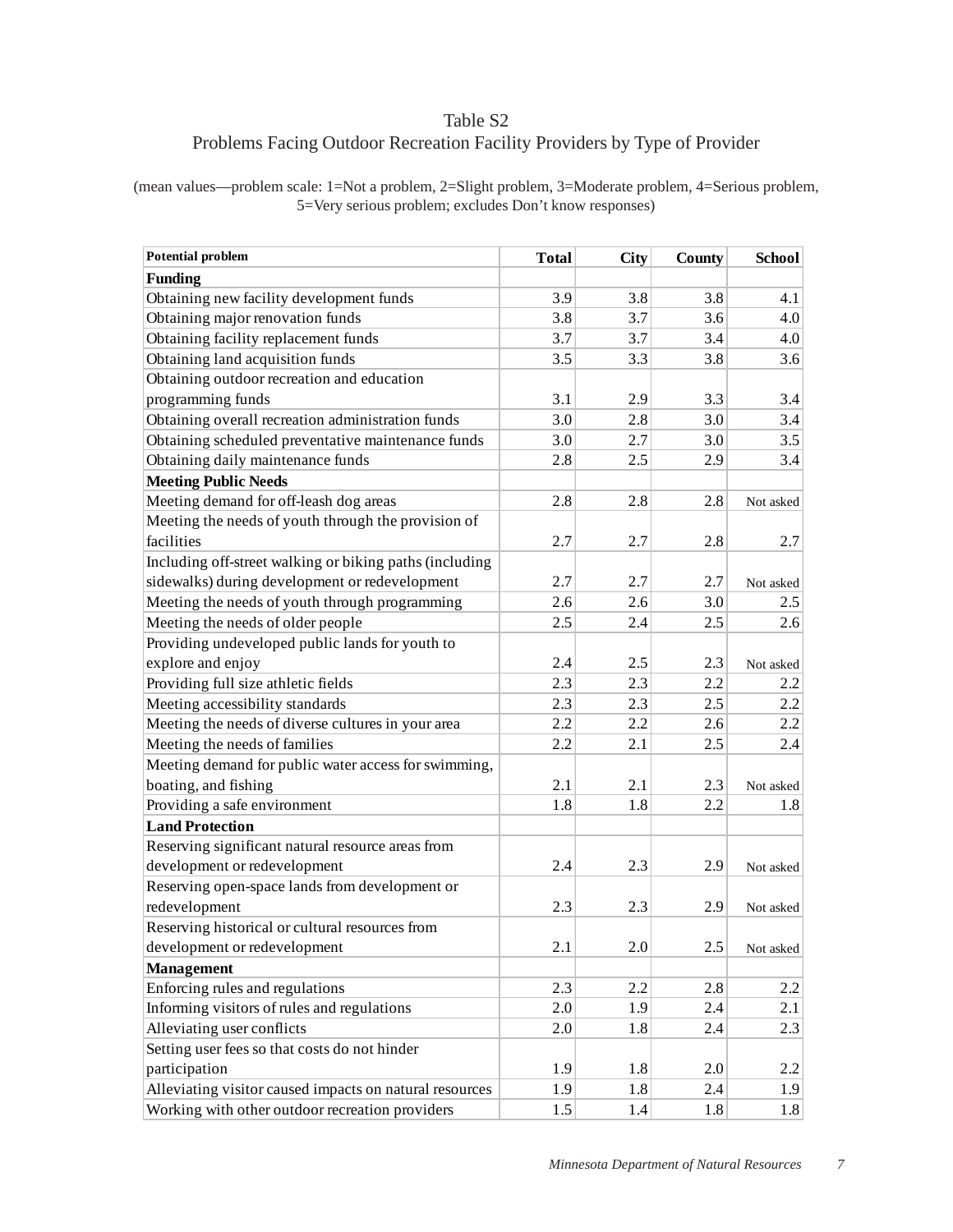### Analysis of Problems

To examine how problems varied across the state and by standard demographic breakdowns, city and county data were analyzed by region, population density change 1990 to 2000, 2000 population, and 2000 median household income. School district data were looked at by region, enrollment change 1993-94 to 2003-04, 2003-04 enrollment, and percent enrollment eligible for subsidized lunches.

The balance of this summary focuses on problems by region. The summary only includes the highlights of findings from additional analyses by demographic breakdowns. For a full discussion of the findings from the demographic analyses, refer to the body of the report.

Regions used for this analysis are the four DNR regions with the Central DNR region broken into the seven county Twin Cities metropolitan region (Metro) and the balance as the Central region (Figure S1). The Metro region contains half of the Minnesota population and is covered by the regional governmental agency (Metropolitan Council) that has outdoor recreation functions.



### Problems Facing Cities

When looked at by region there was fairly strong correlation among the regions. All of the regions rated Funding problems highest followed by Meeting Public Needs and Land Protection with Management problems lowest (Table S3). All of the regions rated capital funding problems higher than operational funding problems. Funding problems were rated as moderate to serious problems by all regions except the Central region which rated some Funding problems as slight problems. Meeting Public Needs problems were rated as slight to moderate problems. Land Protection problems were rated as slight problems. Management problems were rated as not a problem to slight problems. In general, the Central region rated problems as less serious than the other regions.

When these problems are examined by population density change 1990 to 2000, 2000 population, and 2000 median household income, results are similar to those shown for the regions: Funding problems were rated the most serious and Management problems were rated the least serious. There are exceptions and notable differences.

As population increased, overall problem ratings increased. For cities greater than 100,000, Management problems were rated as serious as Funding problems were rated by smaller cities.

For cities with median household incomes less than \$30,000, Meeting Public Needs was a more serious problem than for cities with higher median household incomes. Overall, cities with median household incomes less than \$30,000 had higher problem ratings than cities with higher median household incomes.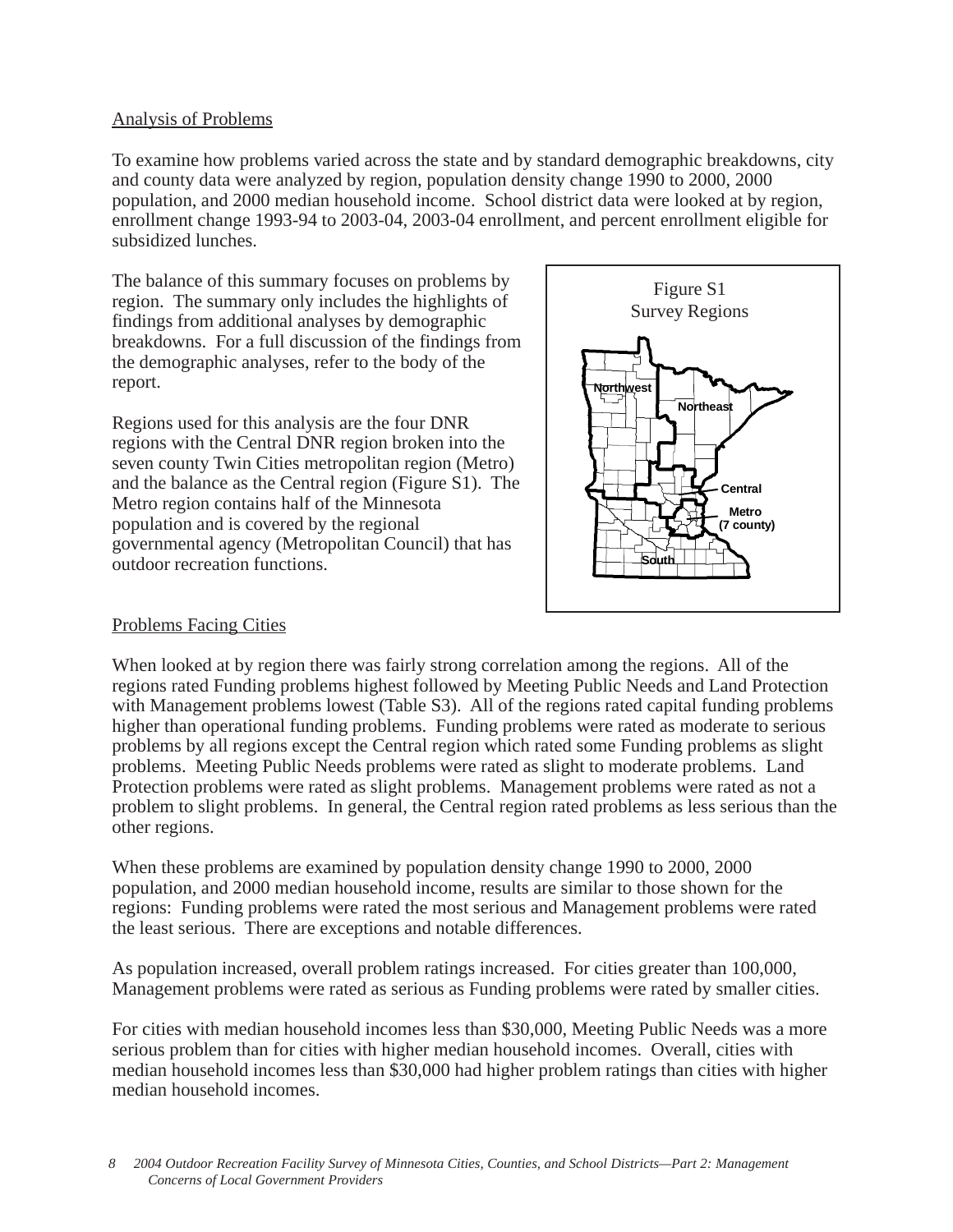## Table S3 Problems Facing Cities by Region

(mean values—problem scale: 1=Not a problem, 2=Slight problem, 3=Moderate problem, 4=Serious problem, 5=Very serious problem; excludes Don't know responses)

| <b>Potential problem</b>                                |     | <b>Total Northwest Northeast</b> |         | South   | <b>Central</b> | Metro |
|---------------------------------------------------------|-----|----------------------------------|---------|---------|----------------|-------|
| <b>Funding</b>                                          |     |                                  |         |         |                |       |
| Obtaining new facility development funds                | 3.8 | 4.1                              | 3.9     | 3.9     | 3.3            | 3.6   |
| Obtaining major renovation funds                        | 3.7 | 4.0                              | 3.8     | 3.8     | 3.4            | 3.4   |
| Obtaining facility replacement funds                    | 3.7 | 4.0                              | 3.9     | 3.7     | 3.3            | 3.4   |
| Obtaining land acquisition funds                        | 3.3 | 3.8                              | 3.4     | 3.3     | 2.9            | 3.3   |
| Obtaining outdoor recreation and education              |     |                                  |         |         |                |       |
| programming funds                                       | 2.9 | 3.2                              | 3.2     | 3.0     | 2.6            | 2.7   |
| Obtaining overall recreation administration funds       | 2.8 | 3.2                              | 2.9     | 2.8     | 2.6            | 2.5   |
| Obtaining scheduled preventative maintenance funds      | 2.7 | 2.9                              | 2.9     | 2.6     | 2.2            | 2.9   |
| Obtaining daily maintenance funds                       | 2.5 | 2.7                              | 2.8     | 2.4     | 2.2            | 2.6   |
| <b>Meeting Public Needs</b>                             |     |                                  |         |         |                |       |
| Meeting demand for off-leash dog areas                  | 2.8 | 2.7                              | 2.5     | 2.9     | 2.9            | 2.8   |
| Meeting the needs of youth through the provision of     |     |                                  |         |         |                |       |
| facilities                                              | 2.7 | 2.7                              | 2.7     | 2.7     | 2.6            | 2.6   |
| Including off-street walking or biking paths (including |     |                                  |         |         |                |       |
| sidewalks) during development or redevelopment          | 2.7 | 2.7                              | 2.5     | 2.9     | 2.3            | 2.5   |
| Meeting the needs of youth through programming          | 2.6 | 2.7                              | 2.6     | 2.6     | 2.4            | 2.4   |
| Providing undeveloped public lands for youth to         |     |                                  |         |         |                |       |
| explore and enjoy                                       | 2.5 | 2.6                              | 2.1     | 2.6     | 2.4            | 2.3   |
| Meeting the needs of older people                       | 2.4 | 2.5                              | 2.4     | 2.4     | 2.3            | 2.4   |
| Providing full size athletic fields                     | 2.3 | 2.0                              | 2.1     | 2.2     | 2.1            | 2.7   |
| Meeting accessibility standards                         | 2.3 | 2.3                              | 2.4     | 2.3     | 2.1            | 2.2   |
| Meeting the needs of diverse cultures in your area      | 2.2 | 2.2                              | 2.1     | 2.3     | 2.0            | 2.3   |
| Meeting demand for public water access for swimming,    |     |                                  |         |         |                |       |
| boating, and fishing                                    | 2.1 | 2.2                              | 1.8     | 2.2     | 1.9            | 2.2   |
| Meeting the needs of families                           | 2.1 | 2.3                              | 1.9     | 2.1     | 1.9            | 2.1   |
| Providing a safe environment                            | 1.8 | 1.8                              | 1.9     | 1.8     | 1.6            | 1.9   |
| <b>Land Protection</b>                                  |     |                                  |         |         |                |       |
| Reserving significant natural resource areas from       |     |                                  |         |         |                |       |
| development or redevelopment                            | 2.3 | 2.0                              | 2.3     | 2.3     | 2.2            | 2.4   |
| Reserving open-space lands from development or          |     |                                  |         |         |                |       |
| redevelopment                                           | 2.3 | 2.1                              | 2.3     | 2.3     | 2.1            | 2.3   |
| Reserving historical or cultural resources from         |     |                                  |         |         |                |       |
| development or redevelopment                            | 2.0 | 1.8                              | 2.0     | 2.0     | 2.0            | 2.2   |
| <b>Management</b>                                       |     |                                  |         |         |                |       |
| Enforcing rules and regulations                         | 2.2 | $2.0\,$                          | $2.4\,$ | $2.1\,$ | 2.3            | 2.5   |
| Informing visitors of rules and regulations             | 1.9 | 1.7                              | 2.1     | 1.8     | 1.9            | 2.3   |
| Alleviating visitor caused impacts on natural resources | 1.8 | 1.6                              | 1.9     | 1.7     | 2.0            | 2.1   |
| Setting user fees so that costs do not hinder           |     |                                  |         |         |                |       |
| participation                                           | 1.8 | 1.7                              | 1.8     | 1.7     | 1.7            | 2.0   |
| Alleviating user conflicts                              | 1.8 | 1.5                              | 1.8     | 1.6     | 1.7            | 2.2   |
| Working with other outdoor recreation providers         | 1.4 | 1.3                              | 1.5     | 1.3     | 1.3            | 1.5   |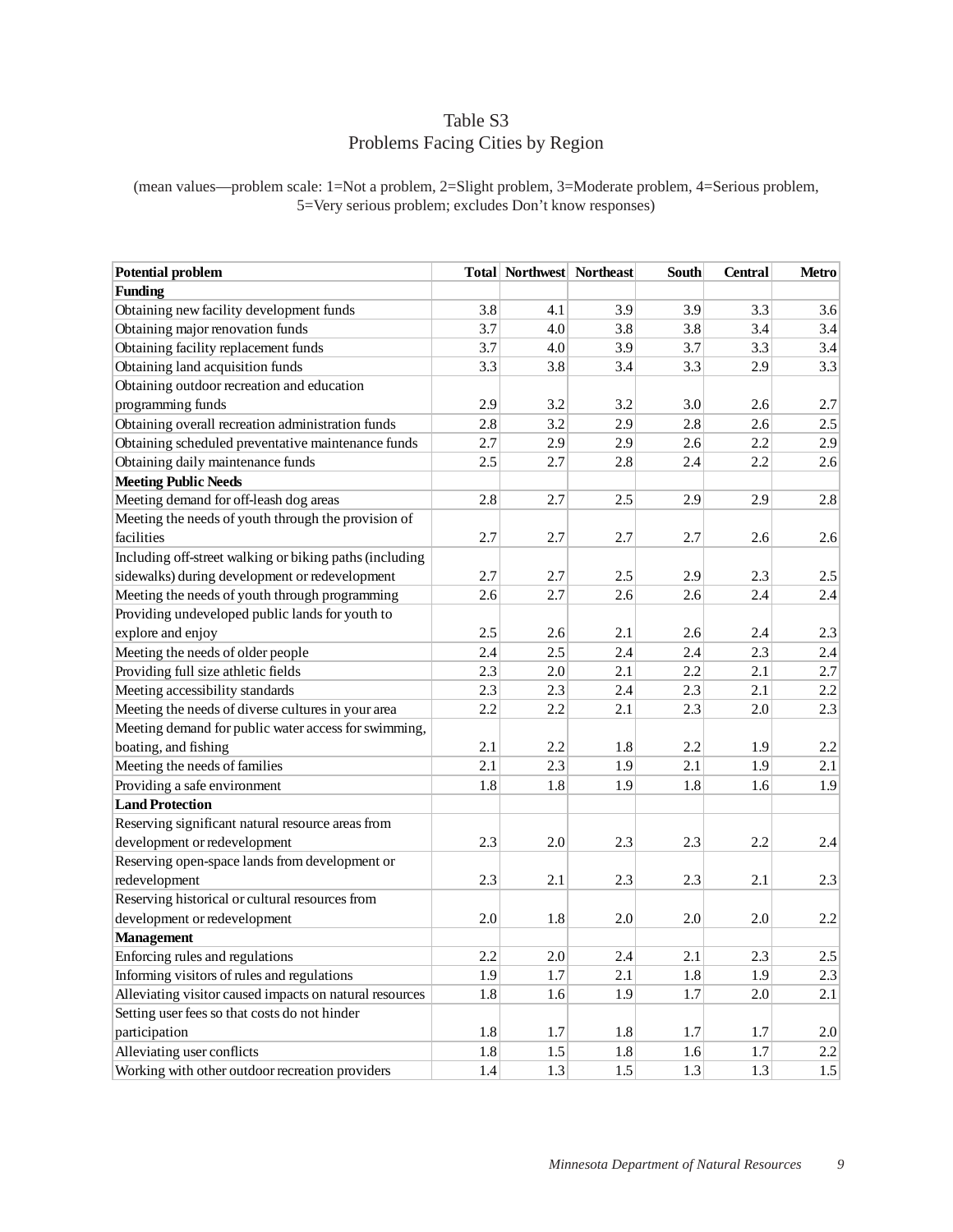### Problems Facing Counties

When looked at by region, there was little correlation in problem ratings among the regions. This differs from the cities which showed fairly strong correlations among the regions. The Northeast region differed most from the other regions. All of the regions rated Funding problems highest, except for the Metro region which rated Land Protection problems highest with Funding problems second (Table S4). However, Funding problems were still rated as moderate to serious problems by Metro region counties. All of the regions rated Management problems lowest except for the Northeast which rated Management problem second behind Funding problems. The Northeast rated Meeting Public Needs problems lowest.

Overall, the Central region and the Metro region rated problems as more serious than the other regions. The high overall rating of Central region counties differs from the results for cities where Central region cities rated problems as less serious than other regions.

When these problems are examined by population density change 1990 to 2000, 2000 population, and 2000 median household income, results are similar to those shown for the regions: Funding problems were rated the most serious and Management problems were rated the least serious. There are a few exceptions, however.

The higher population density change classes rated Land Protection problems highest. However, they still rated capital funding problems as more serious problems than Land Protection problems. Meeting Public Needs was the second most serious problem for counties with no or negative growth. These ratings are not surprising. Growing counties see a need for land for new facilities while counties with no or negative growth would not be adding new facilities. While all of the density change classes rated Management problems lowest, Management problems were still rated a moderate problem by the faster growing counties. As counties grow they encounter more problems in managing their visitors. Enforcing rules and regulations was a moderate problem for all counties except for counties with no or negative growth. Overall, problem ratings were higher for the faster growing counties.

All of the population classes except medium sized counties (50,000 - 149,999) rated Funding problems highest. Medium sized counties rated Land Protection problems highest. Management problems were rated lowest by all population classes except the largest class (600,000+) which rated Management problems second behind Funding problems. All population classes rate enforcing rules and regulations as a moderate problem. Overall, problem ratings were lowest for the largest counties.

All of the income classes rated Funding problems highest. Counties with the highest income rated Funding problems more serious than the other counties. Land Protection problems were rated number two by all income classes except the lowest income class which rated Land Protection problems as the lowest problem. All other income classes rated Management problems lowest. Overall, problem ratings were highest for the counties with the highest incomes.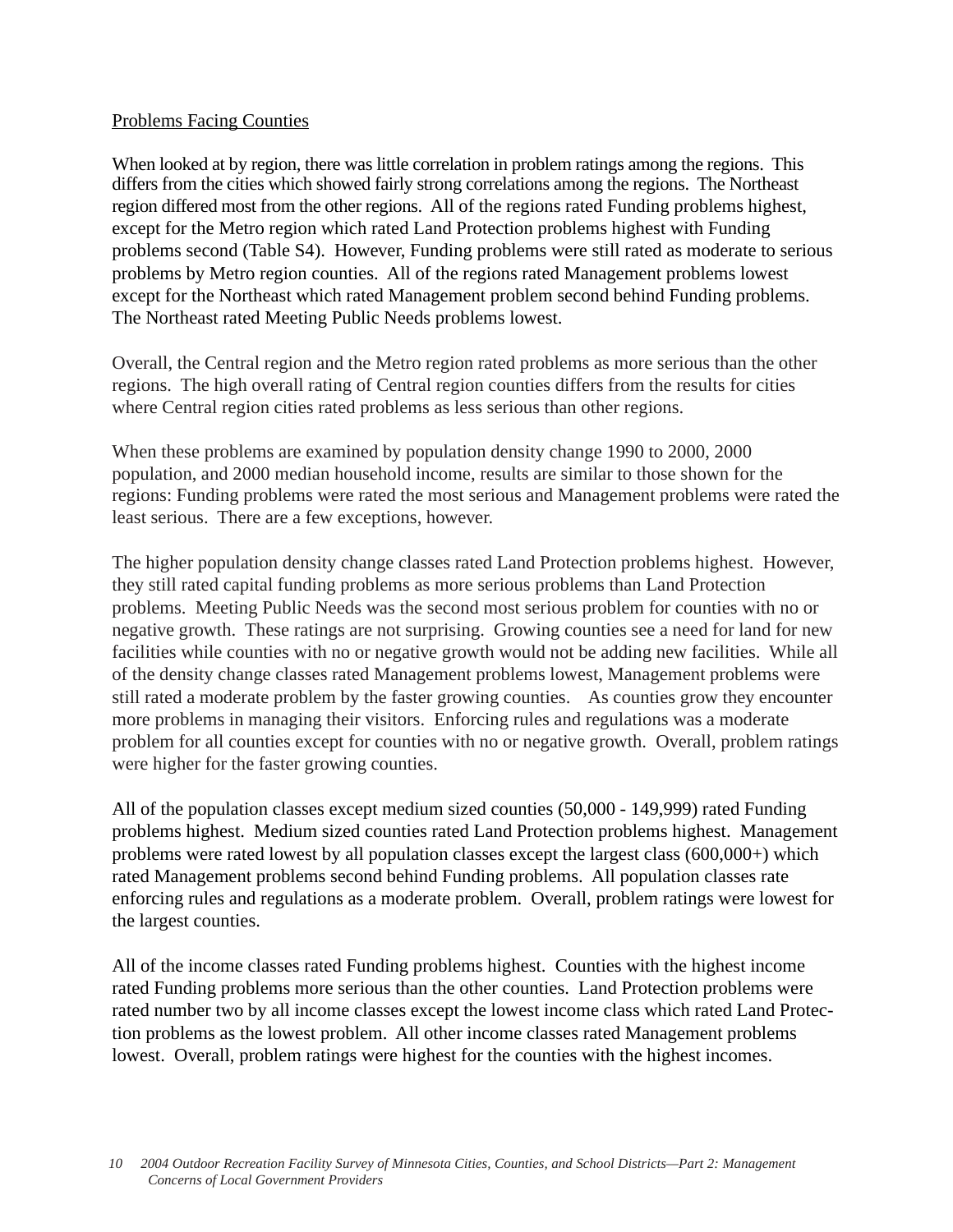## Table S4 Problems Facing Counties by Region

(mean values—problem scale: 1=Not a problem, 2=Slight problem, 3=Moderate problem, 4=Serious problem, 5=Very serious problem; excludes Don't know responses)

| <b>Potential problem</b>                                |         | Total Northwest Northeast |     | South | <b>Central</b> | Metro   |
|---------------------------------------------------------|---------|---------------------------|-----|-------|----------------|---------|
| <b>Funding</b>                                          |         |                           |     |       |                |         |
| Obtaining new facility development funds                | 3.8     | 4.3                       | 3.5 | 3.3   | 4.4            | 4.1     |
| Obtaining land acquisition funds                        | 3.8     | 3.8                       | 3.7 | 3.5   | 4.1            | 4.3     |
| Obtaining major renovation funds                        | 3.6     | 3.8                       | 3.7 | 3.2   | 4.3            | 3.6     |
| Obtaining facility replacement funds                    | 3.4     | 3.8                       | 3.5 | 3.1   | 4.0            | 3.0     |
| Obtaining outdoor recreation and education              |         |                           |     |       |                |         |
| programming funds                                       | 3.3     | 3.6                       | 2.8 | 3.0   | 4.3            | 3.3     |
| Obtaining overall recreation administration funds       | 3.0     | 3.2                       | 3.2 | 2.7   | 3.9            | 2.8     |
| Obtaining scheduled preventative maintenance funds      | 3.0     | 3.0                       | 2.8 | 2.7   | 3.8            | 3.7     |
| Obtaining daily maintenance funds                       | 2.9     | 3.0                       | 2.7 | 2.7   | 3.6            | 2.8     |
| <b>Land Protection</b>                                  |         |                           |     |       |                |         |
| Reserving open-space lands from development or          |         |                           |     |       |                |         |
| redevelopment                                           | 2.9     | 2.6                       | 2.3 | 2.8   | 3.7            | 3.7     |
| Reserving significant natural resource areas from       |         |                           |     |       |                |         |
| development or redevelopment                            | 2.9     | 2.5                       | 2.2 | 2.8   | 3.9            | 3.9     |
| Reserving historical or cultural resources from         |         |                           |     |       |                |         |
| development or redevelopment                            | 2.5     | 2.2                       | 2.2 | 2.4   | 3.6            | 3.0     |
| <b>Meeting Public Needs</b>                             |         |                           |     |       |                |         |
| Meeting the needs of youth through programming          | 3.0     | 2.7                       | 2.0 | 3.2   | 3.2            | 3.3     |
| Meeting the needs of youth through the provision of     |         |                           |     |       |                |         |
| facilities                                              | 2.8     | 2.8                       | 1.8 | 2.9   | 3.3            | 3.0     |
| Meeting demand for off-leash dog areas                  | 2.8     | 2.0                       | 1.4 | 2.9   | 3.2            | 3.7     |
| Including off-street walking or biking paths (including |         |                           |     |       |                |         |
| sidewalks) during development or redevelopment          | 2.7     | 2.4                       | 2.8 | 2.7   | 3.5            | 2.7     |
| Meeting the needs of diverse cultures in your area      | 2.6     | 2.6                       | 1.8 | 2.7   | 2.8            | 3.0     |
| Meeting the needs of older people                       | 2.5     | 2.5                       | 2.5 | 2.2   | 3.2            | 2.9     |
| Meeting accessibility standards                         | 2.5     | 2.6                       | 2.8 | 2.4   | 2.7            | 2.3     |
| Meeting the needs of families                           | 2.5     | 2.3                       | 2.8 | 2.2   | 3.5            | 2.4     |
| Meeting demand for public water access for swimming,    |         |                           |     |       |                |         |
| boating, and fishing                                    | 2.3     | 2.0                       | 2.0 | 2.1   | 3.3            | 2.9     |
| Providing undeveloped public lands for youth to         |         |                           |     |       |                |         |
| explore and enjoy                                       | 2.3     | 2.1                       | 1.5 | 2.1   | 3.1            | 2.7     |
| Providing full size athletic fields                     | 2.2     | 2.4                       | 1.3 | 2.6   | 2.0            | 1.4     |
| Providing a safe environment                            | 2.2     | 2.2                       | 2.2 | 2.1   | 2.5            | 2.1     |
| <b>Management</b>                                       |         |                           |     |       |                |         |
| Enforcing rules and regulations                         | $2.8$   | 2.6                       | 3.3 | 2.5   | 3.1            | 3.1     |
| Alleviating user conflicts                              | 2.4     | 2.2                       | 3.0 | 2.2   | 3.0            | 2.7     |
| Alleviating visitor caused impacts on natural resources | 2.4     | 2.1                       | 2.8 | 2.3   | 2.5            | 2.6     |
| Informing visitors of rules and regulations             | 2.4     | 2.2                       | 2.7 | 2.2   | 2.8            | 2.6     |
| Setting user fees so that costs do not hinder           |         |                           |     |       |                |         |
| participation                                           | $2.0\,$ | $1.5\,$                   | 2.2 | 1.9   | 2.4            | $2.4\,$ |
| Working with other outdoor recreation providers         | 1.8     | 2.0                       | 1.6 | 1.8   | 1.8            | 2.0     |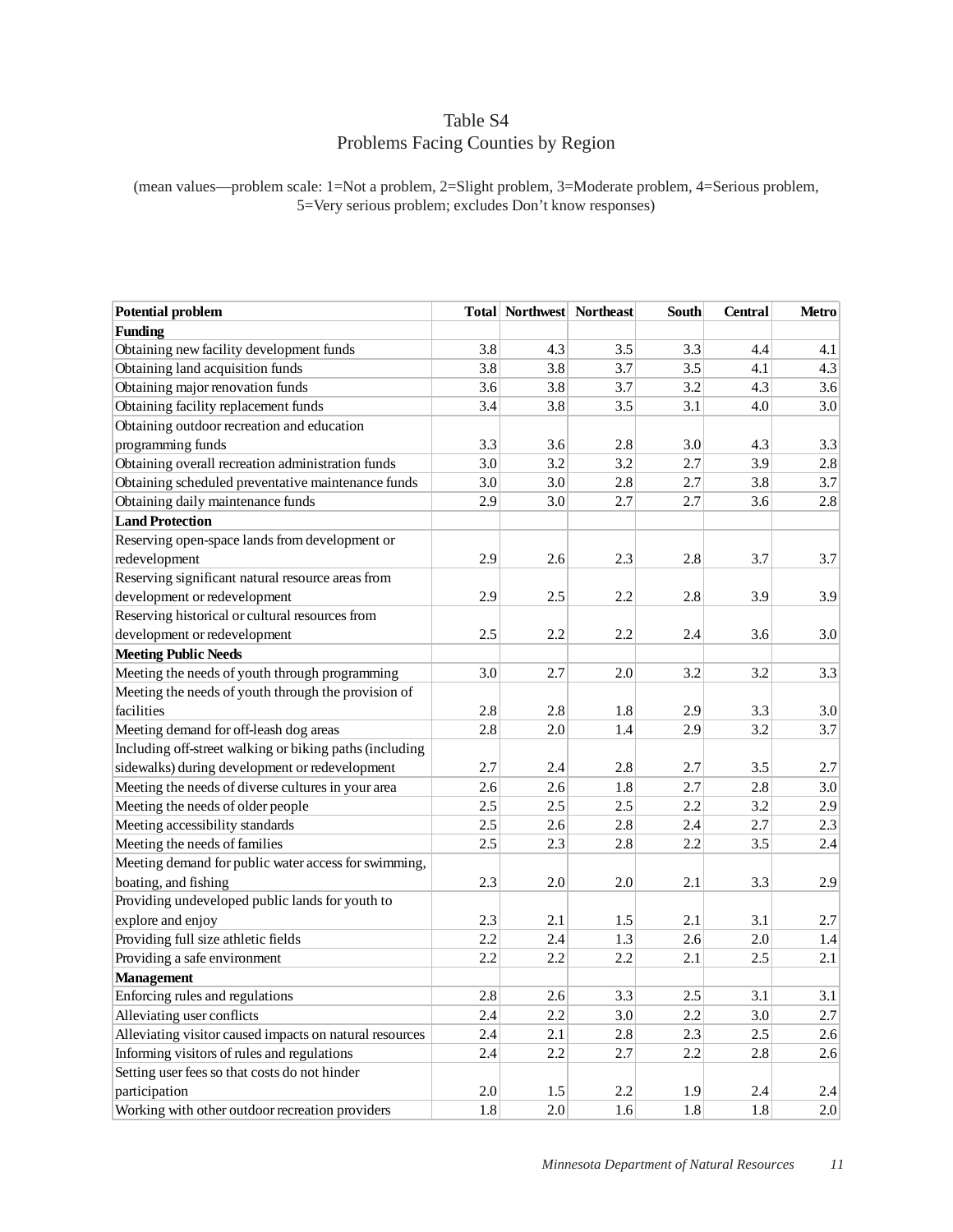## Problems Facing School Districts

When looked at by region there was fairly strong correlation among the regions. This was similar to the results for cities which also showed fairly strong correlations among the regions.

All of the regions rated Funding problems highest (Table S5). The Northwest and Metro regions rated Funding problems lower than the other regions. However, all regions rated Funding problems as moderate to serious problems. The Northwest, Northeast, and South regions rated Meeting Public Needs problems second and Management problems last. The Central and Metro regions rated Meeting Public Needs problems and Management problems about the same. All regions rated Meeting Public Needs problems as slight to moderate problems and Management problems as slight problems.

When these problems are examined by enrollment change 1993-94 to 2003-04, 2003-04 enrollment, and percent enrollment eligible for subsidized lunches results are similar to those shown for the regions: Funding problems were rated the most serious and Management problems were rated the least serious. There are some notable differences.

School districts exhibiting moderate growth (0.1 to 15.0 percent) rated Funding problems as less of a problem than other school districts. On average, Funding problems had a serious problem rating. The other problems had, on average, slight to moderate ratings.

Funding was rated as more of a problem by the largest school districts (20,001+) and less of a problem by the smallest school districts  $( $651$ )$  with the other districts in between. The largest school districts rated obtaining funding for land acquisition a very serious problem. They rated obtaining funding for operating expenditures a serious problem. Overall, the smallest school districts rated problems as less serious while the largest school districts rated problems as more serious with the other school districts in between.

All of the percent of enrollment eligible for subsidized lunches classes rated Funding problems highest followed by Meeting Public Needs problems and Management problems. Surprisingly, the school districts with the highest percent of enrollment eligible for subsidized lunches rated Funding problems as a less serious problem than school districts with lower eligibility. Overall, school districts with the highest percent of enrollment eligible for subsidized lunches rated problems as less serious than the other districts.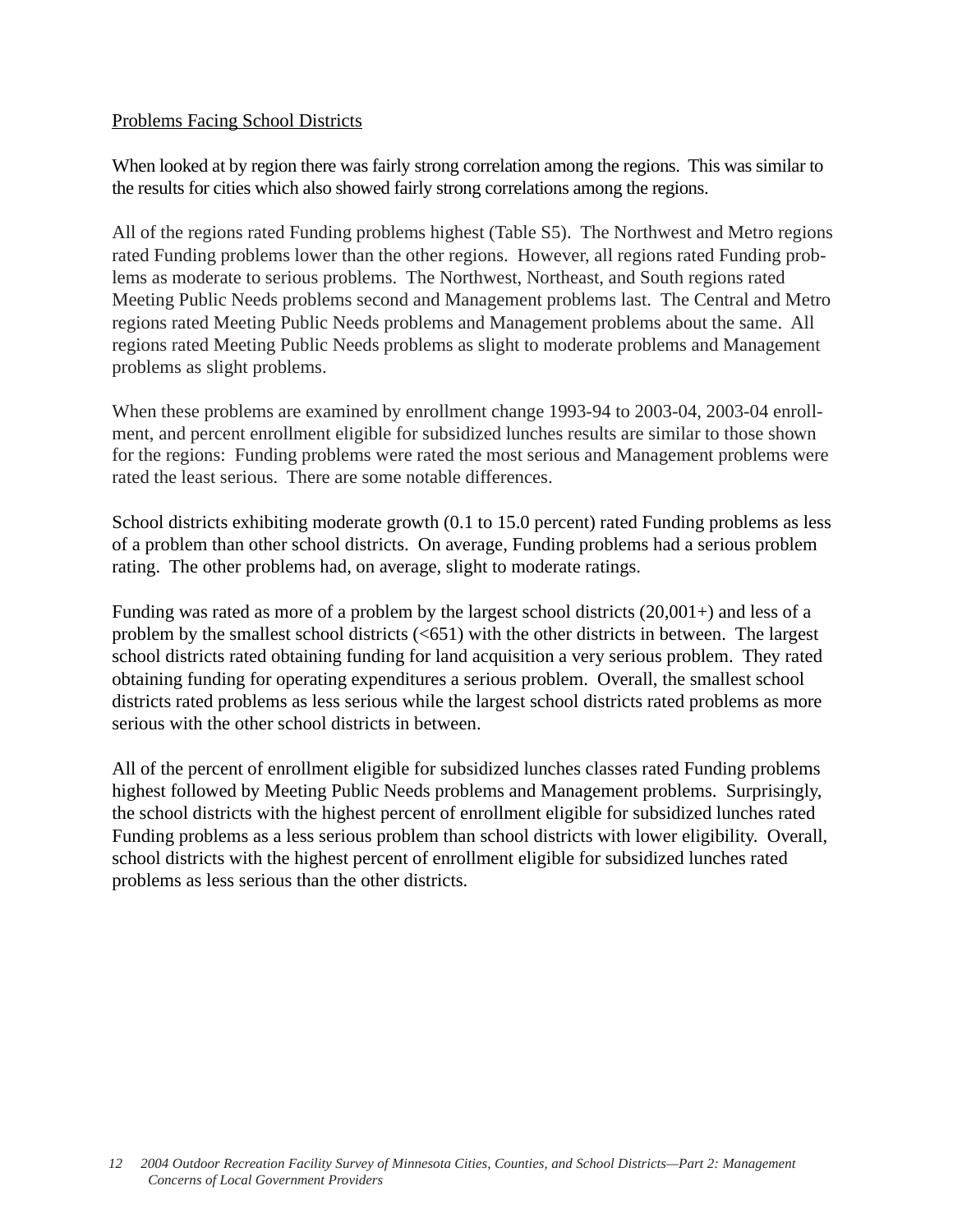## Table S5 Problems Facing School District by Region

(mean values—problem scale: 1=Not a problem, 2=Slight problem, 3=Moderate problem, 4=Serious problem, 5=Very serious problem; excludes Don't know responses)

| <b>Potential problem</b>                                |     | <b>Total Northwest Northeast</b> |     | <b>South</b> | <b>Central</b> | <b>Metro</b> |
|---------------------------------------------------------|-----|----------------------------------|-----|--------------|----------------|--------------|
| <b>Funding</b>                                          |     |                                  |     |              |                |              |
| Obtaining new facility development funds                | 4.1 | 3.8                              | 4.4 | 4.2          | 4.3            | 4.1          |
| Obtaining major renovation funds                        | 4.0 | 3.8                              | 4.1 | 4.1          | 4.1            | 3.8          |
| Obtaining facility replacement funds                    | 4.0 | 3.7                              | 4.2 | 4.1          | 4.1            | 3.8          |
| Obtaining land acquisition funds                        | 3.6 | 3.4                              | 3.4 | 3.6          | 3.9            | 3.9          |
| Obtaining scheduled preventative maintenance funds      | 3.5 | 3.2                              | 3.6 | 3.5          | 3.7            | 3.3          |
| Obtaining outdoor recreation and education              |     |                                  |     |              |                |              |
| programming funds                                       | 3.4 | 3.3                              | 3.6 | 3.5          | 3.5            | 3.1          |
| Obtaining overall recreation administration funds       | 3.4 | 3.2                              | 3.7 | 3.5          | 3.6            | 3.3          |
| Obtaining daily maintenance funds                       | 3.4 | 3.1                              | 3.4 | 3.5          | 3.6            | 3.2          |
| <b>Meeting Public Needs</b>                             |     |                                  |     |              |                |              |
| Meeting the needs of youth through the provision of     |     |                                  |     |              |                |              |
| facilities                                              | 2.7 | 2.6                              | 2.5 | 2.7          | 2.8            | 2.8          |
| Meeting the needs of older people                       | 2.6 | 2.7                              | 2.7 | 2.8          | 2.3            | 2.2          |
| Meeting the needs of youth through programming          | 2.5 | 2.3                              | 2.7 | 2.6          | 2.3            | 2.5          |
| Meeting the needs of families                           | 2.4 | 2.2                              | 2.4 | 2.5          | 2.3            | 2.3          |
| Providing full size athletic fields                     | 2.2 | 2.1                              | 2.1 | 2.2          | 2.4            | 2.6          |
| Meeting the needs of diverse cultures in your area      | 2.2 | 2.1                              | 1.7 | 2.4          | 2.1            | 2.2          |
| Meeting accessibility standards                         | 2.2 | 2.2                              | 2.4 | 2.4          | 2.0            | 1.7          |
| Providing a safe environment                            | 1.8 | 1.8                              | 2.1 | 1.9          | 1.9            | 1.5          |
| <b>Management</b>                                       |     |                                  |     |              |                |              |
| Alleviating user conflicts                              | 2.3 | 2.0                              | 2.2 | 2.2          | 2.5            | 2.5          |
| Enforcing rules and regulations                         | 2.2 | 1.9                              | 2.5 | 2.1          | 2.4            | 2.5          |
| Setting user fees so that costs do not hinder           |     |                                  |     |              |                |              |
| participation                                           | 2.2 | 2.1                              | 2.1 | 2.1          | 2.4            | 2.4          |
| Informing visitors of rules and regulations             | 2.1 | 1.9                              | 2.4 | 1.9          | 2.5            | 2.3          |
| Alleviating visitor caused impacts on natural resources | 1.9 | 1.7                              | 2.1 | 2.0          | 2.0            | 2.1          |
| Working with other outdoor recreation providers         | 1.8 | 1.7                              | 2.0 | 1.8          | 1.8            | 1.6          |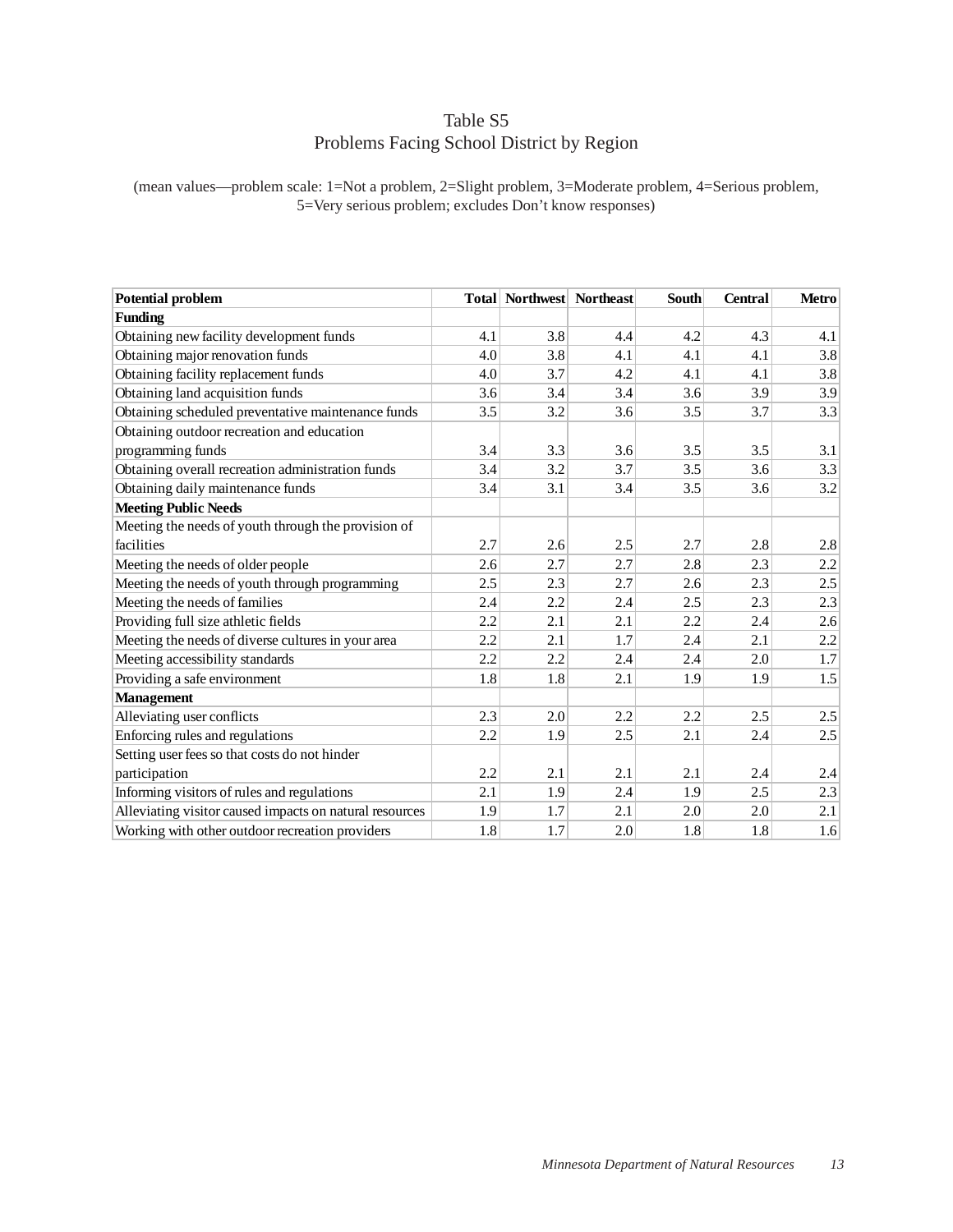#### INTRODUCTION

The most recent State Comprehensive Outdoor Recreation Plan identified the need to better understand the changing nature of outdoor recreation in Minnesota (Reference 1). To meet this need, three efforts are underway, and one is planned for future funding. The first effort is the collection of primary information on the outdoor recreation patterns of adult Minnesotans (Reference 2). The second effort is an analysis of existing information sources to delineate recent trends in recreation participation (e.g., trends in fishing licenses, watercraft registration, and park attendance). One report—on wildlife-related recreation (fishing, hunting, wildlife observation) and recreational boating—has been completed (Reference 3). The third effort which is the topic of this document—is to determine the recreation facility needs and management concerns of cities, counties, and school districts in the state from providers of those facilities. The fourth effort—which is planned for future funding—is to determine the recreation facility and program needs of the general Minnesota population directly from that population.

Funding for all these efforts is from the Land and Water Conservation Fund, as allocated by the Legislative Commission on Minnesota Resources.

The scoping and planning of these four efforts was done by a work team, which continues to meet on an ad hoc basis as the efforts progress:

Current members:

Dorian Grilley, Parks & Trails Council of Minnesota Tim Kelly, Minnesota Department of Natural Resources Emmett Mullin, Minnesota Department of Natural Resources Jon Nauman, Three Rivers Park District Wayne Sames, Minnesota Department of Natural Resources Ron Sushak, Minnesota Department of Natural Resources Jonathan Vlaming, Metropolitan Council

Past members: John Schneider, Metropolitan State University Colleen Tollefson, Office of Tourism

This report on the findings of the 2004 Outdoor Recreation Facility Adequacy Survey focuses on problems facing outdoor recreation providers. A separate report—based on additional information collected in the same survey—focuses on facility needs—now and within the next five years (Reference 4).

After a brief discussion of methodology, the findings on problems facing outdoor recreation facility providers will be organized as follows:

Problems facing outdoor recreation facility providers by type of provider Problems facing cities Problems facing counties Problems facing school districts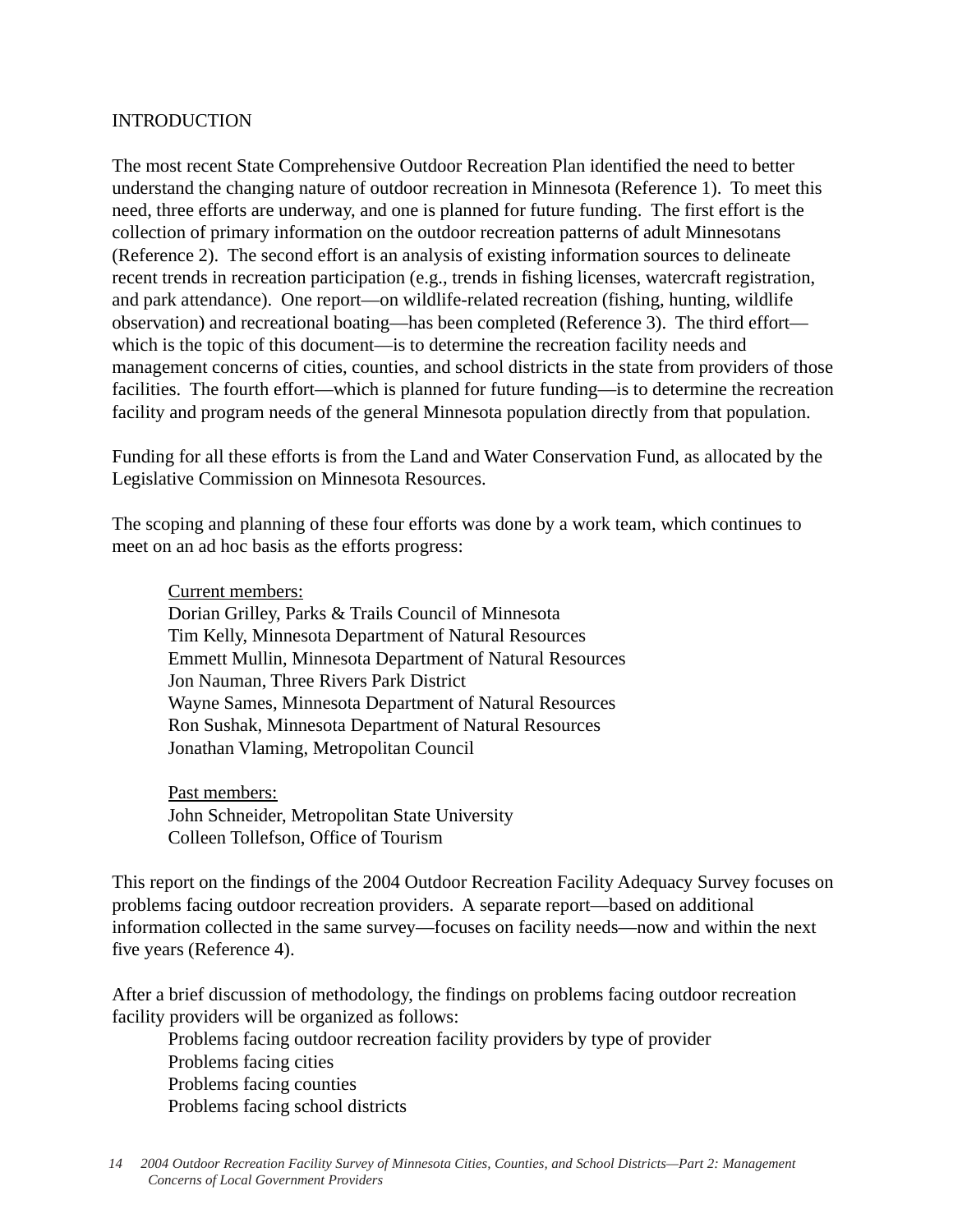To examine how problems facing outdoor recreation providers varied across the state and by standard demographic breakdowns, city and county data were analyzed by region, population density change 1990 to 2000, 2000 population, and 2000 median household income. School district data were looked at by region, enrollment change 1993-94 to 2003-04, 2003-04 enrollment, and percent enrollment eligible for subsidized lunches.

## METHODOLOGY

A detailed methodological report is available for this survey (Reference 5). A brief summary is provided below.

To collect data on Minnesota public and private outdoor recreation facilities open to the general public, a mail survey was conducted beginning in July 2004. The mail survey targeted the most appropriate and knowledgeable respondent in each city, county and school district. The mailsurvey sample of 1000 was allocated to three public outdoor recreation facility providers—cities/ townships (cities), counties, school districts—with surveys sent to 603 cities, 87 counties, and 310 school districts.

The cities were selected from a list of 820 cities obtained from the League of Minnesota Cities. The cities in the list account for 88 percent of Minnesota's population. All 549 cities with populations of 350 or more were selected. A random sample of 54 cities was taken from the 304 smaller cities. The 603 cities sampled represent 79 percent of Minnesota's population. All 87 of Minnesota's counties were surveyed. The school districts were selected from a list of 344 school districts obtained from the Minnesota Department of Education. Charter schools and nonpublic schools were excluded. The 344 districts represent 98 percent of Minnesota's K12 population. All 260 school districts with student populations of 500 or more were selected. A random sample of 50 school districts was taken from the 84 smaller districts. The 310 school districts sampled represent 96 percent of Minnesota's K12 population.

The mail survey achieved over 80 percent return rate after three mailings. The return rate varied from 83 percent for counties and school districts to 85 percent for cities. The return rate far exceeded expectations for an effort such as this.

A separate survey was developed for cities, for counties, and for school districts. While the majority of each survey contained the same materials, the number and ordering of problems varied. The city and county surveys included 29 problems listed under four problem categories—Meeting Public Needs (12 problems), Land Protection (3 problems), Management (6 problems), and Funding (8 problems). The school district survey only included 22 problems. It did not include the three Land Protection problems or four of the Meeting Public Needs problems ("Providing undeveloped public lands for youth to explore and enjoy," "Meeting demand for offleash dog areas," "Meeting demand for public water access for swimming, boating, and fishing," "Including off-street walking or biking paths (including sidewalks) during development or redevelopment.")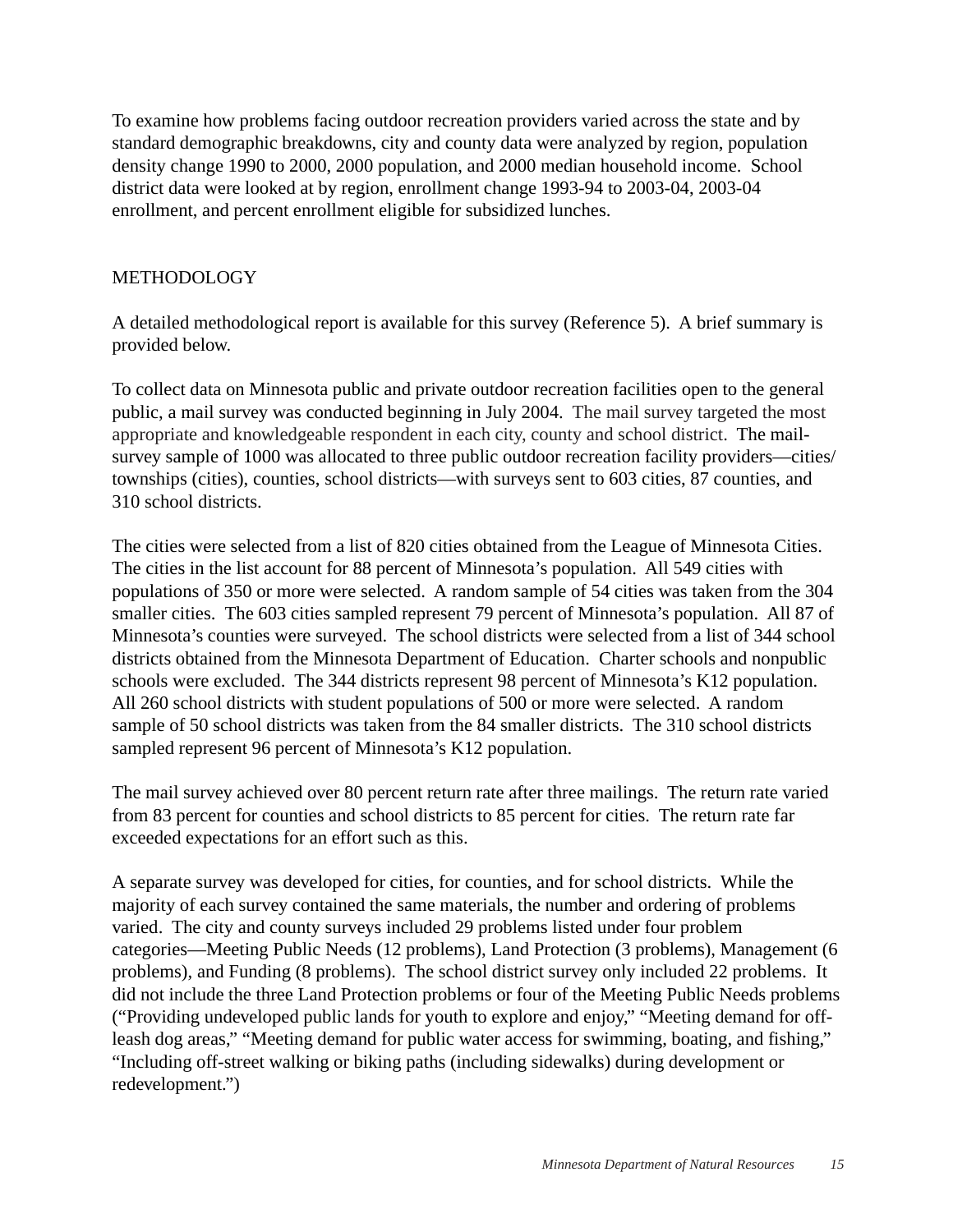## RESULTS

Survey respondents were asked to indicate how much of a problem (if any) each of the potential problems was for their local population: city respondents were asked about "the outdoor recreation system **within a half-hour drive of community residents' homes**" for Meeting Public Needs and Land Protection problems, and about "the outdoor recreation system **operated by the city**" for Management and Funding problems; county respondents were asked about "the outdoor recreation system **operated by the county**" for all problem categories, and school district respondents were asked about "the outdoor recreation system **operated by the school district**" for all problem categories.

The surveys asked the respondents to indicate if a potential problem was "Not a problem," "Slight problem," "Moderate problem," "Serious problem," or "Very serious problem." For analysis purposes these responses were assigned values of one to five, respectively.

When comparing results among the three facility providers, one should note that school districts were asked about seven fewer problems than cities and counties. Correlations between cities and counties use all 29 problems. Correlations between cities and school districts and between counties and school districts only use the 22 problems listed in the school district survey.

#### Problems Facing Outdoor Recreation Facility Providers by Type of Provider

There was a fairly strong correlation in the rating of problems among cities, counties and school districts (Table 1). These providers face similar problems even though they traditionally supply different types of facilities and differ in their ratings of facility needs (Reference 4).

| Provider | County | School |
|----------|--------|--------|
| City     | 0.839  | 0.911  |
| County   |        | 0.905  |

Table 1 Correlation Coefficients of Problems by Type of Provider

All three providers rated Funding problems as their most serious problems (Table 2). Obtaining funding for capital expenditures (new facilities, major renovations, facility replacement, land acquisition) was a greater problem than obtaining funding for operating expenditures (programming, administration, maintenance). School districts indicated more of a problem in obtaining funding than counties or cities (mean problem rating 3.7, 3.4, 3.2, respectively).

Cities rated Meeting Public Needs higher than Land Protection while counties rated Land Protection higher. This is consistent with their traditional roles in providing outdoor recreation facilities. While both provide picnic areas, cities provide more intensely used facilities that require less land such as playgrounds and ball fields. Counties provide facilities that require more land such as natural park areas/open spaces and unpaved trails. Counties are less likely to provide intensely used outdoor sport courts and fields. All of the problems in these two categories were rated slight to moderate problems.

Counties located in the faster growing areas of the state (Metro and Central regions) rated Land Protection problems as of much greater severity than counties in the rest of the state.

All three providers rated Management problems as their least serious problems. All of these problems were rated not a problem to slight problems, except for enforcing rules and regulations which was rated a moderate problem by counties.

Management Problems were rated as much more severe in the larger cities around the state.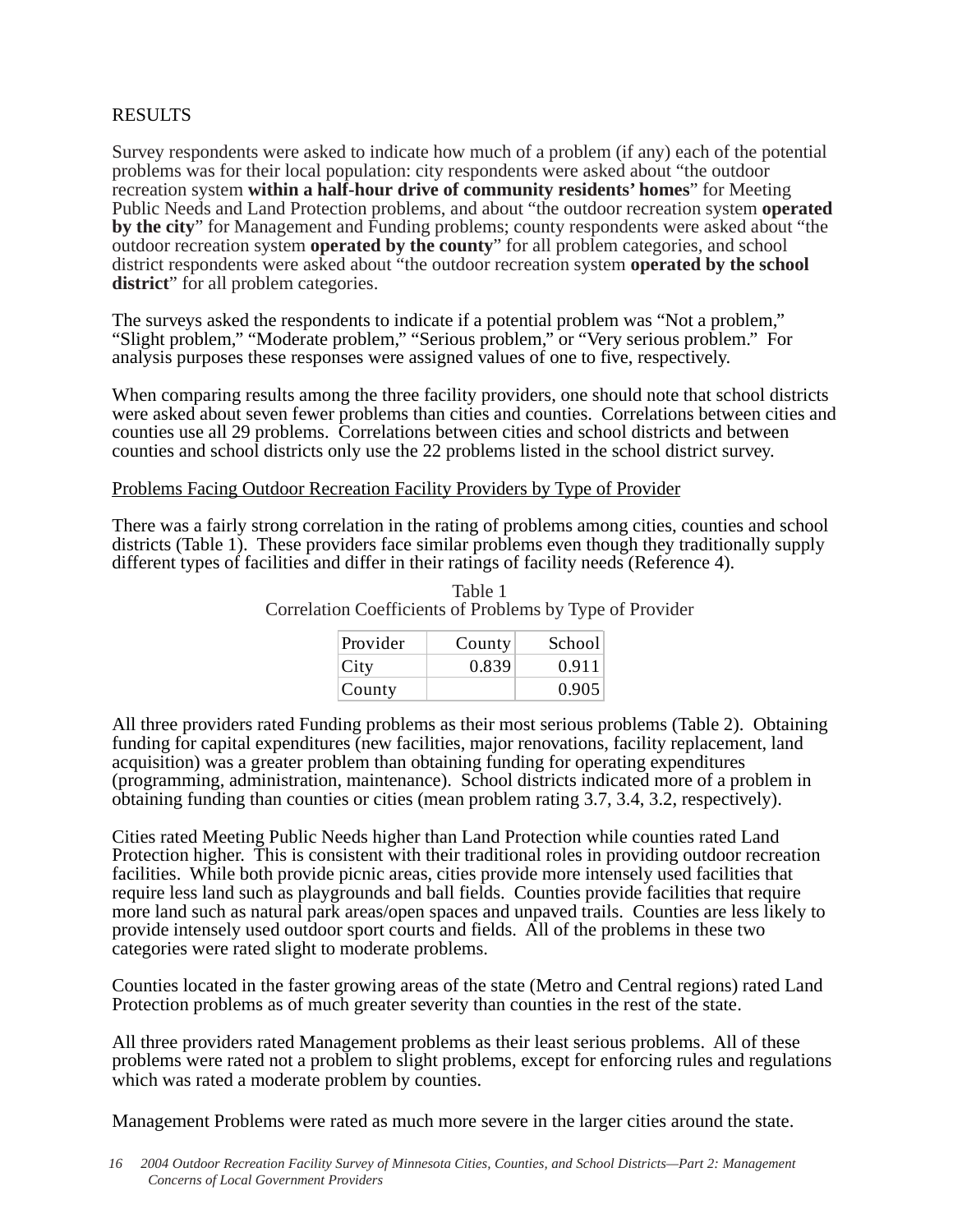## Table 2 Problems Facing Outdoor Recreation Facility Providers by Type of Provider

(mean values—problem scale: 1=Not a problem, 2=Slight problem, 3=Moderate problem, 4=Serious problem, 5=Very serious problem; excludes Don't know responses)

| <b>Potential problem</b>                                | <b>Total</b> | City | County | <b>School</b> |
|---------------------------------------------------------|--------------|------|--------|---------------|
| <b>Funding</b>                                          |              |      |        |               |
| Obtaining new facility development funds                | 3.9          | 3.8  | 3.8    | 4.1           |
| Obtaining major renovation funds                        | 3.8          | 3.7  | 3.6    | 4.0           |
| Obtaining facility replacement funds                    | 3.7          | 3.7  | 3.4    | 4.0           |
| Obtaining land acquisition funds                        | 3.5          | 3.3  | 3.8    | 3.6           |
| Obtaining outdoor recreation and education              |              |      |        |               |
| programming funds                                       | 3.1          | 2.9  | 3.3    | 3.4           |
| Obtaining overall recreation administration funds       | 3.0          | 2.8  | 3.0    | 3.4           |
| Obtaining scheduled preventative maintenance funds      | 3.0          | 2.7  | 3.0    | 3.5           |
| Obtaining daily maintenance funds                       | 2.8          | 2.5  | 2.9    | 3.4           |
| <b>Meeting Public Needs</b>                             |              |      |        |               |
| Meeting demand for off-leash dog areas                  | 2.8          | 2.8  | 2.8    | Not asked     |
| Meeting the needs of youth through the provision of     |              |      |        |               |
| facilities                                              | 2.7          | 2.7  | 2.8    | 2.7           |
| Including off-street walking or biking paths (including |              |      |        |               |
| sidewalks) during development or redevelopment          | 2.7          | 2.7  | 2.7    | Not asked     |
| Meeting the needs of youth through programming          | 2.6          | 2.6  | 3.0    | 2.5           |
| Meeting the needs of older people                       | 2.5          | 2.4  | 2.5    | 2.6           |
| Providing undeveloped public lands for youth to         |              |      |        |               |
| explore and enjoy                                       | 2.4          | 2.5  | 2.3    | Not asked     |
| Providing full size athletic fields                     | 2.3          | 2.3  | 2.2    | 2.2           |
| Meeting accessibility standards                         | 2.3          | 2.3  | 2.5    | 2.2           |
| Meeting the needs of diverse cultures in your area      | 2.2          | 2.2  | 2.6    | 2.2           |
| Meeting the needs of families                           | 2.2          | 2.1  | 2.5    | 2.4           |
| Meeting demand for public water access for swimming,    |              |      |        |               |
| boating, and fishing                                    | 2.1          | 2.1  | 2.3    | Not asked     |
| Providing a safe environment                            | 1.8          | 1.8  | 2.2    | 1.8           |
| <b>Land Protection</b>                                  |              |      |        |               |
| Reserving significant natural resource areas from       |              |      |        |               |
| development or redevelopment                            | 2.4          | 2.3  | 2.9    | Not asked     |
| Reserving open-space lands from development or          |              |      |        |               |
| redevelopment                                           | 2.3          | 2.3  | 2.9    | Not asked     |
| Reserving historical or cultural resources from         |              |      |        |               |
| development or redevelopment                            | 2.1          | 2.0  | 2.5    | Not asked     |
| <b>Management</b>                                       |              |      |        |               |
| Enforcing rules and regulations                         | 2.3          | 2.2  | 2.8    | 2.2           |
| Informing visitors of rules and regulations             | 2.0          | 1.9  | 2.4    | 2.1           |
| Alleviating user conflicts                              | 2.0          | 1.8  | 2.4    | 2.3           |
| Setting user fees so that costs do not hinder           |              |      |        |               |
| participation                                           | 1.9          | 1.8  | 2.0    | 2.2           |
| Alleviating visitor caused impacts on natural resources | 1.9          | 1.8  | 2.4    | 1.9           |
| Working with other outdoor recreation providers         | 1.5          | 1.4  | 1.8    | 1.8           |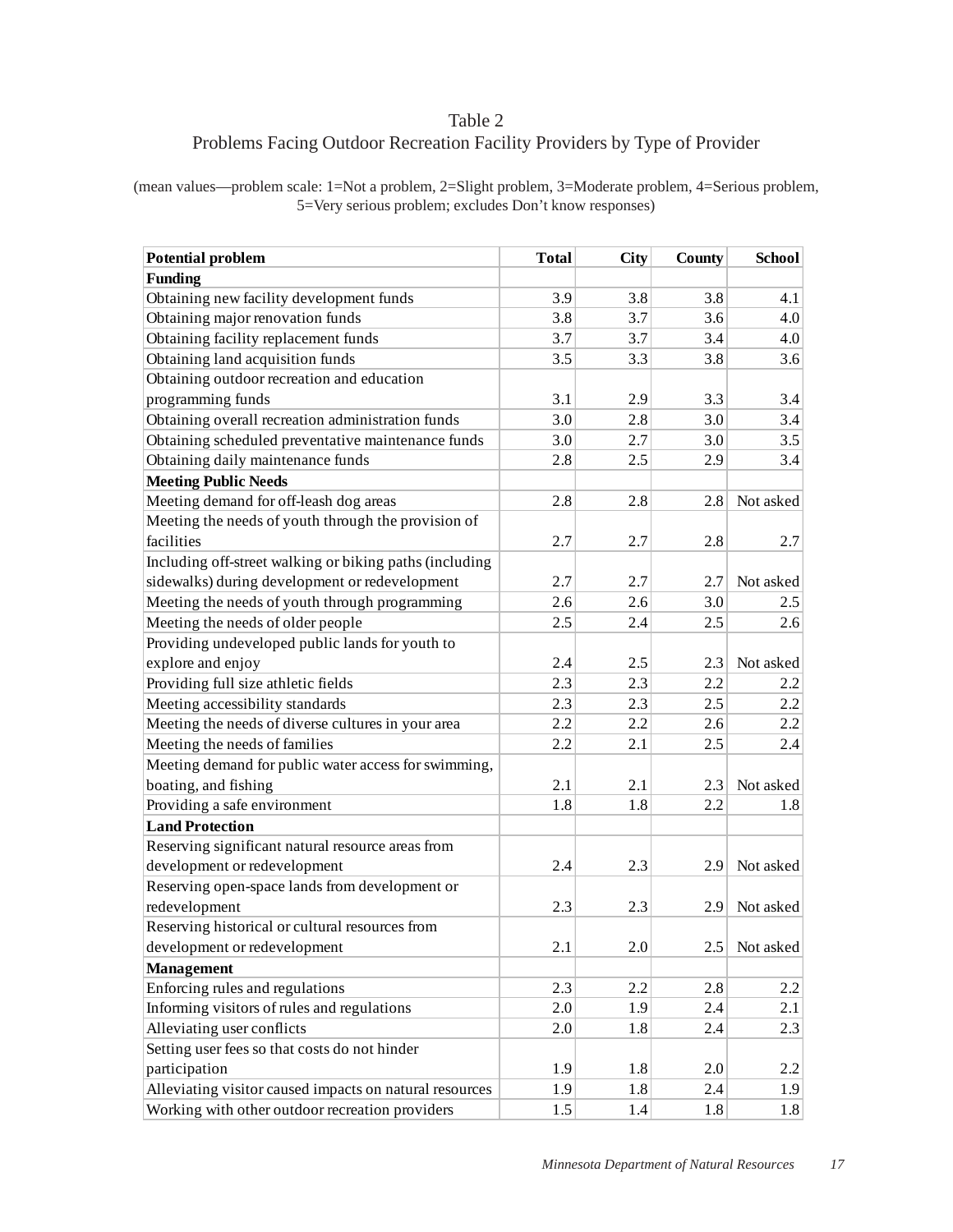### Problems Facing Cities

The most appropriate and knowledgeable city officials were asked to indicate how much of a problem (if any) each of the potential problems listed in the Meeting Public Needs category and the Land Protection category were in "the outdoor recreation system **within a half-hour drive of community residents' homes.**" They were asked to indicate how much of a problem (if any) each of the potential problems listed in the Management category and the Funding category were in "the outdoor recreation system **operated by the city.**"

As mentioned earlier, cities rated Funding problems highest, followed by Meeting Public Needs and Land Protection (Table 3). Management problems were rated lowest. Obtaining funding for

|                                                         |                         |                  |                   | Percent             |                           |                            |              |
|---------------------------------------------------------|-------------------------|------------------|-------------------|---------------------|---------------------------|----------------------------|--------------|
|                                                         | Mean value<br>(excludes | Not a<br>problem | Slight<br>problem | Moderate<br>problem | <b>Serious</b><br>problem | Very<br>serious<br>problem | Don't        |
| <b>Potential problem</b>                                | Don't know)             | $(=1)$           | $(=2)$            | $(=3)$              | $(=4)$                    | $(=5)$                     | <b>k</b> now |
| Funding                                                 |                         |                  |                   |                     |                           |                            |              |
| Obtaining new facility development funds                | 3.8                     | 6.4              | 7.7               | 17.1                | 27.1                      | 33.3                       | 8.5          |
| Obtaining major renovation funds                        | 3.7                     | 6.4              | 9.0               | 19.8                | 28.6                      | 28.8                       | 7.5          |
| Obtaining facility replacement funds                    | 3.7                     | 6.0              | 11.3              | 21.2                | 25.0                      | 29.9                       | 6.6          |
| Obtaining land acquisition funds                        | 3.3                     | 13.2             | 12.3              | 17.5                | 16.8                      | 25.5                       | 14.7         |
| Obtaining outdoor recreation and education              |                         |                  |                   |                     |                           |                            |              |
| programming funds                                       | 2.9                     | 12.9             | 18.3              | 26.5                | 15.9                      | 11.6                       | 14.7         |
| Obtaining overall recreation administration funds       | 2.8                     | 15.6             | 22.3              | 26.0                | 16.7                      | 9.3                        | 10.0         |
| Obtaining scheduled preventative maintenance funds      | 2.7                     | 18.1             | 24.3              | 25.1                | 17.9                      | 7.9                        | 6.8          |
| Obtaining daily maintenance funds                       | 2.5                     | 23.2             | 23.6              | 27.4                | 13.4                      | 6.2                        | 6.2          |
| <b>Meeting Public Need</b>                              |                         |                  |                   |                     |                           |                            |              |
| Meeting demand for off-leash dog areas                  | 2.8                     | 16.4             | 15.1              | 30.7                | 11.8                      | 9.0                        | 17.0         |
| Meeting the needs of youth through the provision of     |                         |                  |                   |                     |                           |                            |              |
| facilities                                              | 2.7                     | 16.9             | 24.0              | 29.8                | 15.0                      | 6.0                        | 8.3          |
| Including off-street walking or biking paths (including |                         |                  |                   |                     |                           |                            |              |
| sidewalks) during development or redevelopment          | 2.7                     | 19.6             | 22.5              | 26.3                | 13.1                      | 8.5                        | 10.0         |
| Meeting the needs of youth through programming          | 2.6                     | 20.6             | 22.9              | 29.8                | 14.8                      | 4.4                        | 7.5          |
| Providing undeveloped public lands for youth to         |                         |                  |                   |                     |                           |                            |              |
| explore and enjoy                                       | 2.5                     | 25.5             | 19.4              | 22.1                | 11.7                      | 6.5                        | 14.8         |
| Meeting the needs of older people                       | 2.4                     | 19.9             | 27.7              | 30.0                | 8.3                       | 2.7                        | 11.4         |
| Providing full size athletic fields                     | 2.3                     | 33.3             | 22.7              | 21.0                | 10.6                      | 5.6                        | 6.9          |
| Meeting accessibility standards                         | 2.3                     | 23.5             | 32.8              | 22.9                | 8.2                       | 2.7                        | 9.9          |
| Meeting the needs of diverse cultures in your area      | 2.2                     | 26.6             | 23.4              | 23.8                | 7.1                       | 2.3                        | 16.7         |
| Meeting demand for public water access for swimming,    |                         |                  |                   |                     |                           |                            |              |
| boating, and fishing                                    | 2.1                     | 36.5             | 24.0              | 19.2                | 6.9                       | 4.0                        | 9.4          |
| Meeting the needs of families                           | 2.1                     | 31.4             | 32.0              | 23.9                | 5.4                       | 1.5                        | 5.8          |
| Providing a safe environment                            | 1.8                     | 41.0             | 34.1              | 14.4                | 2.5                       | 0.8                        | 7.1          |
| <b>Land Protection</b>                                  |                         |                  |                   |                     |                           |                            |              |
| Reserving significant natural resource areas from       |                         |                  |                   |                     |                           |                            |              |
| development or redevelopment                            | 2.3                     | 28.6             | 21.7              | 18.6                | 9.5                       | 4.6                        | 17.0         |
| Reserving open-space lands from development or          |                         |                  |                   |                     |                           |                            |              |
| redevelopment                                           | 2.3                     | 29.8             | 20.2              | 19.4                | 9.9                       | 4.1                        | 16.5         |
| Reserving historical or cultural resources from         |                         |                  |                   |                     |                           |                            |              |
| development or redevelopment                            | 2.0                     | 31.9             | 26.3              | 15.1                | 5.6                       | 2.5                        | 18.6         |
| Management                                              |                         |                  |                   |                     |                           |                            |              |
| Enforcing rules and regulations                         | 2.2                     | 24.5             | 36.8              | 25.6                | 7.2                       | 2.3                        | 3.6          |
| Informing visitors of rules and regulations             | 1.9                     | 34.1             | 38.7              | 19.9                | 2.9                       | 1.0                        | 3.3          |
| Alleviating visitor caused impacts on natural resources | 1.8                     | 40.0             | 31.7              | 14.9                | 3.1                       | 1.3                        | 9.0          |
| Setting user fees so that costs do not hinder           |                         |                  |                   |                     |                           |                            |              |
| participation                                           | 1.8                     | 47.5             | 23.9              | 14.0                | 4.2                       | 1.7                        | 8.7          |
| Alleviating user conflicts                              | 1.8                     | 42.3             | 33.7              | 15.2                | 1.5                       | 0.8                        | 6.5          |
| Working with other outdoor recreation providers         | 1.4                     | 62.0             | 18.9              | 5.3                 | 1.5                       | 0.0                        | 12.4         |

## Table 3 Problems Facing Cities

*18 2004 Outdoor Recreation Facility Survey of Minnesota Cities, Counties, and School Districts—Part 2: Management Concerns of Local Government Providers*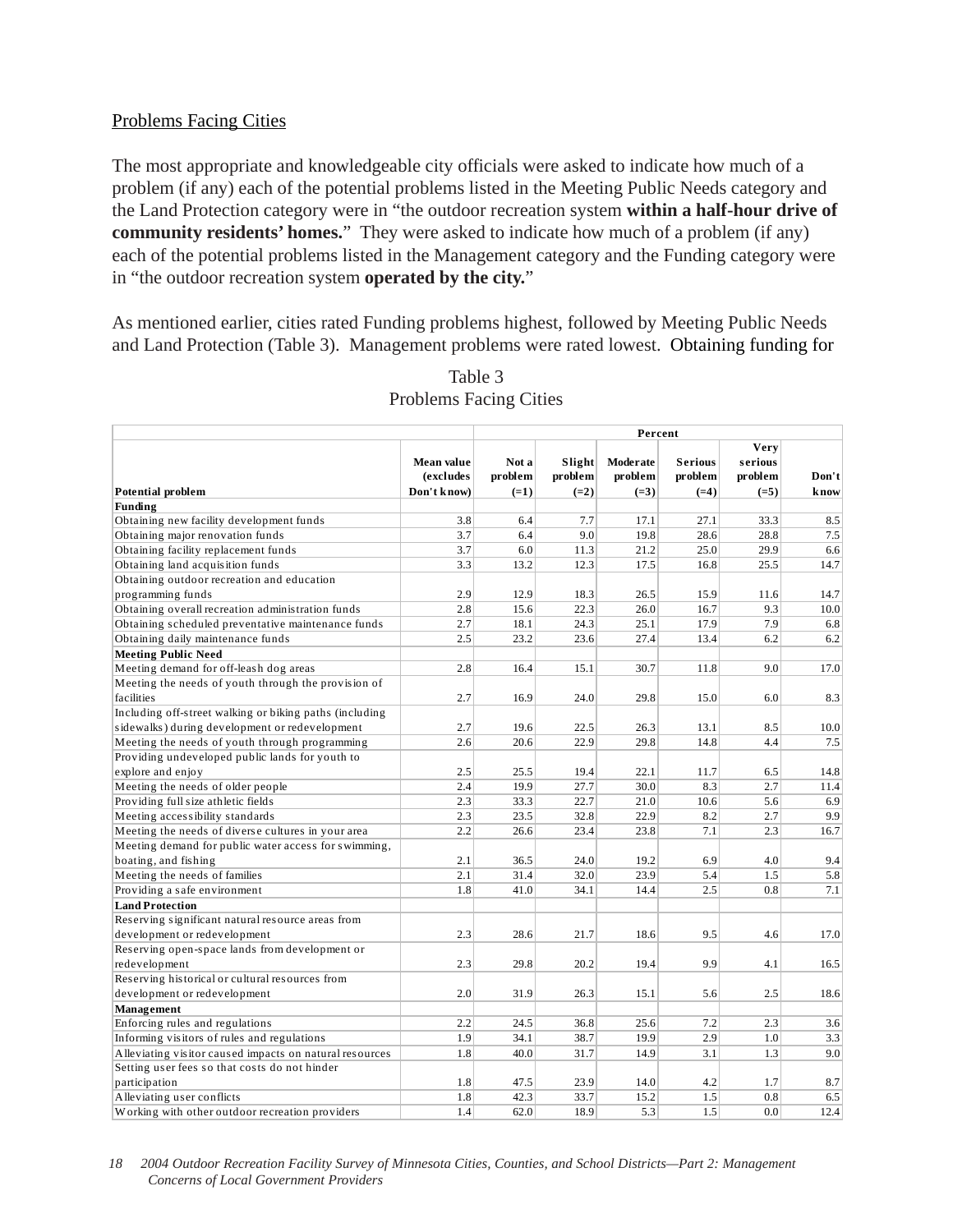capital expenditures (new facilities, major renovations, facility replacement, land acquisition) was rated a moderate to serious problem. Between one-quarter (25.5 percent) and one-third (33.3 percent) of the cities rated obtaining funding for capital expenditures a very serious problem. Obtaining funding for operating expenditures (programming, administration, maintenance) was rated a slight to moderate problem. Problems in the Meeting Public Needs category were rated slight to moderate problems while problems in the Land Protection category were rated slight problems. Management problems were rated lowest as not a problem to slight problem. Almost two-thirds (62.0 percent) of the cities rated working with other outdoor recreation providers as not a problem. Almost one-half of the cities (47.5 percent) rated setting user fees so that costs do not hinder participation as not a problem.

To examine how problems varied across the state and by standard demographic breakdowns, city data were analyzed by region, population density change 1990 to 2000, 2000 population, and 2000 median household income.

#### Analysis by Region

Regions used for this analysis are the four DNR regions with the Central DNR region broken into the seven county Twin Cities metropolitan region (Metro) and the balance as the Central region (Figure 1). The Metro region contains half of the Minnesota population and is covered by the regional governmental agency (Metropolitan Council) that has outdoor recreation functions.

When looked at by region there was fairly strong correlation among the regions (Table 4). All of the regions rated Funding problems highest followed by Meeting Public Needs and Land Protection with Management problems lowest (Table 5). All of the regions rated capital funding problems higher than operational funding problems. In general, the Central region rated problems as less serious than the other regions (mean problem rating 2.3 vs 2.5).



Table 4 Correlation Coefficients of Problems Facing Cities by Region

| Region           | Northeast | South | Central | Metro |
|------------------|-----------|-------|---------|-------|
| Northwest        | 0.917     | 0.957 | 0.865   | 0.826 |
| <b>Northeast</b> |           | 0.912 | 0.907   | 0.910 |
| South            |           |       | 0.925   | 0.861 |
| Central          |           |       |         | 0.878 |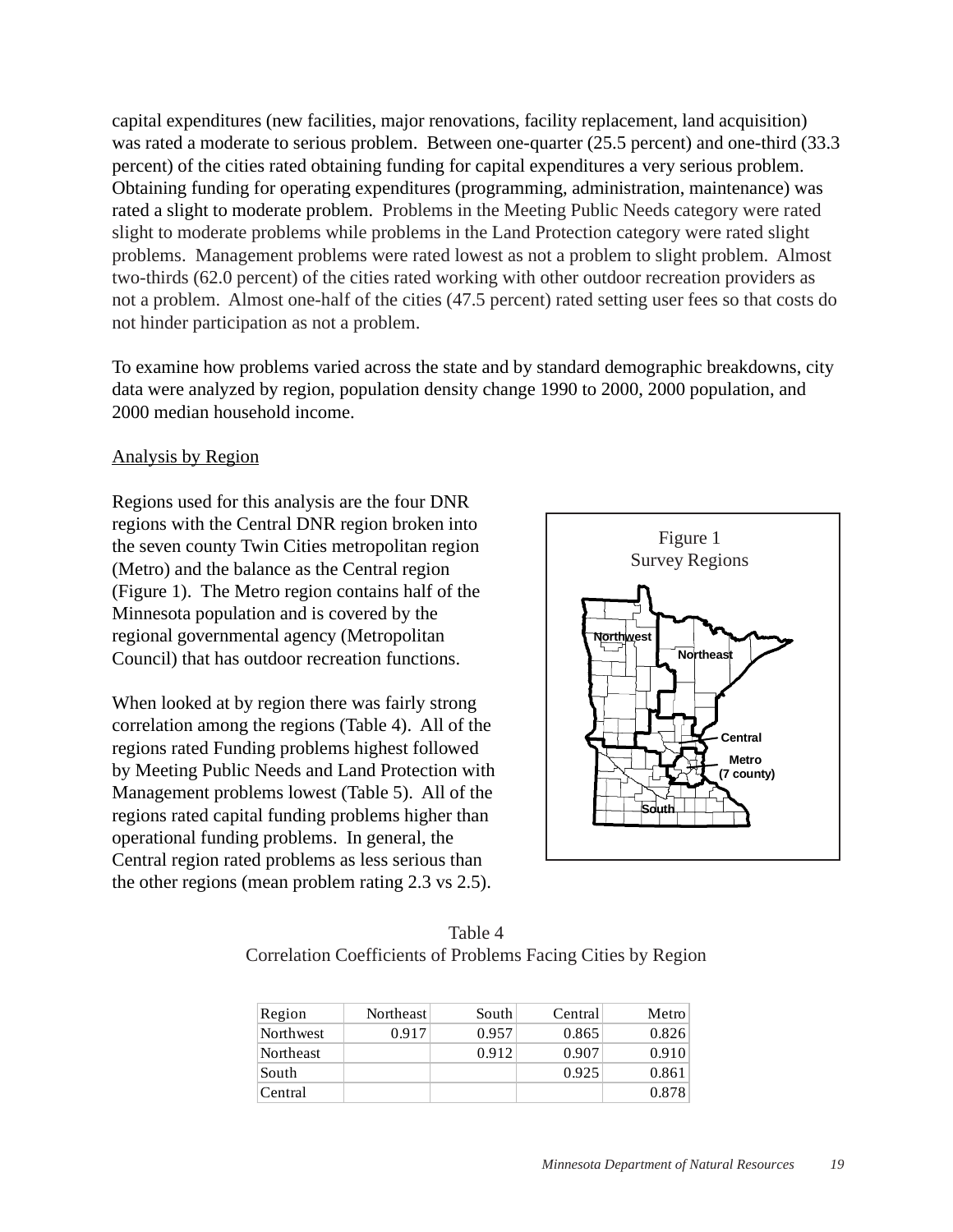## Table 5 Problems Facing Cities by Region

(mean values—problem scale: 1=Not a problem, 2=Slight problem, 3=Moderate problem, 4=Serious problem, 5=Very serious problem; excludes Don't know responses)

| <b>Potential problem</b>                                |     | Total Northwest Northeast |     | South | <b>Central</b> | <b>Metro</b> |
|---------------------------------------------------------|-----|---------------------------|-----|-------|----------------|--------------|
| <b>Funding</b>                                          |     |                           |     |       |                |              |
| Obtaining new facility development funds                | 3.8 | 4.1                       | 3.9 | 3.9   | 3.3            | 3.6          |
| Obtaining major renovation funds                        | 3.7 | 4.0                       | 3.8 | 3.8   | 3.4            | 3.4          |
| Obtaining facility replacement funds                    | 3.7 | 4.0                       | 3.9 | 3.7   | 3.3            | 3.4          |
| Obtaining land acquisition funds                        | 3.3 | 3.8                       | 3.4 | 3.3   | 2.9            | 3.3          |
| Obtaining outdoor recreation and education              |     |                           |     |       |                |              |
| programming funds                                       | 2.9 | 3.2                       | 3.2 | 3.0   | 2.6            | 2.7          |
| Obtaining overall recreation administration funds       | 2.8 | 3.2                       | 2.9 | 2.8   | 2.6            | 2.5          |
| Obtaining scheduled preventative maintenance funds      | 2.7 | 2.9                       | 2.9 | 2.6   | 2.2            | 2.9          |
| Obtaining daily maintenance funds                       | 2.5 | 2.7                       | 2.8 | 2.4   | 2.2            | 2.6          |
| <b>Meeting Public Needs</b>                             |     |                           |     |       |                |              |
| Meeting demand for off-leash dog areas                  | 2.8 | 2.7                       | 2.5 | 2.9   | 2.9            | 2.8          |
| Meeting the needs of youth through the provision of     |     |                           |     |       |                |              |
| facilities                                              | 2.7 | 2.7                       | 2.7 | 2.7   | 2.6            | 2.6          |
| Including off-street walking or biking paths (including |     |                           |     |       |                |              |
| sidewalks) during development or redevelopment          | 2.7 | 2.7                       | 2.5 | 2.9   | 2.3            | 2.5          |
| Meeting the needs of youth through programming          | 2.6 | 2.7                       | 2.6 | 2.6   | 2.4            | 2.4          |
| Providing undeveloped public lands for youth to         |     |                           |     |       |                |              |
| explore and enjoy                                       | 2.5 | 2.6                       | 2.1 | 2.6   | 2.4            | 2.3          |
| Meeting the needs of older people                       | 2.4 | 2.5                       | 2.4 | 2.4   | 2.3            | 2.4          |
| Providing full size athletic fields                     | 2.3 | 2.0                       | 2.1 | 2.2   | 2.1            | 2.7          |
| Meeting accessibility standards                         | 2.3 | 2.3                       | 2.4 | 2.3   | 2.1            | 2.2          |
| Meeting the needs of diverse cultures in your area      | 2.2 | 2.2                       | 2.1 | 2.3   | 2.0            | 2.3          |
| Meeting demand for public water access for swimming,    |     |                           |     |       |                |              |
| boating, and fishing                                    | 2.1 | 2.2                       | 1.8 | 2.2   | 1.9            | 2.2          |
| Meeting the needs of families                           | 2.1 | 2.3                       | 1.9 | 2.1   | 1.9            | 2.1          |
| Providing a safe environment                            | 1.8 | 1.8                       | 1.9 | 1.8   | 1.6            | 1.9          |
| <b>Land Protection</b>                                  |     |                           |     |       |                |              |
| Reserving significant natural resource areas from       |     |                           |     |       |                |              |
| development or redevelopment                            | 2.3 | 2.0                       | 2.3 | 2.3   | 2.2            | 2.4          |
| Reserving open-space lands from development or          |     |                           |     |       |                |              |
| redevelopment                                           | 2.3 | 2.1                       | 2.3 | 2.3   | 2.1            | 2.3          |
| Reserving historical or cultural resources from         |     |                           |     |       |                |              |
| development or redevelopment                            | 2.0 | 1.8                       | 2.0 | 2.0   | 2.0            | 2.2          |
| <b>Management</b>                                       |     |                           |     |       |                |              |
| Enforcing rules and regulations                         | 2.2 | 2.0                       | 2.4 | 2.1   | 2.3            | 2.5          |
| Informing visitors of rules and regulations             | 1.9 | 1.7                       | 2.1 | 1.8   | 1.9            | 2.3          |
| Alleviating visitor caused impacts on natural resources | 1.8 | 1.6                       | 1.9 | 1.7   | 2.0            | 2.1          |
| Setting user fees so that costs do not hinder           |     |                           |     |       |                |              |
| participation                                           | 1.8 | 1.7                       | 1.8 | 1.7   | 1.7            | 2.0          |
| Alleviating user conflicts                              | 1.8 | 1.5                       | 1.8 | 1.6   | $1.7\,$        | 2.2          |
| Working with other outdoor recreation providers         | 1.4 | 1.3                       | 1.5 | 1.3   | 1.3            | 1.5          |

*20 2004 Outdoor Recreation Facility Survey of Minnesota Cities, Counties, and School Districts—Part 2: Management Concerns of Local Government Providers*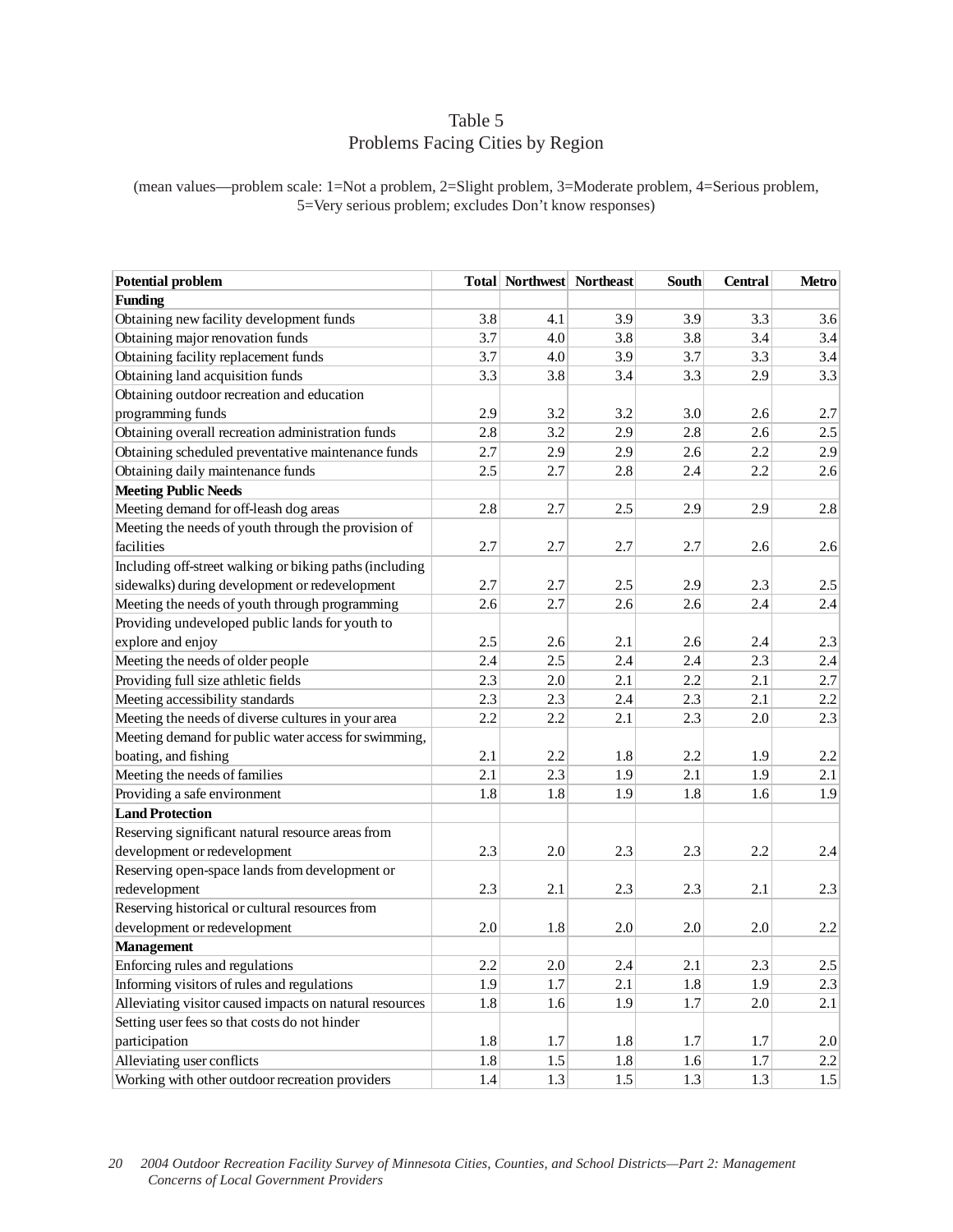## Analysis by Standard Demographic Breakdowns

Problems facing cities were looked at by population density change 1990 to 2000, 2000 population, and 2000 median household income.

Density change is the population change from 1990 to 2000 per square mile. Negative numbers indicate a reduction in population. The higher the number the larger the population increase per square mile. The trend in Minnesota (as elsewhere in the nation) is to an increasing urban population. Over the last 100 years, almost all new additions to the Minnesota population have been urban additions.

There was a strong correlation among cities when the data were looked at by population density change (Table 6). All of the population density change classes rated Funding problems highest followed by Meeting Public Needs, Land Protection, and Management (Table 7). On average, the Funding problems had a moderate problem rating (mean problem rating 3.1 to 3.4). The other problems, on average, had a slight problem rating (mean problem rating 1.7 to 2.4). There were some individual non-funding problems that were rated moderate problems.

Population figures used for this analysis are from the 2000 U.S. Census.

There was limited correlation among the cities when the data were looked at by population (Table 8). Correlations decreased as the difference in population increased. All of the population classes rated Funding problems highest (Table 9). Funding problems were more of a problem for cities with populations greater than 100,000 and cities with populations of 50,000 to 99,999 than for smaller cities (mean problem rating 3.9, 3.4, 3.2, respectively). Cities with populations less than 50,000 rated Management problems lowest, while cities with population over 50,000 rated Management problems right behind Funding. For cities with populations over 100,000, Management problems were rated as serious as Funding problems were by the smaller cities. Overall, mean problem ratings increased with population from 2.4 to 3.2.

Income figures used for this analysis are median household income from the 2000 U.S. Census.

There was a strong correlation among cities when the data were looked at by median household income (Table 10). All of the income classes rated Funding problems highest followed by Meeting Public Needs, Land Protection, and Management (Table 11). Cities with household incomes less than \$30,000 rated Funding problems highest (mean problem rating 3.5 vs 3.2 or less). Other than the Funding problems category, all of the other problem categories were rated as slight problems by all income classes, except for Meeting Public Needs which was rated a slight to moderate problem by cities with incomes less than \$30,000. Individual problems in the Meeting Public Needs category were rated slight to moderate problems by all income classes. Problems in the Land Protection category and the Management category were rated not a problem to slight problem by all income classes. Overall mean problem rating was highest for cities with incomes less than \$30,000 followed by cities with incomes greater than \$50,000 and then the other cities (mean problem rating 2.6, 2.5, 2.4, respectively).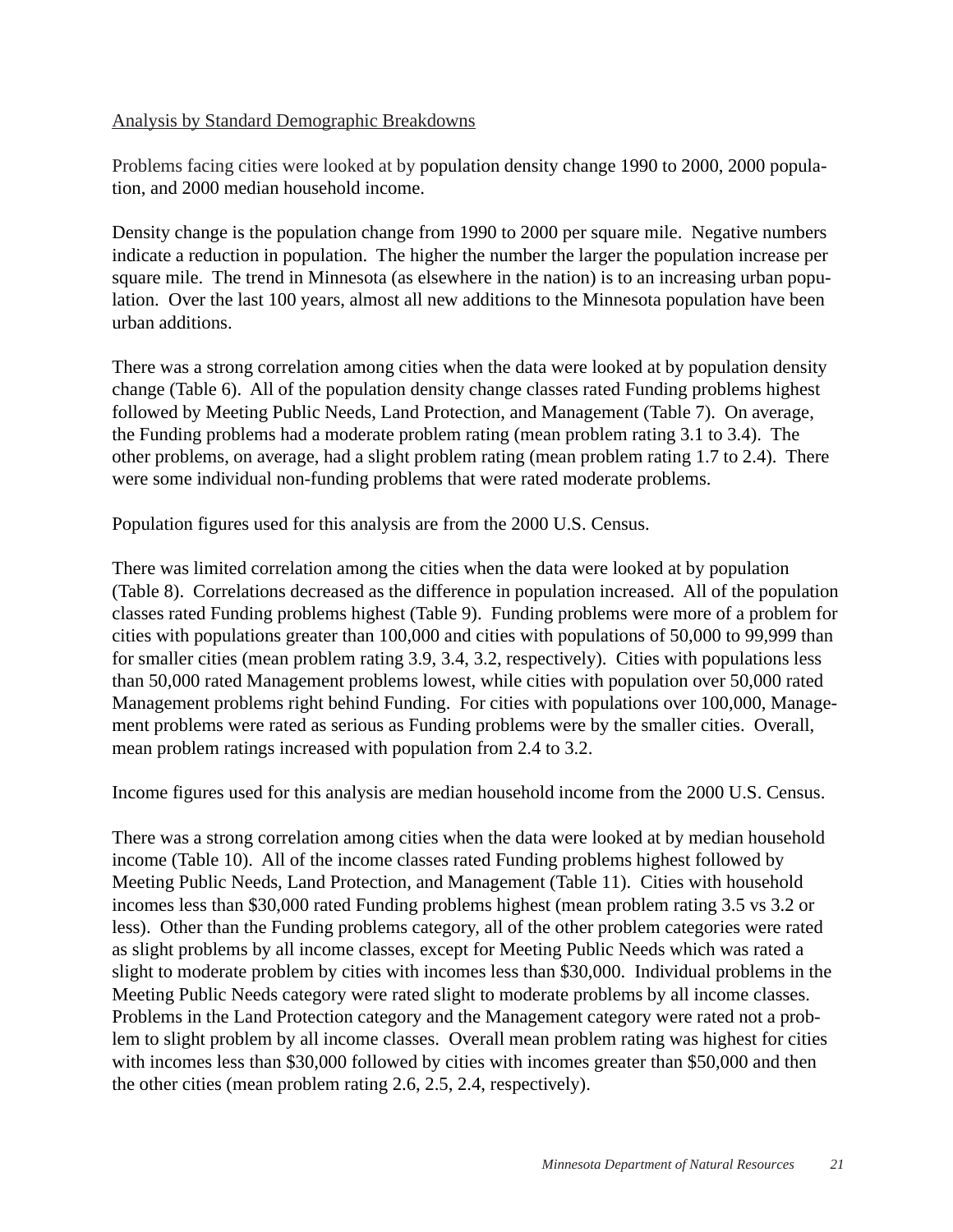Table 6 Correlation Coefficients of Problems Facing Cities by Density Change

| Density change  | $0.1 - 20.0$ | $20.1 - 50.0$ | $50.1 +$ |
|-----------------|--------------|---------------|----------|
| Negative $-0.0$ | 0.933        | 0.973         | 0.936    |
| $ 0.1 - 20.0 $  |              | 0.932         | 0.915    |
| $20.1 - 50.0$   |              |               | 0.967    |

Table 7 Problems Facing Cities by Density Change

| <b>Potential problem</b>                                | Total                   | $neq -0.0$ |     |     | $0.1 - 20.0$ 20.1 - 50.0 50.1 - high |
|---------------------------------------------------------|-------------------------|------------|-----|-----|--------------------------------------|
| <b>Funding</b>                                          |                         |            |     |     |                                      |
| Obtaining new facility development funds                | 3.8                     | 4.0        | 3.7 | 3.8 | 3.7                                  |
| Obtaining major renovation funds                        | 3.7<br>$\overline{3.7}$ | 3.9        | 3.7 | 3.7 | 3.6                                  |
| Obtaining facility replacement funds                    |                         | 3.8        | 3.6 | 3.7 | 3.6                                  |
| Obtaining land acquisition funds                        | 3.3                     | 3.3        | 3.6 | 3.4 | 3.3                                  |
| Obtaining outdoor recreation and education              |                         |            |     |     |                                      |
| programming funds                                       | 2.9                     | 3.0        | 3.4 | 2.9 | 2.8                                  |
| Obtaining overall recreation administration funds       | 2.8                     | 2.8        | 3.3 | 2.6 | 2.7                                  |
| Obtaining scheduled preventative maintenance funds      | 2.7                     | 2.6        | 3.0 | 2.7 | 2.7                                  |
| Obtaining daily maintenance funds                       | 2.5                     | 2.5        | 3.0 | 2.5 | 2.5                                  |
| <b>Meeting Public Needs</b>                             |                         |            |     |     |                                      |
| Meeting demand for off-leash dog areas                  | 2.8                     | 2.8        | 2.3 | 2.9 | 2.9                                  |
| Providing undeveloped public lands for youth to         |                         |            |     |     |                                      |
| explore and enjoy                                       | 2.7                     | 2.6        | 2.6 | 2.6 | 2.8                                  |
| Including off-street walking or biking paths (including |                         |            |     |     |                                      |
| sidewalks) during development or redevelopment          | 2.7                     | 2.8        | 2.6 | 2.7 | 2.5                                  |
| Meeting the needs of youth through the provision of     |                         |            |     |     |                                      |
| facilities                                              | 2.6                     | 2.6        | 2.7 | 2.5 | 2.5                                  |
| Meeting the needs of diverse cultures in your area      | 2.5                     | 2.4        | 2.0 | 2.5 | 2.6                                  |
| Meeting the needs of youth through programming          | 2.4                     | 2.5        | 2.5 | 2.4 | 2.3                                  |
| Meeting the needs of older people                       | 2.3                     | 2.1        | 2.2 | 2.2 | 2.4                                  |
| Meeting accessibility standards                         | 2.3                     | 2.3        | 2.1 | 2.1 | 2.3                                  |
| Providing full size athletic fields                     | 2.2                     | 2.2        | 1.9 | 2.2 | 2.3                                  |
| Meeting demand for public water access for swimming,    |                         |            |     |     |                                      |
| boating, and fishing                                    | 2.1                     | 2.1        | 1.9 | 2.0 | 2.2                                  |
| Meeting the needs of families                           | 2.1                     | 2.1        | 2.0 | 2.1 | 2.1                                  |
| Providing a safe environment                            | 1.8                     | 1.9        | 1.6 | 1.8 | 1.8                                  |
| <b>Land Protection</b>                                  |                         |            |     |     |                                      |
| Reserving significant natural resource areas from       |                         |            |     |     |                                      |
| development or redevelopment                            | 2.3                     | 2.4        | 2.0 | 2.1 | 2.3                                  |
| Reserving open-space lands from development or          |                         |            |     |     |                                      |
| redevelopment                                           | 2.3                     | 2.3        | 2.0 | 2.2 | 2.3                                  |
| Reserving historical or cultural resources from         |                         |            |     |     |                                      |
| development or redevelopment                            | 2.0                     | 2.0        | 1.8 | 2.0 | 2.1                                  |
| Management                                              |                         |            |     |     |                                      |
| Enforcing rules and regulations                         | 2.2                     | 2.1        | 2.1 | 2.1 | 2.4                                  |
| Alleviating visitor caused impacts on natural resources | 1.9                     | 1.8        | 1.8 | 1.9 | 2.1                                  |
| Setting user fees so that costs do not hinder           |                         |            |     |     |                                      |
| participation                                           | 1.8                     | 1.7        | 1.7 | 1.6 | 2.0                                  |
| Informing visitors of rules and regulations             | 1.8                     | 1.7        | 1.7 | 1.6 | 1.9                                  |
| Alleviating user conflicts                              | 1.8                     | 1.6        | 1.8 | 1.6 | 1.9                                  |
| Working with other outdoor recreation providers         | 1.4                     | 1.3        | 1.4 | 1.4 | 1.4                                  |

*22 2004 Outdoor Recreation Facility Survey of Minnesota Cities, Counties, and School Districts—Part 2: Management Concerns of Local Government Providers*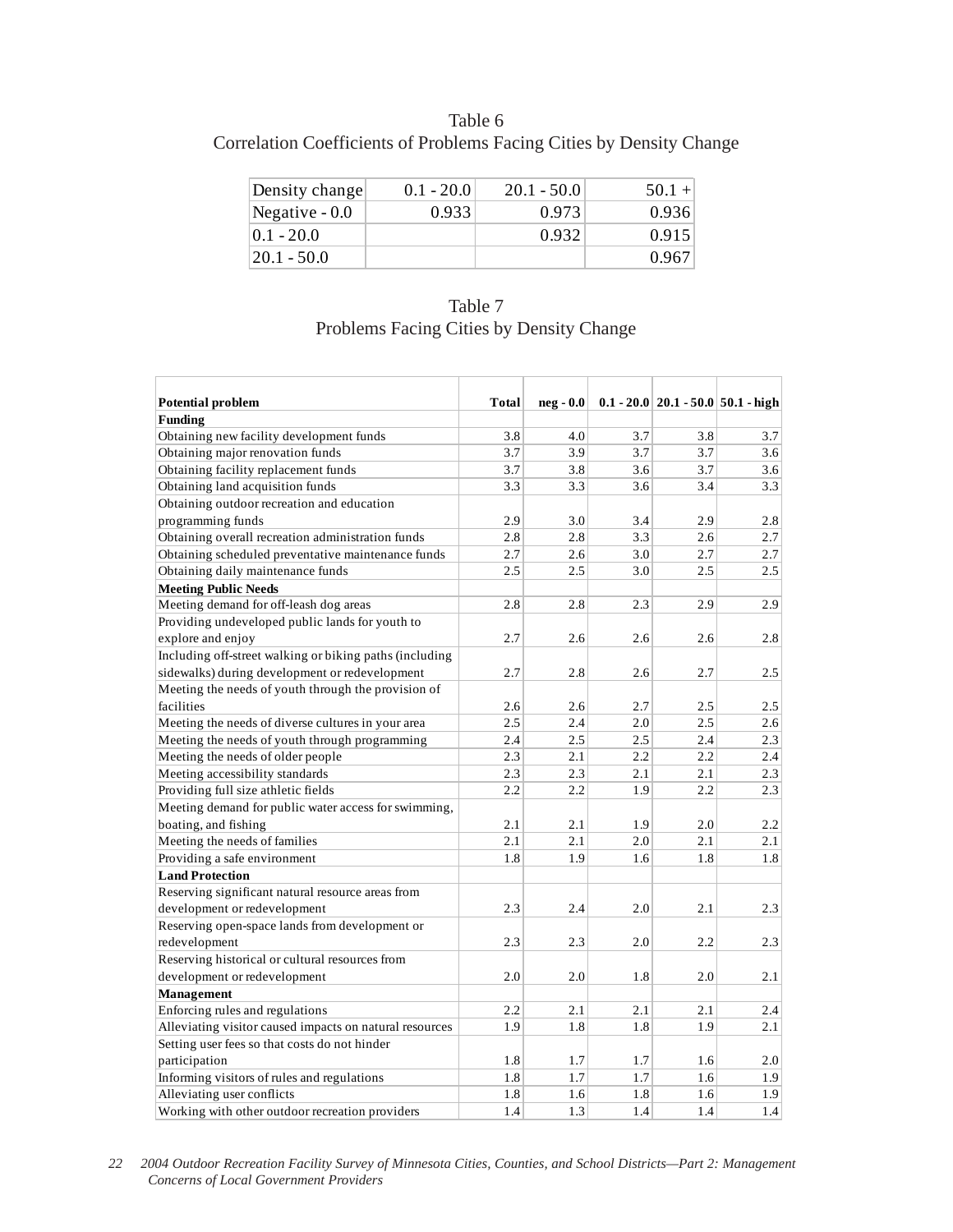# Table 8 Correlation Coefficients of Problems Facing Cities by Population

| Population    |       |       | 5,000-19,999 20,000-49,999 50,000-99,999 | $100,000+$ |
|---------------|-------|-------|------------------------------------------|------------|
| &5000         | 0.893 | 0.783 | 0.510                                    | 0.252      |
| 5,000-19,999  |       | 0.834 | 0.730                                    | 0.489      |
| 20,000-49,999 |       |       | 0.704                                    | 0.513      |
| 50,000-99,999 |       |       |                                          | 0.738      |

| Table 9                                     |
|---------------------------------------------|
| <b>Problems Facing Cities by Population</b> |

| <b>Potential problem</b>                                | <b>Total</b> | < 5,000 | 5,000-<br>19,999 | 20000-<br>49.999 | 50,000-<br>99.999 | $100,000+$ |
|---------------------------------------------------------|--------------|---------|------------------|------------------|-------------------|------------|
| <b>Funding</b>                                          |              |         |                  |                  |                   |            |
| Obtaining new facility development funds                | 3.8          | 3.8     | 3.8              | 3.7              | 4.1               | 4.0        |
| Obtaining major renovation funds                        | 3.7          | 3.7     | 3.7              | 3.5              | 3.8               | 4.0        |
| Obtaining facility replacement funds                    | 3.7          | 3.7     | 3.7              | 3.5              | 3.7               | 4.5        |
| Obtaining land acquisition funds                        | 3.3          | 3.3     | 3.3              | 3.7              | 2.9               | 4.0        |
| Obtaining outdoor recreation and education              |              |         |                  |                  |                   |            |
| programming funds                                       | 2.9          | 3.0     | 3.0              | 2.7              | 2.8               | 2.5        |
| Obtaining overall recreation administration funds       | 2.8          | 2.8     | 2.8              | 2.6              | 3.0               | 4.0        |
| Obtaining scheduled preventative maintenance funds      | 2.7          | 2.6     | 2.9              | 3.1              | 3.3               | 4.5        |
| Obtaining daily maintenance funds                       | 2.5          | 2.5     | 2.6              | 2.8              | 3.2               | 3.5        |
| <b>Meeting Public Needs</b>                             |              |         |                  |                  |                   |            |
| Meeting demand for off-leash dog areas                  | 2.8          | 2.7     | 2.9              | 2.9              | 2.8               | 3.0        |
| Providing undeveloped public lands for youth to         |              |         |                  |                  |                   |            |
| explore and enjoy                                       | 2.7          | 2.7     | 2.8              | 2.7              | 2.4               | 3.5        |
| Including off-street walking or biking paths (including |              |         |                  |                  |                   |            |
| sidewalks) during development or redevelopment          | 2.7          | 2.7     | 2.6              | 2.6              | 2.2               | 2.5        |
| Meeting the needs of youth through the provision of     |              |         |                  |                  |                   |            |
| facilities                                              | 2.6          | 2.6     | 2.5              | 2.4              | 2.2               | 3.0        |
| Meeting the needs of diverse cultures in your area      | 2.5          | 2.5     | 2.1              | 2.6              | 1.9               | 2.0        |
| Meeting the needs of youth through programming          | 2.4          | 2.4     | 2.5              | 2.4              | 2.2               | 2.0        |
| Meeting the needs of older people                       | 2.3          | 2.1     | 2.7              | 2.8              | 2.6               | 3.5        |
| Meeting accessibility standards                         | 2.3          | 2.3     | 2.3              | 2.2              | 2.5               | 2.0        |
| Providing full size athletic fields                     | 2.2          | 2.1     | 2.3              | 2.8              | 3.1               | 3.5        |
| Meeting demand for public water access for swimming,    |              |         |                  |                  |                   |            |
| boating, and fishing                                    | 2.1          | 2.1     | 2.1              | 2.3              | 2.4               | 2.5        |
| Meeting the needs of families                           | 2.1          | 2.1     | 2.1              | 2.1              | 2.2               | 2.5        |
| Providing a safe environment                            | 1.8          | 1.8     | 1.9              | 1.8              | 2.0               | 3.0        |
| <b>Land Protection</b>                                  |              |         |                  |                  |                   |            |
| Reserving significant natural resource areas from       |              |         |                  |                  |                   |            |
| development or redevelopment                            | 2.3          | 2.2     | 2.4              | 2.5              | 2.4               | 3.0        |
| Reserving open-space lands from development or          |              |         |                  |                  |                   |            |
| redevelopment                                           | 2.3          | 2.2     | 2.2              | 2.7              | 2.4               | 2.5        |
| Reserving historical or cultural resources from         |              |         |                  |                  |                   |            |
| development or redevelopment                            | 2.0          | 2.0     | 2.1              | 2.3              | 2.0               | 3.0        |
| Management                                              |              |         |                  |                  |                   |            |
| Enforcing rules and regulations                         | 2.2          | 2.1     | 2.6              | 2.6              | 2.8               | 3.5        |
| Alleviating visitor caused impacts on natural resources | 1.9          | 1.9     | 2.1              | 2.4              | 2.3               | 3.5        |
| Setting user fees so that costs do not hinder           |              |         |                  |                  |                   |            |
| participation                                           | 1.8          | 1.7     | 2.1              | 2.2              | 2.6               | 4.0        |
| Informing visitors of rules and regulations             | 1.8          | 1.6     | 2.1              | 2.3              | 2.8               | 4.5        |
| Alleviating user conflicts                              | 1.8          | 1.6     | 2.1              | 2.1              | 2.7               | 3.0        |
| Working with other outdoor recreation providers         | 1.4          | 1.3     | 1.5              | 1.4              | 1.6               | 1.5        |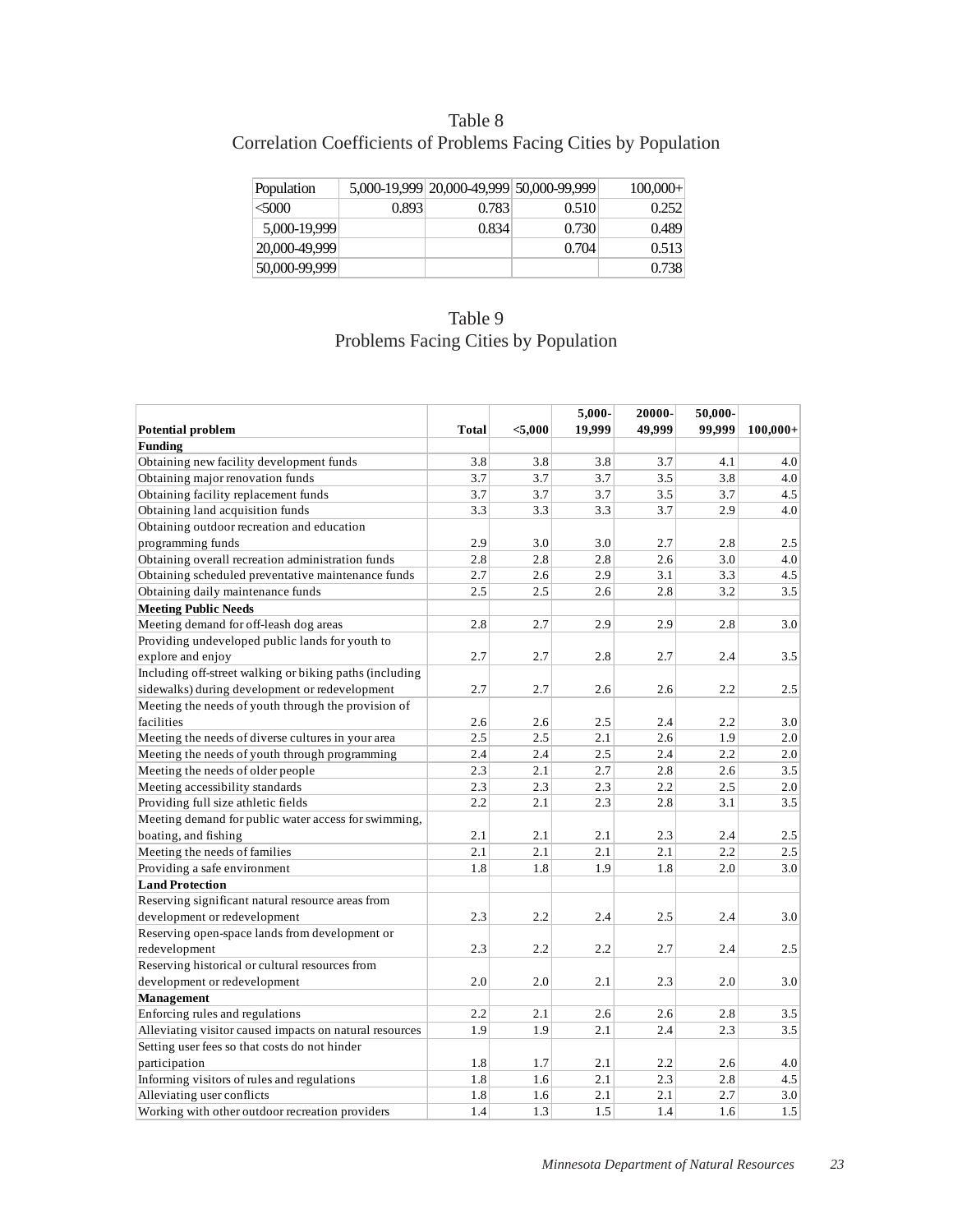## Table 10 Correlation Coefficients of Problems Facing Cities By Income

| Income            | \$30,000-\$34,000 | \$35,000-\$39,999 | \$40,000-\$49,999 | $$50,000+$ |
|-------------------|-------------------|-------------------|-------------------|------------|
| $<$ \$30.000      | 0.978             | 0.954             | 0.921             | 0.838      |
| \$30,000-\$34,000 |                   | 0.975             | 0.931             | 0.853      |
| \$35,000-\$39,999 |                   |                   | 0.952             | 0.897      |
| \$40,000-\$49,999 |                   |                   |                   | 0.935      |

# Table 11 Problems Facing Cities By Income

|                                                         |              |              | $$30,000 -$ | $$35,000 -$ | $$40,000-$ |             |
|---------------------------------------------------------|--------------|--------------|-------------|-------------|------------|-------------|
| <b>Potential problem</b>                                | <b>Total</b> | $<$ \$30,000 | \$34,999    | \$39,999    | \$49,999   | $$50,000 +$ |
| Funding                                                 |              |              |             |             |            |             |
| Obtaining new facility development funds                | 3.8          | 4.2          | 3.9         | 3.6         | 3.8        | 3.5         |
| Obtaining major renovation funds                        | 3.7          | 4.0          | 3.8         | 3.6         | 3.7        | 3.4         |
| Obtaining facility replacement funds                    | 3.7          | 4.0          | 3.8         | 3.6         | 3.7        | 3.3         |
| Obtaining land acquisition funds                        | 3.3          | 3.9          | 3.2         | 3.1         | 3.2        | 3.2         |
| Obtaining outdoor recreation and education              |              |              |             |             |            |             |
| programming funds                                       | 2.9          | 3.2          | 3.0         | 2.9         | 2.8        | 2.7         |
| Obtaining overall recreation administration funds       | 2.8          | 3.2          | 2.8         | 2.7         | 2.7        | 2.6         |
| Obtaining scheduled preventative maintenance funds      | 2.7          | 2.9          | 2.6         | 2.6         | 2.6        | 2.8         |
| Obtaining daily maintenance funds                       | 2.5          | 2.7          | 2.5         | 2.5         | 2.4        | 2.5         |
| <b>Meeting Public Needs</b>                             |              |              |             |             |            |             |
| Meeting demand for off-leash dog areas                  | 2.8          | 2.8          | 2.7         | 2.9         | 2.8        | 2.7         |
| Providing undeveloped public lands for youth to         |              |              |             |             |            |             |
| explore and enjoy                                       | 2.7          | 2.9          | 2.7         | 2.5         | 2.5        | 2.6         |
| Including off-street walking or biking paths (including |              |              |             |             |            |             |
| sidewalks) during development or redevelopment          | 2.7          | 2.8          | 2.8         | 2.6         | 2.7        | 2.4         |
| Meeting the needs of youth through the provision of     |              |              |             |             |            |             |
| facilities                                              | 2.6          | 2.9          | 2.6         | 2.4         | 2.4        | 2.4         |
| Meeting the needs of diverse cultures in your area      | 2.5          | 2.8          | 2.3         | 2.4         | 2.4        | 2.4         |
| Meeting the needs of youth through programming          | 2.4          | 2.6          | 2.4         | 2.3         | 2.2        | $2.5\,$     |
| Meeting the needs of older people                       | 2.3          | 2.2          | 2.0         | 2.0         | 2.4        | 2.7         |
| Meeting accessibility standards                         | 2.3          | 2.5          | 2.2         | $2.3\,$     | 2.1        | $2.2\,$     |
| Providing full size athletic fields                     | 2.2          | 2.3          | 2.4         | 2.1         | 2.1        | 2.2         |
| Meeting demand for public water access for swimming,    |              |              |             |             |            |             |
| boating, and fishing                                    | 2.1          | 2.1          | 2.0         | 2.0         | 2.1        | 2.3         |
| Meeting the needs of families                           | 2.1          | 2.2          | 2.0         | 2.0         | 2.1        | 2.1         |
| Providing a safe environment                            | 1.8          | 2.0          | 1.8         | 1.6         | 1.7        | 1.8         |
| <b>Land Protection</b>                                  |              |              |             |             |            |             |
| Reserving significant natural resource areas from       |              |              |             |             |            |             |
| development or redevelopment                            | 2.3          | 2.3          | 2.0         | 2.1         | 2.4        | 2.5         |
| Reserving open-space lands from development or          |              |              |             |             |            |             |
| redevelopment                                           | 2.3          | 2.4          | 2.1         | 2.1         | 2.4        | 2.4         |
| Reserving historical or cultural resources from         |              |              |             |             |            |             |
| development or redevelopment                            | 2.0          | 2.1          | 1.9         | 1.9         | 2.1        | 2.1         |
| Management                                              |              |              |             |             |            |             |
| Enforcing rules and regulations                         | 2.2          | 2.1          | 2.1         | 2.2         | 2.2        | 2.5         |
| Alleviating visitor caused impacts on natural resources | 1.9          | 1.8          | 1.8         | 2.0         | 1.9        | 2.2         |
| Setting user fees so that costs do not hinder           |              |              |             |             |            |             |
| participation                                           | 1.8          | 1.8          | 1.6         | 1.8         | 1.9        | 2.2         |
| Informing visitors of rules and regulations             | 1.8          | 1.7          | 1.6         | 2.0         | 1.9        | 1.8         |
| Alleviating user conflicts                              | 1.8          | 1.6          | 1.5         | 1.7         | 1.8        | 2.2         |
| Working with other outdoor recreation providers         | 1.4          | 1.4          | 1.3         | 1.4         | 1.4        | 1.5         |

*24 2004 Outdoor Recreation Facility Survey of Minnesota Cities, Counties, and School Districts—Part 2: Management Concerns of Local Government Providers*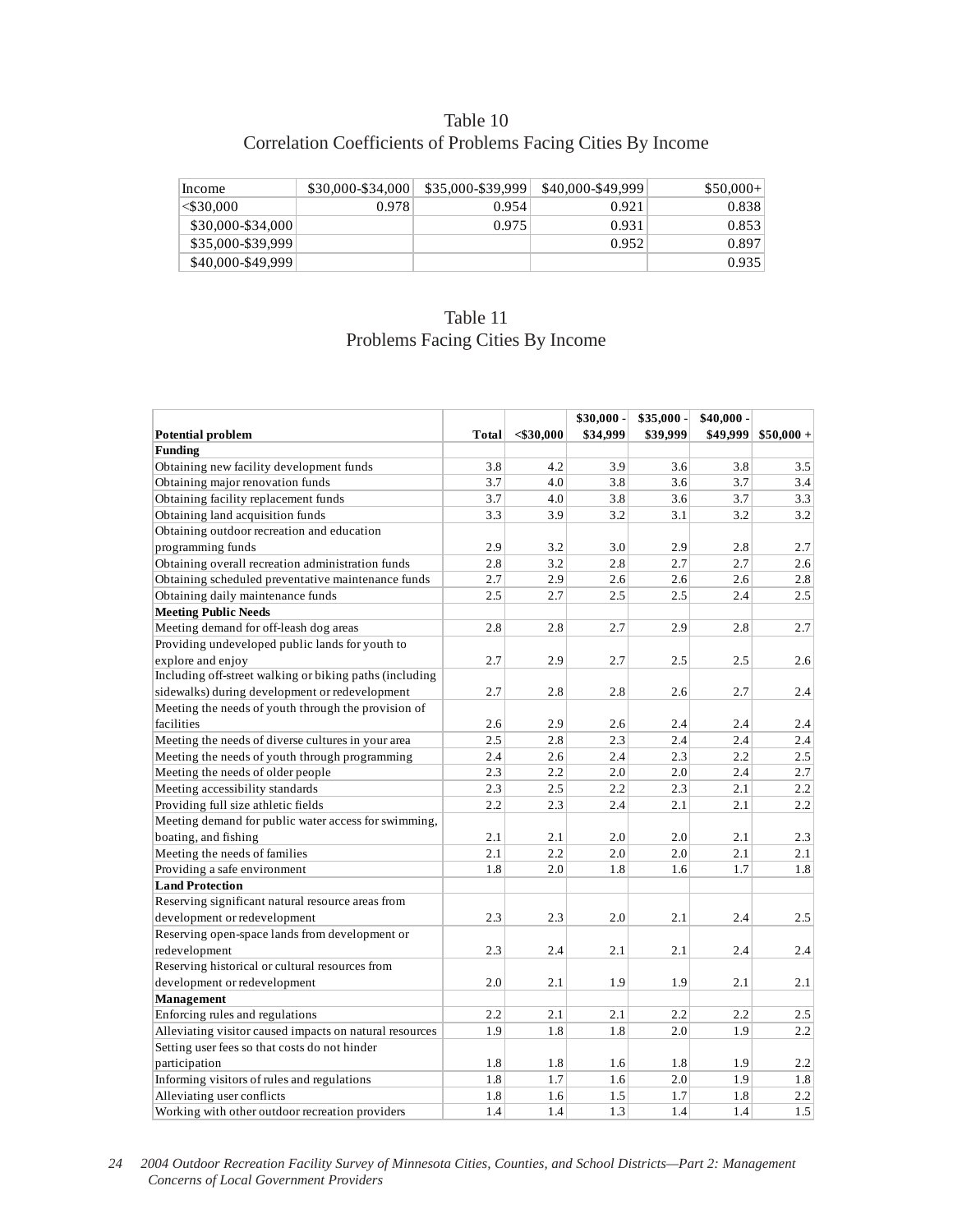#### Problems Facing Counties

The most appropriate and knowledgeable county officials were asked to indicate how much of a problem (if any) each of the potential problems were in "the outdoor recreation system **operated by the county.**"

As mentioned earlier, counties rated Funding problems highest, followed by Land Protection and Meeting Public Needs (Table 12). Management problems were rated lowest. Obtaining funding

## Table 12 Problems Facing Counties

|                                                         |                                        | Percent                    |                                    |                                      |                   |                                           |            |  |
|---------------------------------------------------------|----------------------------------------|----------------------------|------------------------------------|--------------------------------------|-------------------|-------------------------------------------|------------|--|
| <b>Potential problem</b>                                | Mean value<br>(excludes<br>Don't know) | Not a<br>problem<br>$(=1)$ | <b>Slight</b><br>problem<br>$(=2)$ | <b>Moderate</b><br>problem<br>$(=3)$ | problem<br>$(=4)$ | Serious Very serious<br>problem<br>$(=5)$ | Don't know |  |
| <b>Funding</b>                                          |                                        |                            |                                    |                                      |                   |                                           |            |  |
| Obtaining new facility development funds                | 3.8                                    | 6.5                        | 6.5                                | 16.1                                 | 35.5              | 29.0                                      | 6.5        |  |
| Obtaining land acquisition funds                        | 3.8                                    | 9.5                        | 7.9                                | 11.1                                 | 22.2              | 34.9                                      | 14.3       |  |
| Obtaining major renovation funds                        | 3.6                                    | 9.7                        | 6.5                                | 19.4                                 | 33.9              | 22.6                                      | 8.1        |  |
| Obtaining facility replacement funds                    | 3.4                                    | 12.7                       | 7.9                                | 23.8                                 | 27.0              | 20.6                                      | 7.9        |  |
| Obtaining outdoor recreation and education              |                                        |                            |                                    |                                      |                   |                                           |            |  |
| programming funds                                       | 3.3                                    | 9.7                        | 9.7                                | 30.6                                 | 14.5              | 19.4                                      | 16.1       |  |
| Obtaining overall recreation administration funds       | 3.0                                    | 12.9                       | 12.9                               | 35.5                                 | 19.4              | 11.3                                      | 8.1        |  |
| Obtaining scheduled preventative maintenance funds      | 3.0                                    | 16.4                       | 9.8                                | 37.7                                 | 16.4              | 13.1                                      | 6.6        |  |
| Obtaining daily maintenance funds                       | 2.9                                    | 16.1                       | 14.5                               | 40.3                                 | 9.7               | 12.9                                      | 6.5        |  |
| <b>Land Protection</b>                                  |                                        |                            |                                    |                                      |                   |                                           |            |  |
| Reserving open-space lands from development or          |                                        |                            |                                    |                                      |                   |                                           |            |  |
| redevelopment                                           | 2.9                                    | 15.9                       | 17.5                               | 23.8                                 | 15.9              | 14.3                                      | 12.7       |  |
| Reserving significant natural resource areas from       |                                        |                            |                                    |                                      |                   |                                           |            |  |
| development or redevelopment                            | 2.9                                    | 16.1                       | 17.7                               | 14.5                                 | 29.0              | 8.1                                       | 14.5       |  |
| Reserving historical or cultural resources from         |                                        |                            |                                    |                                      |                   |                                           |            |  |
| development or redevelopment                            | 2.5                                    | 17.5                       | 23.8                               | 23.8                                 | 9.5               | 4.8                                       | 20.6       |  |
| <b>Meeting Public Needs</b>                             |                                        |                            |                                    |                                      |                   |                                           |            |  |
| Meeting the needs of youth through programming          | 3.0                                    | 8.1                        | 14.5                               | 24.2                                 | 14.5              | 6.5                                       | 32.3       |  |
| Meeting the needs of youth through the provision of     |                                        |                            |                                    |                                      |                   |                                           |            |  |
| facilities                                              | 2.8                                    | 11.5                       | 16.4                               | 34.4                                 | 14.8              | 4.9                                       | 18.0       |  |
| Meeting demand for off-leash dog areas                  | 2.8                                    | 13.6                       | 13.6                               | 18.6                                 | 8.5               | 8.5                                       | 37.3       |  |
| Including off-street walking or biking paths (including |                                        |                            |                                    |                                      |                   |                                           |            |  |
| sidewalks) during development or redevelopment          | 2.7                                    | 14.3                       | 15.9                               | 27.0                                 | 11.1              | 6.3                                       | 25.4       |  |
| Meeting the needs of diverse cultures in your area      | 2.6                                    | 12.7                       | 23.8                               | 25.4                                 | 12.7              | 3.2                                       | 22.2       |  |
| Meeting the needs of older people                       | 2.5                                    | 15.9                       | 15.9                               | 36.5                                 | 6.3               | 1.6                                       | 23.8       |  |
| Meeting accessibility standards                         | 2.5                                    | 14.3                       | 30.2                               | 27.0                                 | 6.3               | 4.8                                       | 17.5       |  |
| Meeting the needs of families                           | 2.5                                    | 22.2                       | 17.5                               | 28.6                                 | 11.1              | 3.2                                       | 17.5       |  |
| Meeting demand for public water access for swimming,    |                                        |                            |                                    |                                      |                   |                                           |            |  |
| boating, and fishing                                    | 2.3                                    | 26.2                       | 23.0                               | 21.3                                 | 11.5              | 3.3                                       | 14.8       |  |
| Providing undeveloped public lands for youth to         |                                        |                            |                                    |                                      |                   |                                           |            |  |
| explore and enjoy                                       | 2.3                                    | 27.0                       | 23.8                               | 20.6                                 | 9.5               | 3.2                                       | 15.9       |  |
| Providing full size athletic fields                     | 2.2                                    | 29.5                       | 11.5                               | 9.8                                  | 6.6               | 6.6                                       | 36.1       |  |
| Providing a safe environment                            | 2.2                                    | 23.8                       | 30.2                               | 23.8                                 | 4.8               | 1.6                                       | 15.9       |  |
| Management                                              |                                        |                            |                                    |                                      |                   |                                           |            |  |
| Enforcing rules and regulations                         | 2.8                                    | 17.5                       | 22.2                               | 25.4                                 | 25.4              | 4.8                                       | 4.8        |  |
| Alleviating user conflicts                              | 2.4                                    | 20.6                       | 27.0                               | 27.0                                 | 15.9              | 0.0                                       | 9.5        |  |
| Alleviating visitor caused impacts on natural resources | 2.4                                    | 12.9                       | 38.7                               | 29.0                                 | 8.1               | 0.0                                       | 11.3       |  |
| Informing visitors of rules and regulations             | 2.4                                    | 20.6                       | 30.2                               | 28.6                                 | 9.5               | 1.6                                       | 9.5        |  |
| Setting user fees so that costs do not hinder           |                                        |                            |                                    |                                      |                   |                                           |            |  |
| participation                                           | 2.0                                    | 39.7                       | 17.5                               | 17.5                                 | 9.5               | 0.0                                       | 15.9       |  |
| Working with other outdoor recreation providers         | 1.8                                    | 36.5                       | 30.2                               | 12.7                                 | 3.2               | 1.6                                       | 15.9       |  |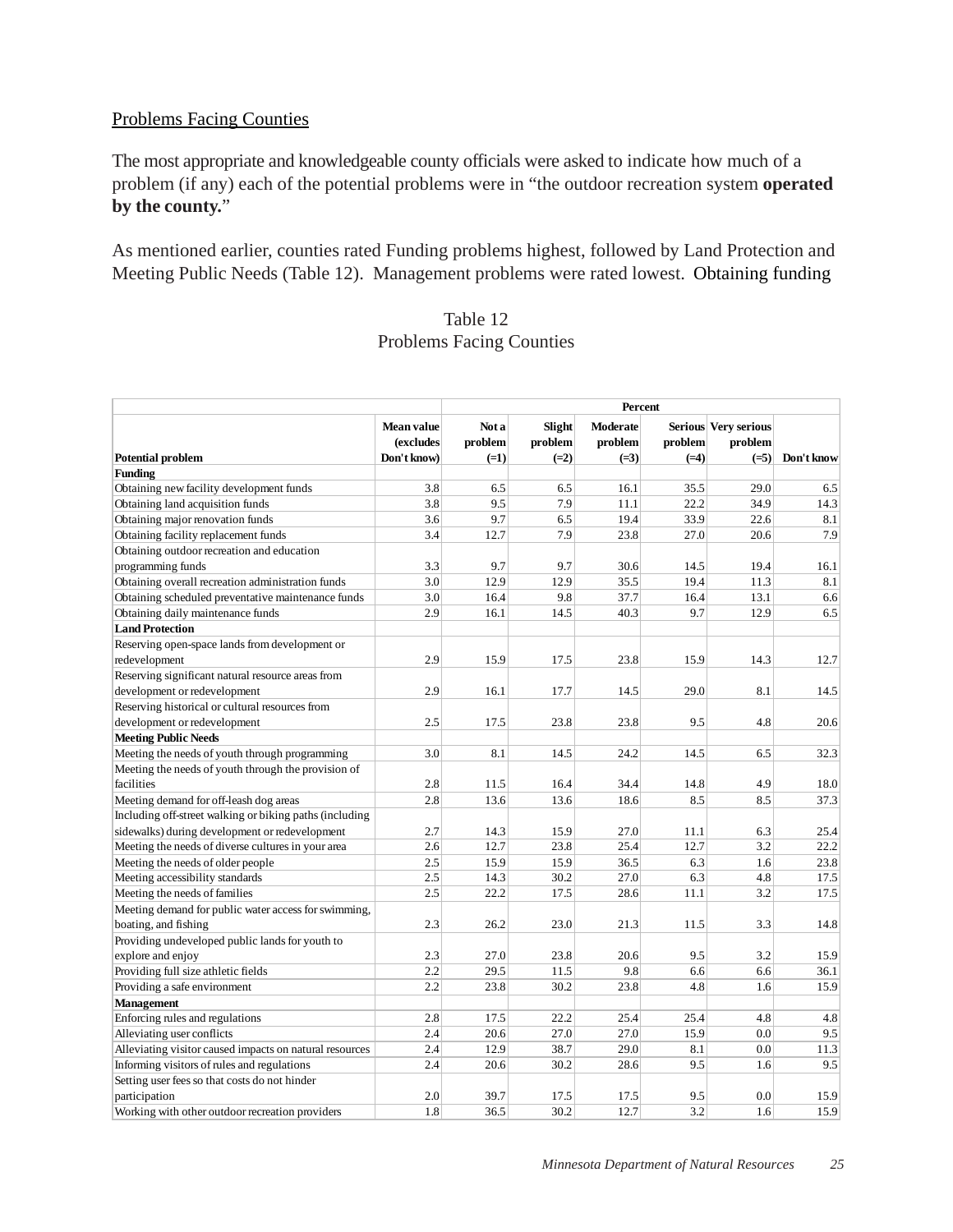for capital expenditures (new facilities, major renovations, facility replacement, land acquisition) was rated a moderate to serious problem. Between one-fifth (20.6 percent) and one-third (34.9 percent) of the counties rated obtaining funding for capital expenditures a very serious problem. Obtaining funding for operating expenditures (programming, administration, maintenance) was rated a moderate problem. Problems in the Land Protection category were rated moderate problems while problems in the Meeting Public Needs category were rated slight to moderate problems. Management problems were rated lowest as slight problems, except for enforcing rules and regulations which was rated a moderate problem. Over one-third of the counties rated working with other outdoor recreation providers and setting user fees so that costs do not hinder participation as not a problem (36.5 percent and 39.7 percent, respectively).

To examine how problems varied across the state and by standard demographic breakdowns, county data were analyzed by region, population density change 1990 to 2000, 2000 population, and 2000 median household income. Care must be taken when looking at the county data by demographic breakdowns. Some of the breakdowns have only a few counties.

#### Analysis by Region

Regions used for this analysis are the four DNR regions with the Central DNR region broken into the seven county Twin Cities metropolitan region (Metro) and the balance as the Central region (Figure 1, page 19). The Metro region contains half of the Minnesota population and is covered by the regional governmental agency (Metropolitan Council) that has outdoor recreation functions.

When looked at by region, there was little correlation in problem ratings among the regions (Table 13). This differs from the cities which showed fairly strong correlations among the regions. The Northeast region differed most from the other regions.

| Region    | Northeast | South | Central | Metro |
|-----------|-----------|-------|---------|-------|
| Northwest | 0.597     | 0.816 | 0.725   | 0.576 |
| Northeast |           | 0.371 | 0.561   | 0.287 |
| South     |           |       | 0.732   | 0.780 |
| Central   |           |       |         | 0.754 |

| Table 13                                                       |
|----------------------------------------------------------------|
| Correlation Coefficients of Problems Facing Counties by Region |

All of the counties rated Funding problems highest, except for the Metro region which rated Land Protection problems highest with Funding problems second (Table 14). However, Funding problems were still rated as moderate to serious problems by Metro region counties. All of the counties rated Management problems lowest except for the Northeast which rated Management problem second behind Funding problems. The Northeast rated Meeting Public Needs problems lowest.

Overall, the Central region and the Metro region rated problems as more serious than the other regions (mean problem rating 3.3, 3.0, 2.7 or lower, respectively). The high overall rating of Central region counties differs from the results for cities where Central region cities rated problems as less serious than other regions.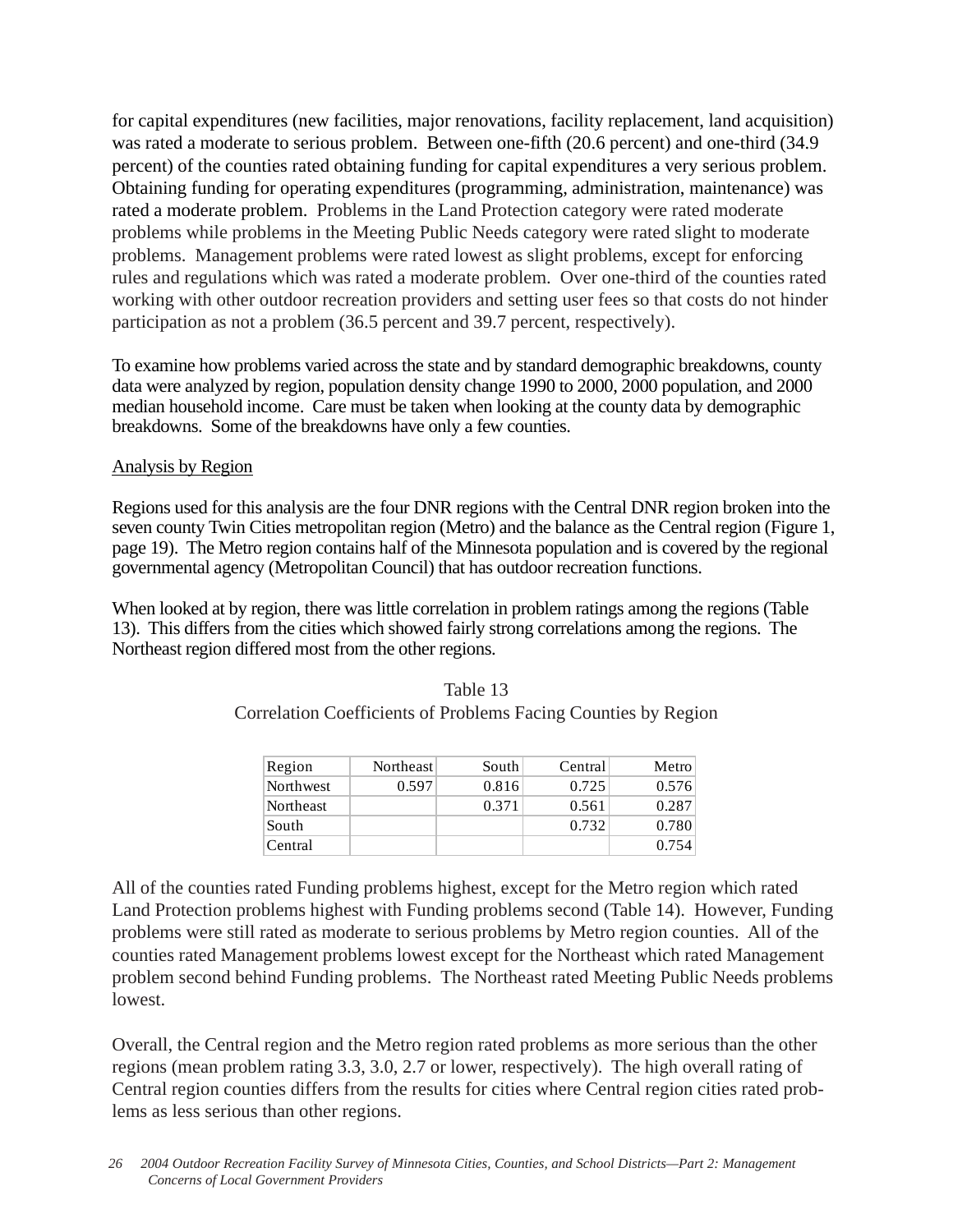## Table 14 Problems Facing Counties by Region

(mean values—problem scale: 1=Not a problem, 2=Slight problem, 3=Moderate problem, 4=Serious problem, 5=Very serious problem; excludes Don't know responses)

| <b>Potential problem</b>                                |         | Total Northwest Northeast |     | South | <b>Central</b> | Metro   |
|---------------------------------------------------------|---------|---------------------------|-----|-------|----------------|---------|
| <b>Funding</b>                                          |         |                           |     |       |                |         |
| Obtaining new facility development funds                | 3.8     | 4.3                       | 3.5 | 3.3   | 4.4            | 4.1     |
| Obtaining land acquisition funds                        | 3.8     | 3.8                       | 3.7 | 3.5   | 4.1            | 4.3     |
| Obtaining major renovation funds                        | 3.6     | 3.8                       | 3.7 | 3.2   | 4.3            | 3.6     |
| Obtaining facility replacement funds                    | 3.4     | 3.8                       | 3.5 | 3.1   | 4.0            | 3.0     |
| Obtaining outdoor recreation and education              |         |                           |     |       |                |         |
| programming funds                                       | 3.3     | 3.6                       | 2.8 | 3.0   | 4.3            | 3.3     |
| Obtaining overall recreation administration funds       | 3.0     | 3.2                       | 3.2 | 2.7   | 3.9            | 2.8     |
| Obtaining scheduled preventative maintenance funds      | 3.0     | 3.0                       | 2.8 | 2.7   | 3.8            | 3.7     |
| Obtaining daily maintenance funds                       | 2.9     | 3.0                       | 2.7 | 2.7   | 3.6            | 2.8     |
| <b>Land Protection</b>                                  |         |                           |     |       |                |         |
| Reserving open-space lands from development or          |         |                           |     |       |                |         |
| redevelopment                                           | 2.9     | 2.6                       | 2.3 | 2.8   | 3.7            | 3.7     |
| Reserving significant natural resource areas from       |         |                           |     |       |                |         |
| development or redevelopment                            | 2.9     | 2.5                       | 2.2 | 2.8   | 3.9            | 3.9     |
| Reserving historical or cultural resources from         |         |                           |     |       |                |         |
| development or redevelopment                            | 2.5     | 2.2                       | 2.2 | 2.4   | 3.6            | 3.0     |
| <b>Meeting Public Needs</b>                             |         |                           |     |       |                |         |
| Meeting the needs of youth through programming          | 3.0     | 2.7                       | 2.0 | 3.2   | 3.2            | 3.3     |
| Meeting the needs of youth through the provision of     |         |                           |     |       |                |         |
| facilities                                              | 2.8     | 2.8                       | 1.8 | 2.9   | 3.3            | 3.0     |
| Meeting demand for off-leash dog areas                  | 2.8     | 2.0                       | 1.4 | 2.9   | 3.2            | 3.7     |
| Including off-street walking or biking paths (including |         |                           |     |       |                |         |
| sidewalks) during development or redevelopment          | 2.7     | 2.4                       | 2.8 | 2.7   | 3.5            | 2.7     |
| Meeting the needs of diverse cultures in your area      | 2.6     | 2.6                       | 1.8 | 2.7   | 2.8            | 3.0     |
| Meeting the needs of older people                       | 2.5     | 2.5                       | 2.5 | 2.2   | 3.2            | 2.9     |
| Meeting accessibility standards                         | 2.5     | 2.6                       | 2.8 | 2.4   | 2.7            | 2.3     |
| Meeting the needs of families                           | 2.5     | 2.3                       | 2.8 | 2.2   | 3.5            | 2.4     |
| Meeting demand for public water access for swimming,    |         |                           |     |       |                |         |
| boating, and fishing                                    | 2.3     | 2.0                       | 2.0 | 2.1   | 3.3            | 2.9     |
| Providing undeveloped public lands for youth to         |         |                           |     |       |                |         |
| explore and enjoy                                       | 2.3     | 2.1                       | 1.5 | 2.1   | 3.1            | 2.7     |
| Providing full size athletic fields                     | 2.2     | 2.4                       | 1.3 | 2.6   | 2.0            | 1.4     |
| Providing a safe environment                            | 2.2     | 2.2                       | 2.2 | 2.1   | 2.5            | 2.1     |
| <b>Management</b>                                       |         |                           |     |       |                |         |
| Enforcing rules and regulations                         | $2.8$   | 2.6                       | 3.3 | 2.5   | 3.1            | 3.1     |
| Alleviating user conflicts                              | 2.4     | 2.2                       | 3.0 | 2.2   | 3.0            | 2.7     |
| Alleviating visitor caused impacts on natural resources | 2.4     | 2.1                       | 2.8 | 2.3   | 2.5            | 2.6     |
| Informing visitors of rules and regulations             | 2.4     | 2.2                       | 2.7 | 2.2   | 2.8            | 2.6     |
| Setting user fees so that costs do not hinder           |         |                           |     |       |                |         |
| participation                                           | $2.0\,$ | $1.5\,$                   | 2.2 | 1.9   | 2.4            | $2.4\,$ |
| Working with other outdoor recreation providers         | 1.8     | 2.0                       | 1.6 | 1.8   | 1.8            | 2.0     |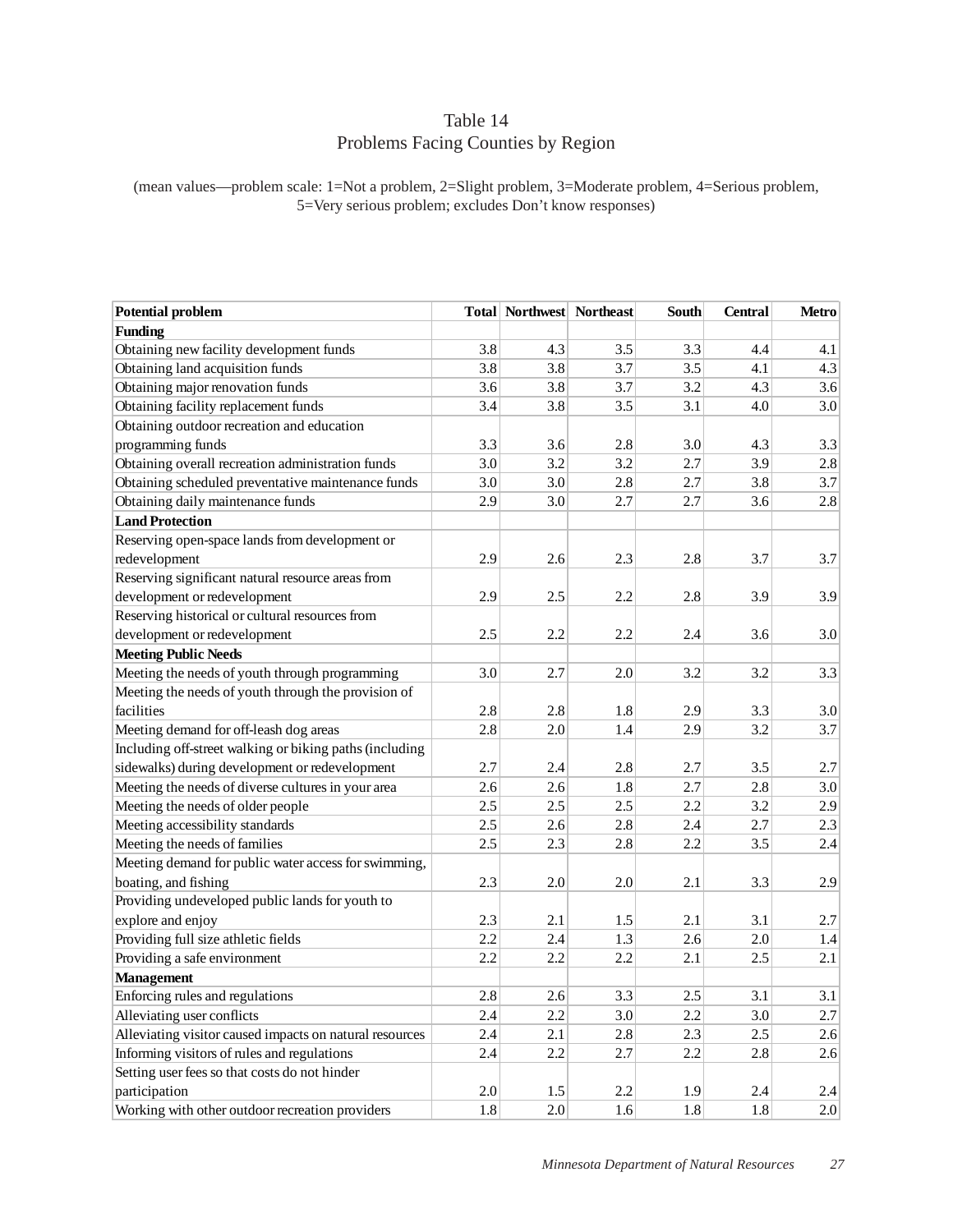## Analysis by Standard Demographic Breakdowns

Problems facing counties were looked at by population density change 1990 to 2000, 2000 population, and 2000 median household income.

Density change is the population change from 1990 to 2000 per square mile. Negative numbers indicate a reduction in population. The higher the number the larger the population increase per square mile. The trend in Minnesota (as elsewhere in the nation) is to an increasing urban population. Over the last 100 years, almost all new additions to the Minnesota population have been urban additions.

There was a fair correlation among counties when the data were looked at by population density change (Table 15). The lower population density change classes (neg - 0.0, 0.1 - 5.0) rated Funding problems highest (Table 16). The higher population density change classes (5.1 - 50.0, 50.1 - high) rated Land Protection highest. However, capital funding problems (new facilities, major renovations, facility replacement, land acquisition) were still rated as more serious problems than Land Protection problems by the higher density change classes. Meeting Public Needs was the second most serious problem for counties with no or negative growth. All of the density change classes rated Management problems lowest. However, Management problems were still rated a moderate problem by the two faster growing classes. Enforcing rules and regulations was a moderate problem for all classes except for counties with no or negative growth. Overall, mean problem ratings were higher for the two faster growing classes (mean problem rating 3.0 vs 2.6 or less).

Population figures used for this analysis are from the 2000 U.S. Census.

There was limited correlation among the counties when the data were looked at by population (Table 17). All of the population classes except medium sized counties (50,000 - 149,999) rated Funding problems highest (Table 18). Medium sized counties rated Land Protection problems highest. Management problems were rated lowest by all population classes except the largest class (600,000+) which rated Management problems second behind Funding. All population classes rate enforcing rules and regulations as a moderate problem. Overall, mean problem ratings were lowest for the largest counties (mean problem rating 2.2 vs 2.8 or higher).

Income figures used for this analysis are median household income from the 2000 U.S. Census.

There was only a fair correlation among counties when the data were looked at by median household income (Table 19). All of the income classes rated Funding problems highest (Table 20). The highest income class rated Funding problems more serious than the other classes (mean problem rating 3.5 vs 3.3 or less). Land Protection problems were rated number two by all income classes except the lowest income class which rated them as the lowest problem (mean problem rating 2.1 vs 2.8 or higher). All other income classes rated Management problems lowest. Overall, the mean problem rating was highest for the highest income class (mean problem rating 3.0 vs 2.7 or less).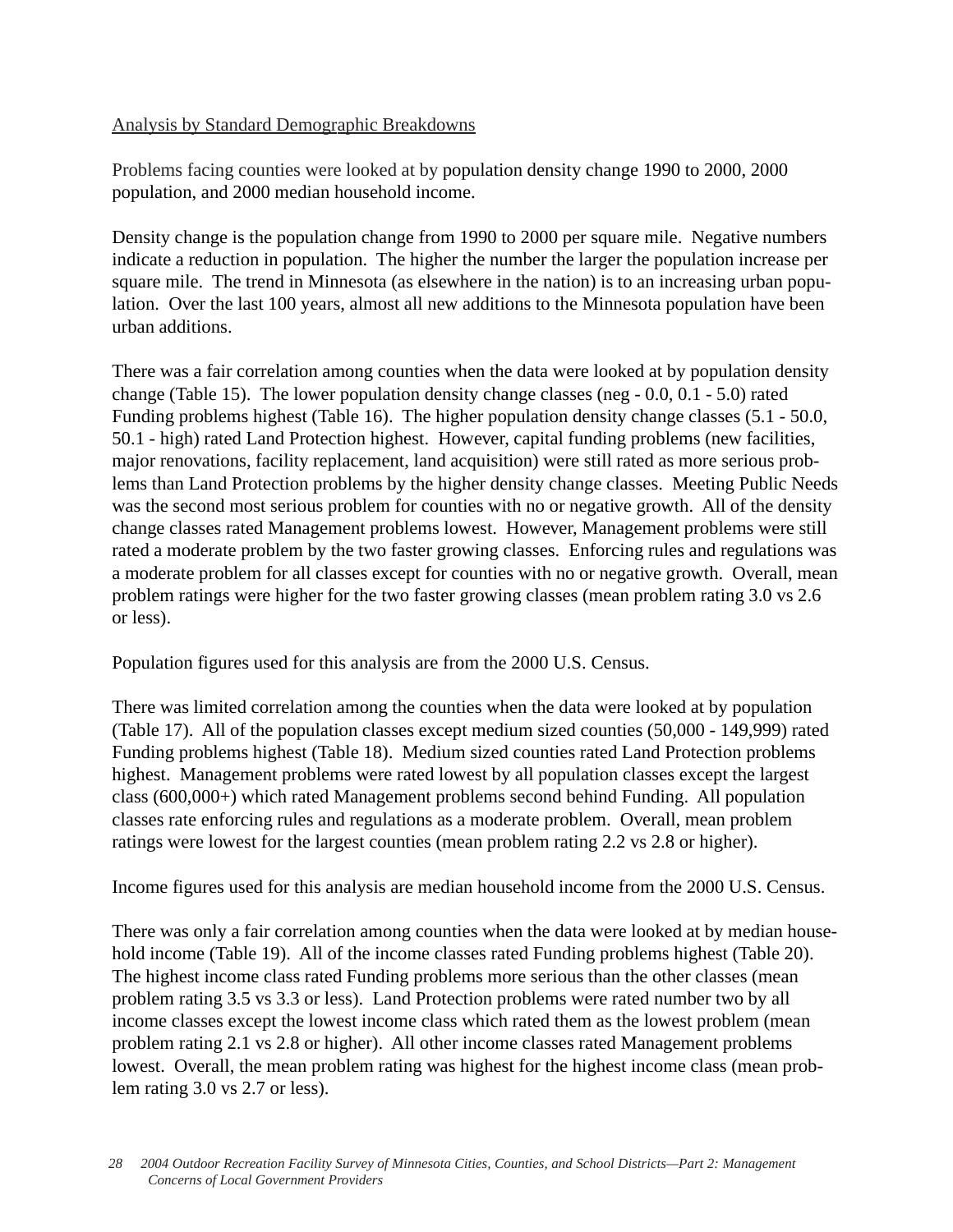Table 15 Correlation Coefficients of Problems Facing Counties by Density Change

| Density change  | $0.1 - 5.0$ | $5.1 - 50.0$ | $50.1 +$ |
|-----------------|-------------|--------------|----------|
| Negative $-0.0$ | 0.622       | 0.658        | 0.597    |
| $0.1 - 5.0$     |             | 0.718        | 0.594    |
| $5.1 - 50.0$    |             |              | 0.879    |

| Table 16                                   |
|--------------------------------------------|
| Problems Facing Counties by Density Change |

| <b>Potential problem</b>                                | <b>Total</b> | neg - 0.0 | $0.1 - 5.0$ |     | $5.1 - 50.0$ 50.1 - high |
|---------------------------------------------------------|--------------|-----------|-------------|-----|--------------------------|
| <b>Funding</b>                                          |              |           |             |     |                          |
| Obtaining new facility development funds                | 3.8          | 3.9       | 3.6         | 4.0 | 4.1                      |
| Obtaining land acquisition funds                        | 3.8          | 3.9       | 3.4         | 4.1 | 4.3                      |
| Obtaining major renovation funds                        | 3.6          | 3.7       | 3.4         | 3.9 | 3.6                      |
| Obtaining facility replacement funds                    | 3.4          | 3.4       | 3.3         | 3.9 | 3.0                      |
| Obtaining outdoor recreation and education              |              |           |             |     |                          |
| programming funds                                       | 3.3          | 3.4       | 3.0         | 3.9 | 3.3                      |
| Obtaining overall recreation administration funds       | 3.0          | 3.0       | 2.9         | 3.6 | 2.8                      |
| Obtaining scheduled preventative maintenance funds      | 3.0          | 2.6       | 2.8         | 3.8 | 3.7                      |
| Obtaining daily maintenance funds                       | 2.9          | 2.6       | 2.8         | 3.6 | 2.8                      |
| <b>Land Preservation</b>                                |              |           |             |     |                          |
| Reserving open-space lands from development or          |              |           |             |     |                          |
| redevelopment                                           | 2.9          | 2.4       | 2.7         | 4.0 | 3.7                      |
| Reserving significant natural resource areas from       |              |           |             |     |                          |
| development or redevelopment                            | 2.9          | 2.2       | 2.6         | 4.2 | 3.9                      |
| Reserving historical or cultural resources from         |              |           |             |     |                          |
| development or redevelopment                            | 2.5          | 2.1       | 2.3         | 3.5 | 3.0                      |
| <b>Meeting Public Needs</b>                             |              |           |             |     |                          |
| Meeting the needs of youth through programming          | 3.0          | 3.0       | 2.6         | 3.4 | 3.3                      |
| Meeting the needs of youth through the provision of     |              |           |             |     |                          |
| facilities                                              | 2.8          | 2.8       | 2.6         | 3.2 | 3.0                      |
| Meeting demand for off-leash dog areas                  | 2.8          | 2.9       | 2.1         | 3.3 | 3.7                      |
| Including off-street walking or biking paths (including |              |           |             |     |                          |
| sidewalks) during development or redevelopment          | 2.7          | 2.8       | 2.6         | 3.0 | 2.7                      |
| Meeting the needs of diverse cultures in your area      | 2.6          | 2.6       | 2.3         | 3.3 | 3.0                      |
| Meeting the needs of older people                       | 2.5          | 2.4       | 2.3         | 2.9 | 2.9                      |
| Meeting accessibility standards                         | 2.5          | 2.3       | 2.6         | 2.6 | 2.3                      |
| Meeting the needs of families                           | 2.5          | 2.6       | 2.2         | 2.9 | 2.4                      |
| Meeting demand for public water access for swimming,    |              |           |             |     |                          |
| boating, and fishing                                    | 2.3          | 2.2       | 2.0         | 3.0 | 2.9                      |
| Providing undeveloped public lands for youth to         |              |           |             |     |                          |
| explore and enjoy                                       | 2.3          | 2.4       | 1.9         | 2.8 | 2.7                      |
| Providing full size athletic fields                     | 2.2          | 1.9       | 2.4         | 2.7 | 1.4                      |
| Providing a safe environment                            | 2.2          | 2.1       | 2.2         | 2.3 | 2.1                      |
| <b>Management</b>                                       |              |           |             |     |                          |
| Enforcing rules and regulations                         | 2.8          | 2.4       | 2.9         | 2.9 | 3.1                      |
| Alleviating user conflicts                              | 2.4          | 2.1       | 2.4         | 2.7 | 2.7                      |
| Alleviating visitor caused impacts on natural resources | 2.4          | 2.6       | 2.1         | 2.6 | 2.6                      |
| Informing visitors of rules and regulations             | 2.4          | 1.9       | 2.4         | 2.8 | 2.6                      |
| Setting user fees so that costs do not hinder           |              |           |             |     |                          |
| participation                                           | 2.0          | 2.1       | 1.6         | 2.5 | 2.4                      |
| Working with other outdoor recreation providers         | 1.8          | 2.0       | 1.7         | 1.9 | 2.0                      |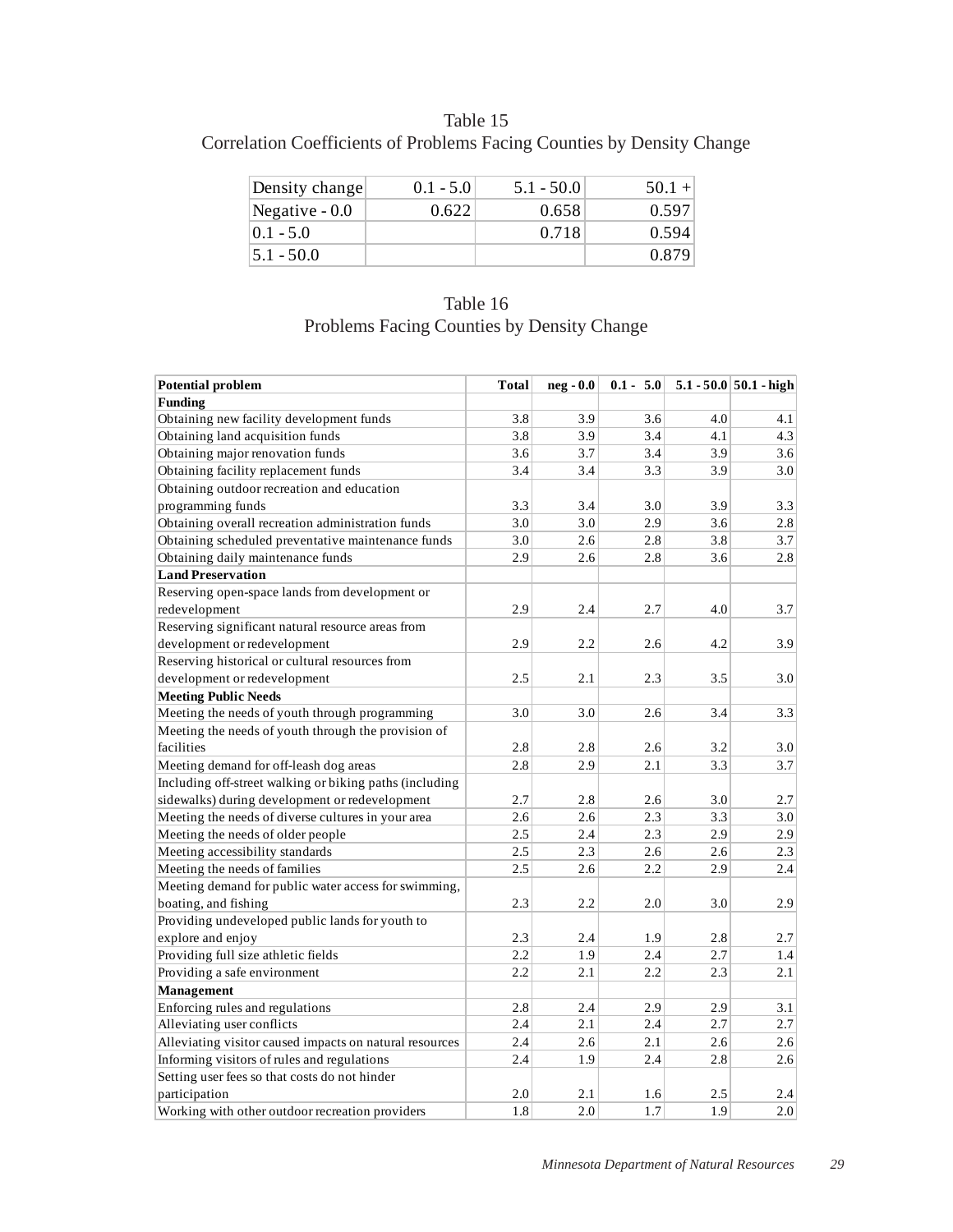## Table 17 Correlation Coefficients of Problems Facing Counties by Population

| Population      | 20,000-49,999 |       | 50,000-149,999 150,000-599,999 | $600,000+$ |
|-----------------|---------------|-------|--------------------------------|------------|
| < 20.000        | 0.661         | 0.470 | 0.484                          | 0.634      |
| 20,000-49,999   |               | 0.547 | 0.714                          | 0.563      |
| 50,000-149,999  |               |       | 0.598                          | 0.473      |
| 150,000-599,999 |               |       |                                | 0.645      |

## Table 18 Problems Facing Counties by Population

| <b>Potential problem</b>                                | <b>Total</b> | < 20,000 | $20,000 -$<br>49.999 | $50,000 -$<br>149,999 | $150,000 -$<br>599.999 | $600,000 +$        |
|---------------------------------------------------------|--------------|----------|----------------------|-----------------------|------------------------|--------------------|
| <b>Funding</b>                                          |              |          |                      |                       |                        |                    |
| Obtaining new facility development funds                | 3.8          | 3.7      | 3.8                  | 3.9                   | 4.0                    | 4.0                |
| Obtaining land acquisition funds                        | 3.8          | 3.5      | 3.9                  | 4.0                   | 4.0                    | 4.0                |
| Obtaining major renovation funds                        | 3.6          | 3.5      | 3.7                  | 3.3                   | 3.8                    | 4.0                |
| Obtaining facility replacement funds                    | 3.4          | 3.2      | 3.6                  | 2.9                   |                        | $3.8$ No responses |
| Obtaining outdoor recreation and education              |              |          |                      |                       |                        |                    |
| programming funds                                       | 3.3          | 3.3      | 3.3                  | 3.0                   | 3.8                    | 3.0                |
| Obtaining overall recreation administration funds       | 3.0          | 3.1      | 3.2                  | 2.4                   | 3.0                    | 3.0                |
| Obtaining scheduled preventative maintenance funds      | 3.0          | 2.6      | 3.2                  | 3.1                   | 3.8                    | 3.0                |
| Obtaining daily maintenance funds                       | 2.9          | 2.7      | 3.1                  | 2.9                   | 3.3                    | 2.0                |
| <b>Land Preservation</b>                                |              |          |                      |                       |                        |                    |
| Reserving open-space lands from development or          |              |          |                      |                       |                        |                    |
| redevelopment                                           | 2.9          | 2.4      | 2.9                  | 4.3                   | 3.8                    | 2.0                |
| Reserving significant natural resource areas from       |              |          |                      |                       |                        |                    |
| development or redevelopment                            | 2.9          | 2.2      | 2.9                  | 4.3                   | 4.0                    | 2.0                |
| Reserving historical or cultural resources from         |              |          |                      |                       |                        |                    |
| development or redevelopment                            | 2.5          | 2.1      | 2.5                  | 3.8                   | 2.8                    | 2.0                |
| <b>Meeting Public Needs</b>                             |              |          |                      |                       |                        |                    |
| Meeting the needs of youth through programming          | 3.0          | 2.9      | 2.6                  | 3.8                   | 3.7                    | 3.0                |
| Meeting the needs of youth through the provision of     |              |          |                      |                       |                        |                    |
| facilities                                              | 2.8          | 2.9      | 2.4                  | 3.3                   | 3.0                    | 3.0                |
| Meeting demand for off-leash dog areas                  | 2.8          | 2.4      | 2.5                  | 3.8                   | 3.8                    | 3.0                |
| Including off-street walking or biking paths (including |              |          |                      |                       |                        |                    |
| sidewalks) during development or redevelopment          | 2.7          | 2.7      | 2.6                  | 3.3                   |                        | $2.3$ No responses |
| Meeting the needs of diverse cultures in your area      | 2.6          | 2.6      | 2.5                  | 2.7                   | 3.3                    | 3.0                |
| Meeting the needs of older people                       | 2.5          | 2.4      | 2.4                  | 2.7                   | 2.8                    | 3.0                |
| Meeting accessibility standards                         | 2.5          | 2.4      | 2.6                  | 2.7                   | 2.3                    | 1.0                |
| Meeting the needs of families                           | 2.5          | 2.3      | 2.6                  | 2.6                   | 2.8                    | 1.0                |
| Meeting demand for public water access for swimming,    |              |          |                      |                       |                        |                    |
| boating, and fishing                                    | 2.3          | 1.8      | 2.6                  | 2.8                   | 3.0                    | 2.0                |
| Providing undeveloped public lands for youth to         |              |          |                      |                       |                        |                    |
| explore and enjoy                                       | 2.3          | 2.2      | 2.1                  | 2.4                   | 3.5                    | 1.0                |
| Providing full size athletic fields                     | 2.2          | 2.6      | 1.8                  | 3.0                   | 1.0                    | 1.0                |
| Providing a safe environment                            | 2.2          | 2.1      | 2.4                  | 2.0                   | 2.3                    | 1.0                |
| <b>Management</b>                                       |              |          |                      |                       |                        |                    |
| Enforcing rules and regulations                         | 2.8          | 2.6      | 2.9                  | 3.0                   | 3.0                    | 3.0                |
| Alleviating user conflicts                              | 2.4          | 2.4      | 2.3                  | 2.8                   | 2.8                    | 2.0                |
| Alleviating visitor caused impacts on natural resources | 2.4          | 2.3      | 2.2                  | 2.6                   | 2.8                    | 2.0                |
| Informing visitors of rules and regulations             | 2.4          | 2.0      | 2.5                  | 2.5                   | 2.8                    | 2.0                |
| Setting user fees so that costs do not hinder           |              |          |                      |                       |                        |                    |
| participation                                           | 2.0          | 1.5      | 2.1                  | 2.4                   | 2.8                    | 3.0                |
| Working with other outdoor recreation providers         | 1.8          | 2.0      | 1.9                  | 1.4                   | 2.3                    | 1.0                |

*30 2004 Outdoor Recreation Facility Survey of Minnesota Cities, Counties, and School Districts—Part 2: Management Concerns of Local Government Providers*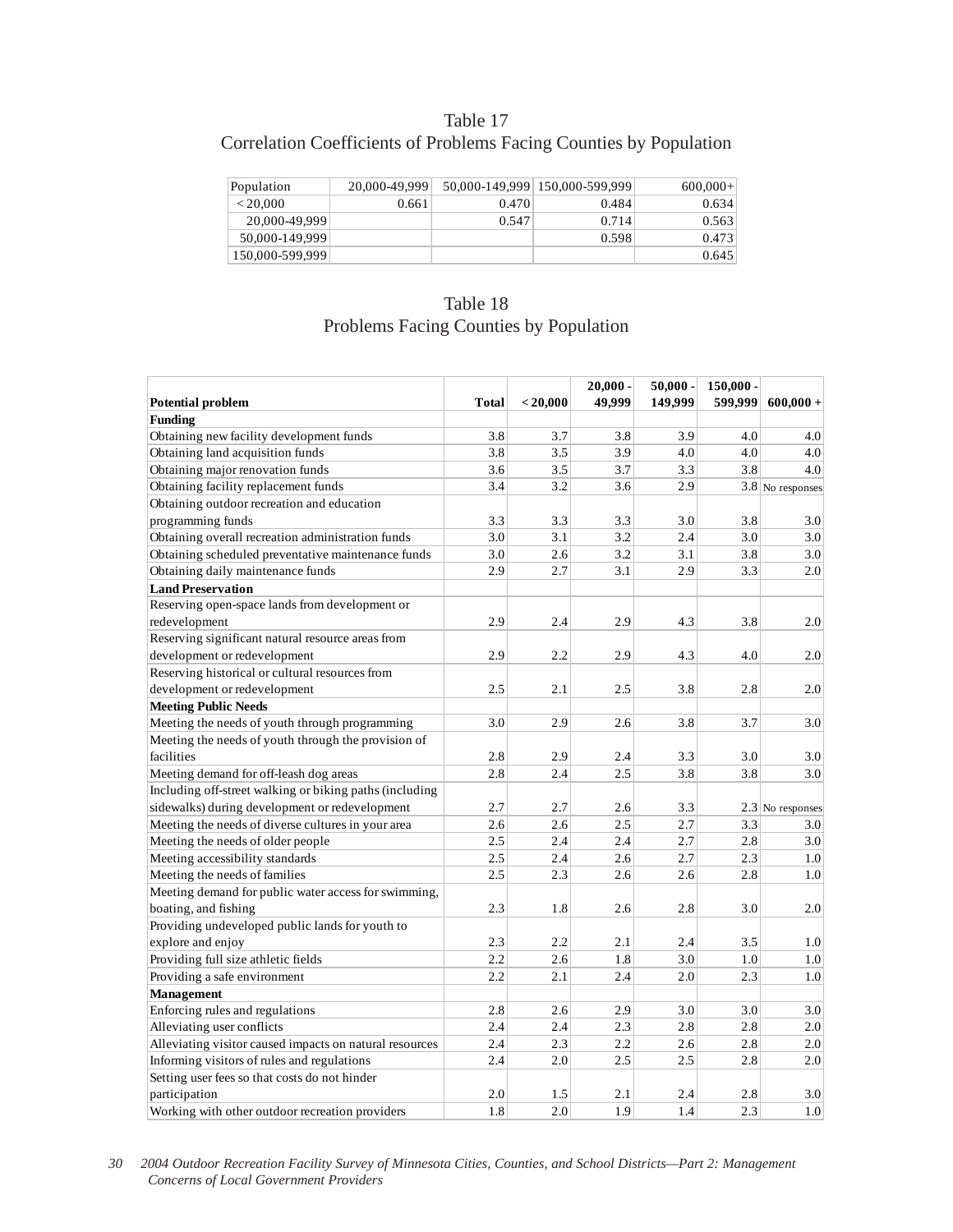## Table 19 Correlation Coefficients of Problems Facing Counties By Income

| Income            | \$35,000-\$39,999 | \$40,000-\$49,999 | $$50,000+$ |
|-------------------|-------------------|-------------------|------------|
| \$30,000-\$34,000 | 0.468             | 0.633             | 0.457      |
| \$35,000-\$39,999 |                   | 0.705             | 0.756      |
| \$40,000-\$49,999 |                   |                   | 0.731      |

# Table 20 Problems Facing Counties By Income

|                                                         |              | \$30,000 - | \$35,000 - | $$40,000$ - |             |
|---------------------------------------------------------|--------------|------------|------------|-------------|-------------|
| <b>Potential problem</b>                                | <b>Total</b> | \$34,999   | \$39,999   | \$49,999    | $$50,000 +$ |
| Funding                                                 |              |            |            |             |             |
| Obtaining new facility development funds                | 3.8          | 4.1        | 3.7        | 3.3         | 4.2         |
| Obtaining land acquisition funds                        | 3.8          | 3.9        | 3.6        | 3.5         | 4.2         |
| Obtaining major renovation funds                        | 3.6          | 3.7        | 3.6        | 3.2         | 3.8         |
| Obtaining facility replacement funds                    | 3.4          | 3.4        | 3.4        | 3.4         | 3.2         |
| Obtaining outdoor recreation and education              |              |            |            |             |             |
| programming funds                                       | 3.3          | 3.3        | 3.3        | 3.2         | 3.4         |
| Obtaining overall recreation administration funds       | 3.0          | 3.0        | 3.2        | 2.7         | 3.2         |
| Obtaining scheduled preventative maintenance funds      | 3.0          | 2.7        | 2.9        | 3.2         | 3.4         |
| Obtaining daily maintenance funds                       | 2.9          | 2.6        | 3.0        | 3.1         | 2.8         |
| <b>Land Preservation</b>                                |              |            |            |             |             |
| Reserving open-space lands from development or          |              |            |            |             |             |
| redevelopment                                           | 2.9          | 2.3        | 2.9        | 3.1         | 3.8         |
| Reserving significant natural resource areas from       |              |            |            |             |             |
| development or redevelopment                            | 2.9          | 2.1        | 3.0        | 3.1         | 4.0         |
| Reserving historical or cultural resources from         |              |            |            |             |             |
| development or redevelopment                            | 2.5          | 1.9        | 2.6        | 2.5         | 3.2         |
| <b>Meeting Public Needs</b>                             |              |            |            |             |             |
| Meeting the needs of youth through programming          | 3.0          | 2.8        | 2.8        | 3.2         | 3.1         |
| Meeting the needs of youth through the provision of     |              |            |            |             |             |
| facilities                                              | 2.8          | 2.7        | 2.5        | 3.6         | 2.7         |
| Meeting demand for off-leash dog areas                  | 2.8          | 3.1        | 2.0        | 2.8         | 3.7         |
| Including off-street walking or biking paths (including |              |            |            |             |             |
| sidewalks) during development or redevelopment          | 2.7          | 2.9        | 2.7        | 2.4         | 3.0         |
| Meeting the needs of diverse cultures in your area      | 2.6          | 2.9        | 2.1        | 2.8         | 2.8         |
| Meeting the needs of older people                       | 2.5          | 2.6        | 2.3        | 2.5         | 2.7         |
| Meeting accessibility standards                         | 2.5          | 2.8        | 2.2        | 2.6         | 2.2         |
| Meeting the needs of families                           | 2.5          | 2.4        | 2.6        | 2.4         | 2.5         |
| Meeting demand for public water access for swimming,    |              |            |            |             |             |
| boating, and fishing                                    | 2.3          | 1.9        | 2.4        | 2.2         | 3.0         |
| Providing undeveloped public lands for youth to         |              |            |            |             |             |
| explore and enjoy                                       | 2.3          | 2.2        | 2.1        | 2.2         | 2.6         |
| Providing full size athletic fields                     | 2.2          | 2.9        | 1.8        | 2.4         | 1.9         |
| Providing a safe environment                            | 2.2          | 2.0        | 2.4        | 2.1         | 2.2         |
| <b>Management</b>                                       |              |            |            |             |             |
| Enforcing rules and regulations                         | 2.8          | 2.6        | 2.7        | 2.9         | 3.0         |
| Alleviating user conflicts                              | 2.4          | 2.2        | 2.4        | 2.5         | 2.6         |
| Alleviating visitor caused impacts on natural resources | 2.4          | 2.4        | 2.3        | 2.4         | 2.4         |
| Informing visitors of rules and regulations             | 2.4          | 2.2        | 2.1        | 2.7         | 2.6         |
| Setting user fees so that costs do not hinder           |              |            |            |             |             |
| participation                                           | 2.0          | 1.6        | 2.1        | 1.8         | 2.4         |
| Working with other outdoor recreation providers         | 1.8          | 2.3        | 1.6        | 1.6         | 1.9         |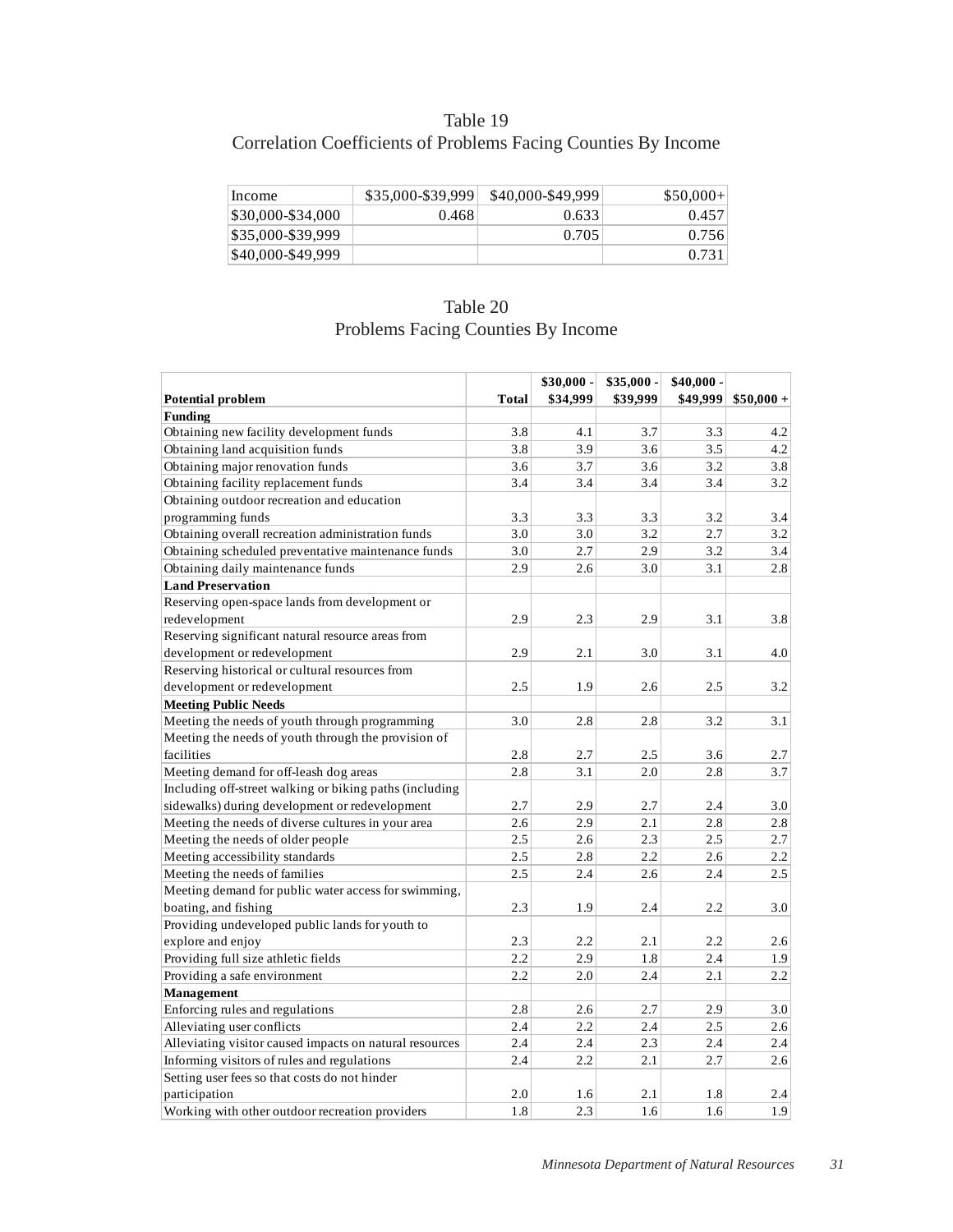#### Problems Facing School Districts

The most appropriate and knowledgeable school district officials were asked to indicate how much of a problem (if any) each of the potential problems were in "the outdoor recreation system **operated by the school district.**"

As mentioned earlier, school districts rated Funding problems highest, followed by Meeting Public Needs (Table 21). Management problems were rated lowest. Obtaining funding for capital expenditures (new facilities, major renovations, facility replacement, land acquisition) was rated a serious problem. Between one-third (34.5 percent) and almost one-half (45.5 percent) of the school districts rated obtaining funding for capital expenditures a very serious problem. Obtaining funding for operating expenditures (programming, administration, maintenance) was rated a moderate problem. Problems in the Meeting Public Needs category were rated slight to moderate problems. Management problems were rated as slight problems.

|                                                         |                  | Percent |         |                 |         |                      |            |
|---------------------------------------------------------|------------------|---------|---------|-----------------|---------|----------------------|------------|
|                                                         | Mean value       | Not a   | Slight  | <b>Moderate</b> |         | Serious Very serious |            |
|                                                         | <i>(excludes</i> | problem | problem | problem         | problem | problem              |            |
| <b>Potential problem</b>                                | Don't know)      | $(=1)$  | $(=2)$  | $(=3)$          | $(=4)$  | $(=5)$               | Don't know |
| <b>Funding</b>                                          |                  |         |         |                 |         |                      |            |
| Obtaining new facility development funds                | 4.1              | 6.0     | 1.7     | 12.8            | 26.8    | 45.5                 | 7.2        |
| Obtaining major renovation funds                        | 4.0              | 5.1     | 2.6     | 15.8            | 36.3    | 35.0                 | 5.1        |
| Obtaining facility replacement funds                    | 4.0              | 6.0     | 3.4     | 15.5            | 33.2    | 36.6                 | 5.2        |
| Obtaining land acquisition funds                        | 3.6              | 13.6    | 6.4     | 13.6            | 19.6    | 34.5                 | 12.3       |
| Obtaining scheduled preventative maintenance funds      | 3.5              | 6.0     | 10.6    | 30.2            | 29.8    | 18.3                 | 5.1        |
| Obtaining outdoor recreation and education              |                  |         |         |                 |         |                      |            |
| programming funds                                       | 3.4              | 6.8     | 10.6    | 28.9            | 29.8    | 17.4                 | 6.4        |
| Obtaining overall recreation administration funds       | 3.4              | 6.0     | 9.4     | 33.3            | 28.6    | 15.8                 | 6.8        |
| Obtaining daily maintenance funds                       | 3.4              | 10.3    | 9.8     | 27.4            | 29.9    | 17.5                 | 5.1        |
| <b>Meeting Public Needs</b>                             |                  |         |         |                 |         |                      |            |
| Meeting the needs of youth through the provision of     |                  |         |         |                 |         |                      |            |
| facilities                                              | 2.7              | 17.9    | 23.3    | 34.2            | 16.7    | 5.8                  | 2.1        |
| Meeting the needs of older people                       | 2.6              | 19.7    | 23.4    | 27.6            | 16.7    | 5.4                  | 7.1        |
| Meeting the needs of youth through programming          | 2.5              | 26.2    | 24.5    | 26.6            | 16.0    | 5.1                  | 1.7        |
| Meeting the needs of families                           | 2.4              | 21.8    | 29.0    | 32.8            | 10.1    | 2.1                  | 4.2        |
| Providing full size athletic fields                     | 2.2              | 36.7    | 22.9    | 23.3            | 12.9    | 3.8                  | 0.4        |
| Meeting the needs of diverse cultures in your area      | 2.2              | 34.7    | 23.0    | 21.8            | 9.2     | 3.8                  | 7.5        |
| Meeting accessibility standards                         | 2.2              | 31.3    | 33.3    | 21.3            | 9.6     | 2.5                  | 2.1        |
| Providing a safe environment                            | 1.8              | 47.9    | 30.0    | 15.0            | 4.2     | 2.1                  | 0.8        |
| Management                                              |                  |         |         |                 |         |                      |            |
| Alleviating user conflicts                              | 2.3              | 25.1    | 38.5    | 23.4            | 7.9     | 3.8                  | 1.3        |
| Enforcing rules and regulations                         | 2.2              | 24.7    | 38.1    | 25.1            | 8.8     | 1.7                  | 1.7        |
| Setting user fees so that costs do not hinder           |                  |         |         |                 |         |                      |            |
| participation                                           | 2.2              | 32.6    | 25.1    | 25.1            | 10.5    | 2.5                  | 4.2        |
| Informing visitors of rules and regulations             | 2.1              | 28.3    | 39.6    | 22.1            | 7.1     | 0.4                  | 2.5        |
| Alleviating visitor caused impacts on natural resources | 1.9              | 32.4    | 32.8    | 20.2            | 1.3     | 1.7                  | 11.8       |
| Working with other outdoor recreation providers         | 1.8              | 43.1    | 32.6    | 12.6            | 3.3     | 0.4                  | 7.9        |

### Table 21 Problems Facing School Districts

#### *32 2004 Outdoor Recreation Facility Survey of Minnesota Cities, Counties, and School Districts—Part 2: Management Concerns of Local Government Providers*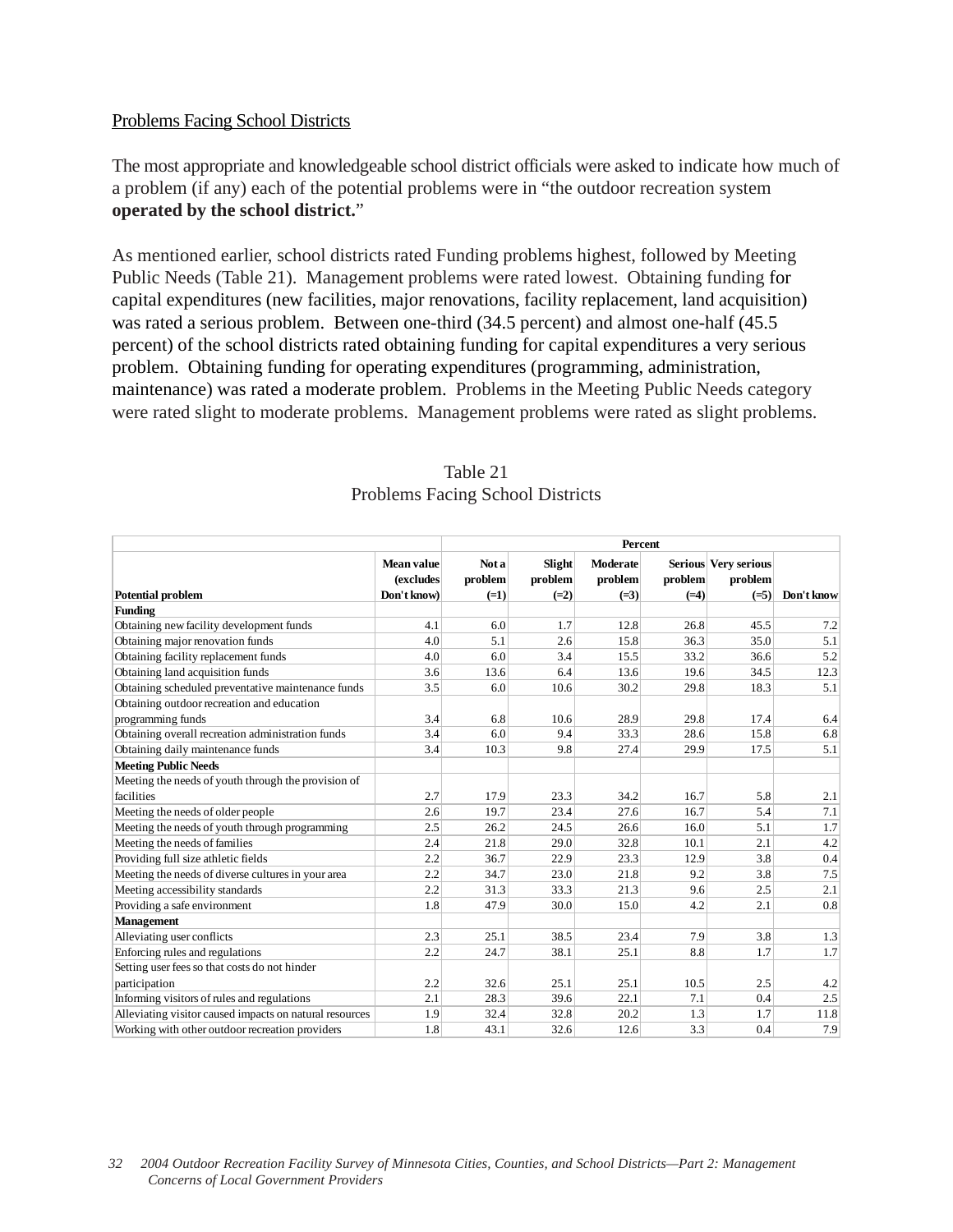To examine how problems varied across the state and by standard demographic breakdowns, school district data were looked at by region, enrollment change 1993-94 to 2003-04, 2003-04 enrollment, and percent enrollment eligible for subsidized lunches.

## Analysis by Region

Regions used for this analysis are the four DNR regions with the Central DNR region broken into the seven county Twin Cities metropolitan region (Metro) and the balance as the Central region (Figure 1, page 19). The Metro region contains half of the Minnesota population and is covered by the regional governmental agency (Metropolitan Council) that has outdoor recreation functions.

When looked at by region there was fairly strong correlation among the regions (Table 22). This was similar to the results for cities which also showed fairly strong correlation among the regions.

| Region    | Northeast | South | Central | Metro |
|-----------|-----------|-------|---------|-------|
| Northwest | 0.905     | 0.975 | 0.826   | 0.827 |
| Northeast |           | 0.897 | 0.838   | 0.824 |
| South     |           |       | 0.820   | 0.841 |
| Central   |           |       |         | 0.968 |

Table 22 Correlation Coefficients of Problems Facing School Districts by Region

All of the regions rated Funding problems highest (Table 23). The Northwest and Metro regions rated Funding problems lower than the other regions (mean problem rating 3.4, 3.6, 3.8 or more, respectively). However, all regions rated Funding problems as moderate to serious problems. The Northwest, Northeast, and South regions rated Meeting Public Needs problems second and Management problems last. The Central and Metro regions rated Meeting Public Needs problems and Management problems about the same. All regions rated Meeting Public Needs problems as slight to moderate problems and Management problems as slight problems.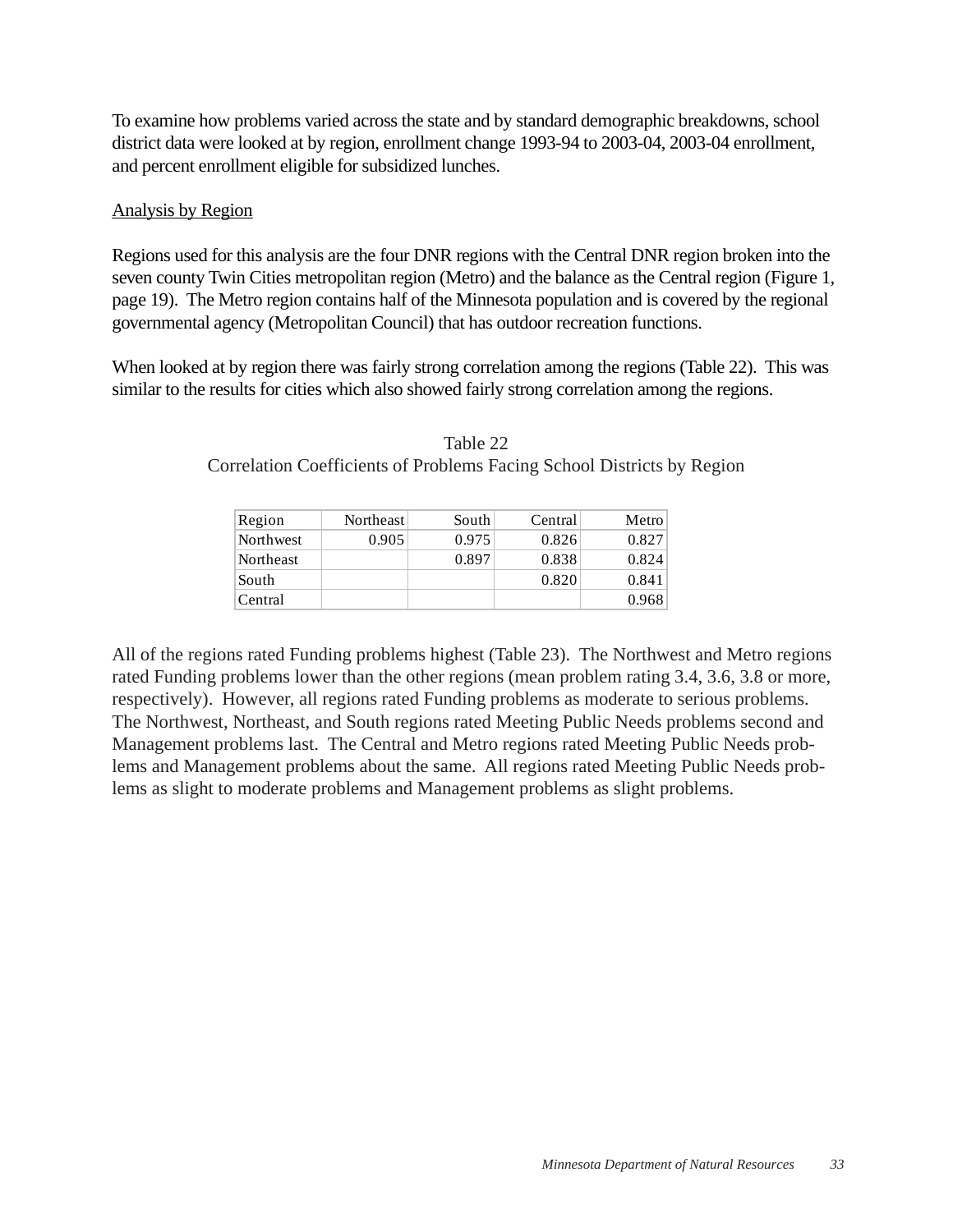# Table 23 Problems Facing School District by Region

(mean values—problem scale: 1=Not a problem, 2=Slight problem, 3=Moderate problem, 4=Serious problem, 5=Very serious problem; excludes Don't know responses)

| <b>Potential problem</b>                                |     | <b>Total Northwest Northeast</b> |     | <b>South</b> | <b>Central</b> | <b>Metro</b> |
|---------------------------------------------------------|-----|----------------------------------|-----|--------------|----------------|--------------|
| <b>Funding</b>                                          |     |                                  |     |              |                |              |
| Obtaining new facility development funds                | 4.1 | 3.8                              | 4.4 | 4.2          | 4.3            | 4.1          |
| Obtaining major renovation funds                        | 4.0 | 3.8                              | 4.1 | 4.1          | 4.1            | 3.8          |
| Obtaining facility replacement funds                    | 4.0 | 3.7                              | 4.2 | 4.1          | 4.1            | 3.8          |
| Obtaining land acquisition funds                        | 3.6 | 3.4                              | 3.4 | 3.6          | 3.9            | 3.9          |
| Obtaining scheduled preventative maintenance funds      | 3.5 | 3.2                              | 3.6 | 3.5          | 3.7            | 3.3          |
| Obtaining outdoor recreation and education              |     |                                  |     |              |                |              |
| programming funds                                       | 3.4 | 3.3                              | 3.6 | 3.5          | 3.5            | 3.1          |
| Obtaining overall recreation administration funds       | 3.4 | 3.2                              | 3.7 | 3.5          | 3.6            | 3.3          |
| Obtaining daily maintenance funds                       | 3.4 | 3.1                              | 3.4 | 3.5          | 3.6            | 3.2          |
| <b>Meeting Public Needs</b>                             |     |                                  |     |              |                |              |
| Meeting the needs of youth through the provision of     |     |                                  |     |              |                |              |
| facilities                                              | 2.7 | 2.6                              | 2.5 | 2.7          | 2.8            | 2.8          |
| Meeting the needs of older people                       | 2.6 | 2.7                              | 2.7 | 2.8          | 2.3            | 2.2          |
| Meeting the needs of youth through programming          | 2.5 | 2.3                              | 2.7 | 2.6          | 2.3            | 2.5          |
| Meeting the needs of families                           | 2.4 | 2.2                              | 2.4 | 2.5          | 2.3            | 2.3          |
| Providing full size athletic fields                     | 2.2 | 2.1                              | 2.1 | 2.2          | 2.4            | 2.6          |
| Meeting the needs of diverse cultures in your area      | 2.2 | 2.1                              | 1.7 | 2.4          | 2.1            | $2.2\,$      |
| Meeting accessibility standards                         | 2.2 | 2.2                              | 2.4 | 2.4          | 2.0            | 1.7          |
| Providing a safe environment                            | 1.8 | 1.8                              | 2.1 | 1.9          | 1.9            | 1.5          |
| <b>Management</b>                                       |     |                                  |     |              |                |              |
| Alleviating user conflicts                              | 2.3 | 2.0                              | 2.2 | 2.2          | 2.5            | 2.5          |
| Enforcing rules and regulations                         | 2.2 | 1.9                              | 2.5 | 2.1          | 2.4            | 2.5          |
| Setting user fees so that costs do not hinder           |     |                                  |     |              |                |              |
| participation                                           | 2.2 | 2.1                              | 2.1 | 2.1          | 2.4            | 2.4          |
| Informing visitors of rules and regulations             | 2.1 | 1.9                              | 2.4 | 1.9          | 2.5            | 2.3          |
| Alleviating visitor caused impacts on natural resources | 1.9 | 1.7                              | 2.1 | 2.0          | 2.0            | 2.1          |
| Working with other outdoor recreation providers         | 1.8 | 1.7                              | 2.0 | 1.8          | 1.8            | 1.6          |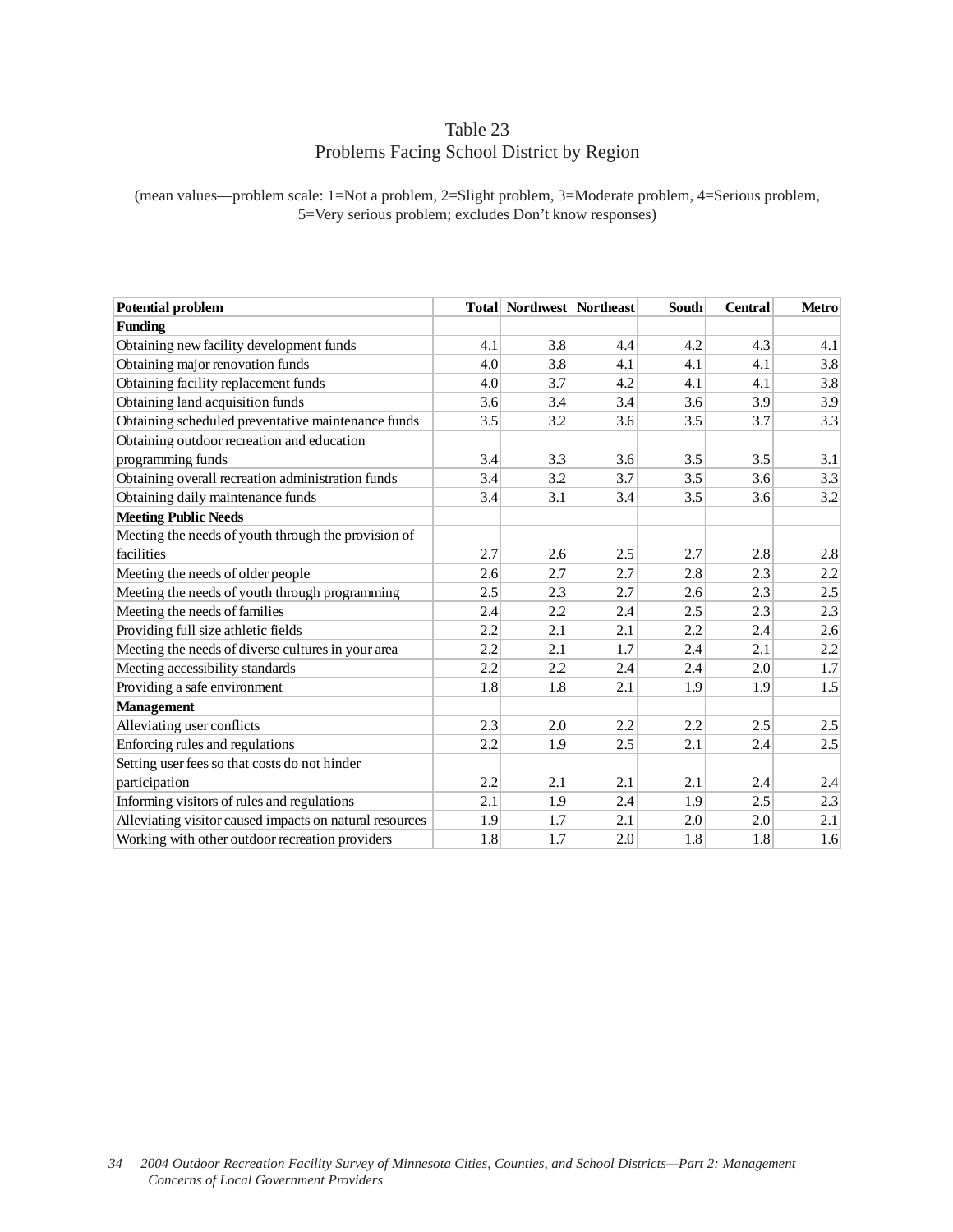## Analysis by Standard Demographic Breakdowns

Problems facing school districts were looked at by enrollment change 1993-94 to 2003-04, 2003- 04 enrollment, and percent enrollment eligible for subsidized lunches.

Enrollment change is the percent change in enrollment from the 1993-94 school year to the 2003- 04 school year. Enrollment change ranged from -73 percent to +110 percent. Negative numbers indicate a reduction in enrollment. Almost two-thirds (63 percent) of the responding school districts showed a reduction in enrollment. Most of these school districts were in the Northwest, Northeast and South regions.

There was a strong correlation among school districts when the data were looked at by enrollment change (Table 24). All of the enrollment change classes rated Funding problems highest followed by Meeting Public Needs problems and Management problems (Table 25). On average, Funding problems had a serious problem rating (mean problem rating 3.5 to 3.8). School districts exhibiting moderate growth (0.1 to 15.0 percent) rated Funding problems as less of a problem (mean problem rating 3.5 vs 3.7 or higher). The other problems had, on average, slight to moderate ratings (mean problem rating 2.0 to 2.5).

Enrollment figures used for this analysis are from the 2003-04 school year.

There was a fairly strong correlation among school districts when the data were looked at by enrollment (Table 26). All of the enrollment classes rated Funding problems highest followed by Meeting Public Needs problems and Management problems (Table 27). Funding was rated as more of a problem by the largest school districts (20,001+) and less of a problem by the smallest school districts (<651) with the other districts in between (mean problem rating 4.1, 3.5, 3.7, respectively). The largest school districts rated obtaining funding for land acquisition a very serious problem. They rated obtaining funding for operating expenditures a serious problem. Overall, the smallest school districts rated problems as less serious while the largest school districts rated problems as more serious with the other school districts in between (mean problem rating 2.7, 2.9, 2.8, respectively).

The percent of students eligible for free or reduced cost lunches during the 2003-04 school year was used as a surrogate for median household income.

There was a strong correlation among school districts when the data were looked at by percent enrollment eligible for subsidized lunches (Table 28). All of the percent enrollment eligible for subsidized lunches classes rated Funding problems highest followed by Meeting Public Needs problems and Management problems (Table 29). Surprisingly, the school districts with the highest percent of enrollment eligible for subsidized lunches (30.1% to 40.0%, 40.1+%) rated Funding problems as a less serious problem than school districts with lower eligibility (<20.1%, 20.1% - 30.0%) (mean problem rating 3.4, 3.6, 3.7, 4.0, respectively). Overall, school districts with the highest percent of enrollment eligible for subsidized lunches (30.1% to 40.0%, 40.1+%) rated problems as less serious than the other districts (<20.1%, 20.1% - 30.0%) (mean problem rating 2.6, 2.7, 2.8, 2.9, respectively).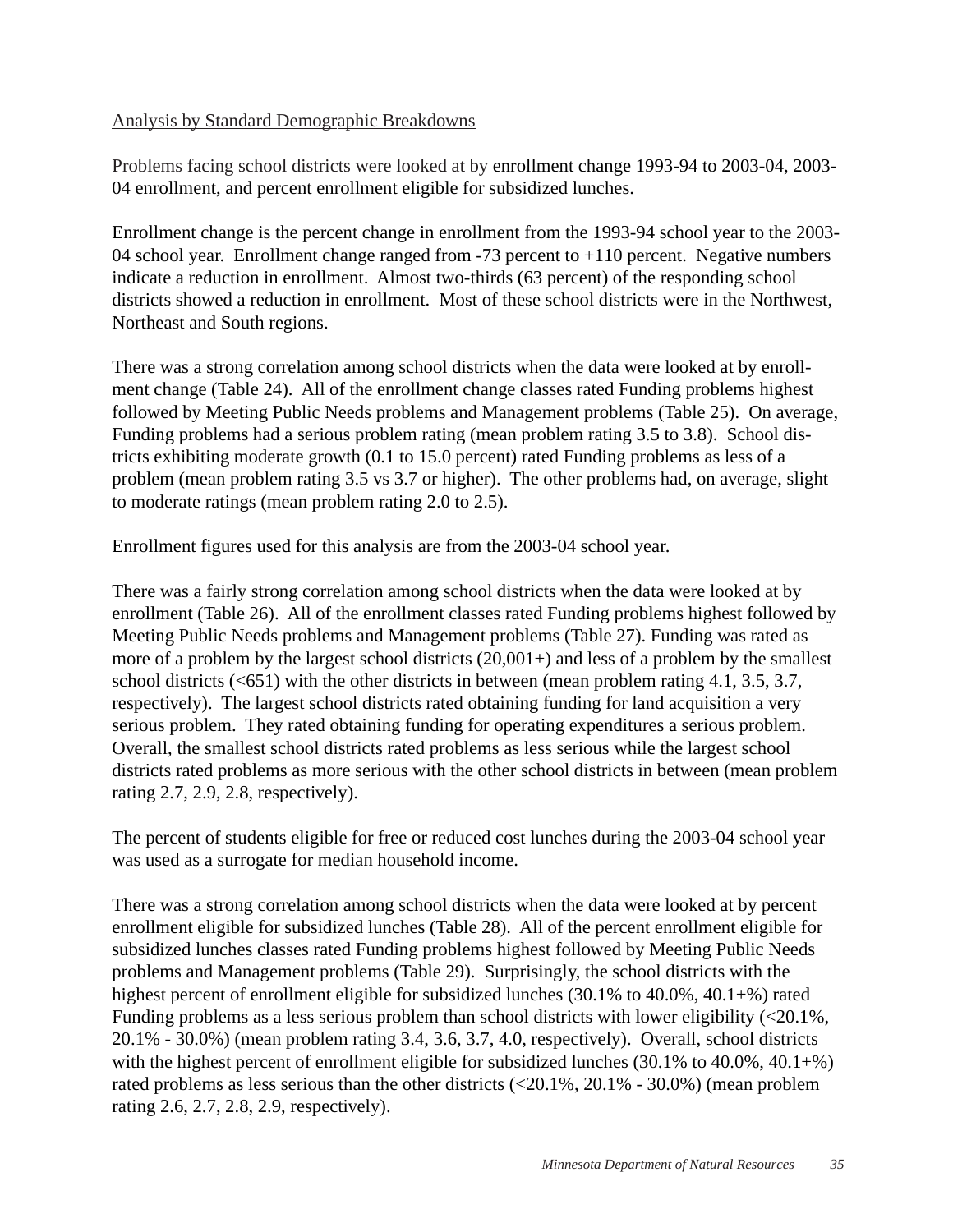## Table 24 Correlation Coefficients of Problems Facing School Districts by Enrollment Change

| Enrollment change   -13.9% to 0.0%   0.1% to 15.0%   15.1% or more |       |       |       |
|--------------------------------------------------------------------|-------|-------|-------|
| $-14.0\%$ or less                                                  | 0.965 | 0.898 | 0.899 |
| $-13.9\%$ to $0.0\%$                                               |       | 0.909 | 0.907 |
| $ 0.1\%$ to 15.0%                                                  |       |       | 0.979 |

| Table 25                                              |
|-------------------------------------------------------|
| Problems Facing School Districts by Enrollment Change |

|                                                         |              | $-14.0\%$ or | $-13.9\%$ to | $0.1$ to | 15.1 or |
|---------------------------------------------------------|--------------|--------------|--------------|----------|---------|
| <b>Potential problem</b>                                | <b>Total</b> | less         | $0\%$        | 15.0%    | more    |
| <b>Funding</b>                                          |              |              |              |          |         |
| Obtaining new facility development funds                | 4.1          | 4.1          | 4.2          | 3.9      | 4.2     |
| Obtaining major renovation funds                        | 4.0          | 3.9          | 4.1          | 3.9      | 4.0     |
| Obtaining facility replacement funds                    | 4.0          | 3.9          | 4.0          | 3.8      | 4.1     |
| Obtaining land acquisition funds                        | 3.6          | 3.6          | 3.6          | 3.6      | 3.8     |
| Obtaining scheduled preventative maintenance funds      | 3.5          | 3.5          | 3.6          | 3.3      | 3.4     |
| Obtaining outdoor recreation and education              |              |              |              |          |         |
| programming funds                                       | 3.4          | 3.4          | 3.6          | 3.1      | 3.4     |
| Obtaining overall recreation administration funds       | 3.4          | 3.4          | 3.5          | 3.1      | 3.5     |
| Obtaining daily maintenance funds                       | 3.4          | 3.4          | 3.5          | 3.2      | 3.3     |
| <b>Meeting Public Needs</b>                             |              |              |              |          |         |
| Meeting the needs of youth through the provision of     |              |              |              |          |         |
| facilities                                              | 2.7          | 2.7          | 2.6          | 2.9      | 2.6     |
| Meeting the needs of older people                       | 2.6          | 2.7          | 2.7          | 2.5      | 2.5     |
| Meeting the needs of youth through programming          | 2.5          | 2.7          | 2.3          | 2.5      | 2.5     |
| Meeting the needs of families                           | 2.4          | 2.6          | 2.4          | 2.2      | 2.3     |
| Providing full size athletic fields                     | 2.2          | 2.2          | 2.3          | 2.2      | 2.3     |
| Meeting the needs of diverse cultures in your area      | 2.2          | 2.3          | 2.3          | 2.0      | 1.9     |
| Meeting accessibility standards                         | 2.2          | 2.4          | 2.2          | 2.0      | 2.0     |
| Providing a safe environment                            | 1.8          | 2.1          | 1.7          | 1.6      | 1.6     |
| <b>Management</b>                                       |              |              |              |          |         |
| Alleviating user conflicts                              | 2.3          | 2.3          | 2.2          | 2.2      | 2.3     |
| Enforcing rules and regulations                         | 2.2          | 2.2          | 2.1          | 2.3      | 2.4     |
| Setting user fees so that costs do not hinder           |              |              |              |          |         |
| participation                                           | 2.2          | 2.3          | 2.2          | 2.1      | 2.1     |
| Informing visitors of rules and regulations             | 2.1          | 2.0          | 2.0          | 2.2      | 2.3     |
| Alleviating visitor caused impacts on natural resources | 1.9          | 2.0          | 2.0          | 1.7      | 2.1     |
| Working with other outdoor recreation providers         | 1.8          | 1.9          | 1.7          | 1.8      | 1.6     |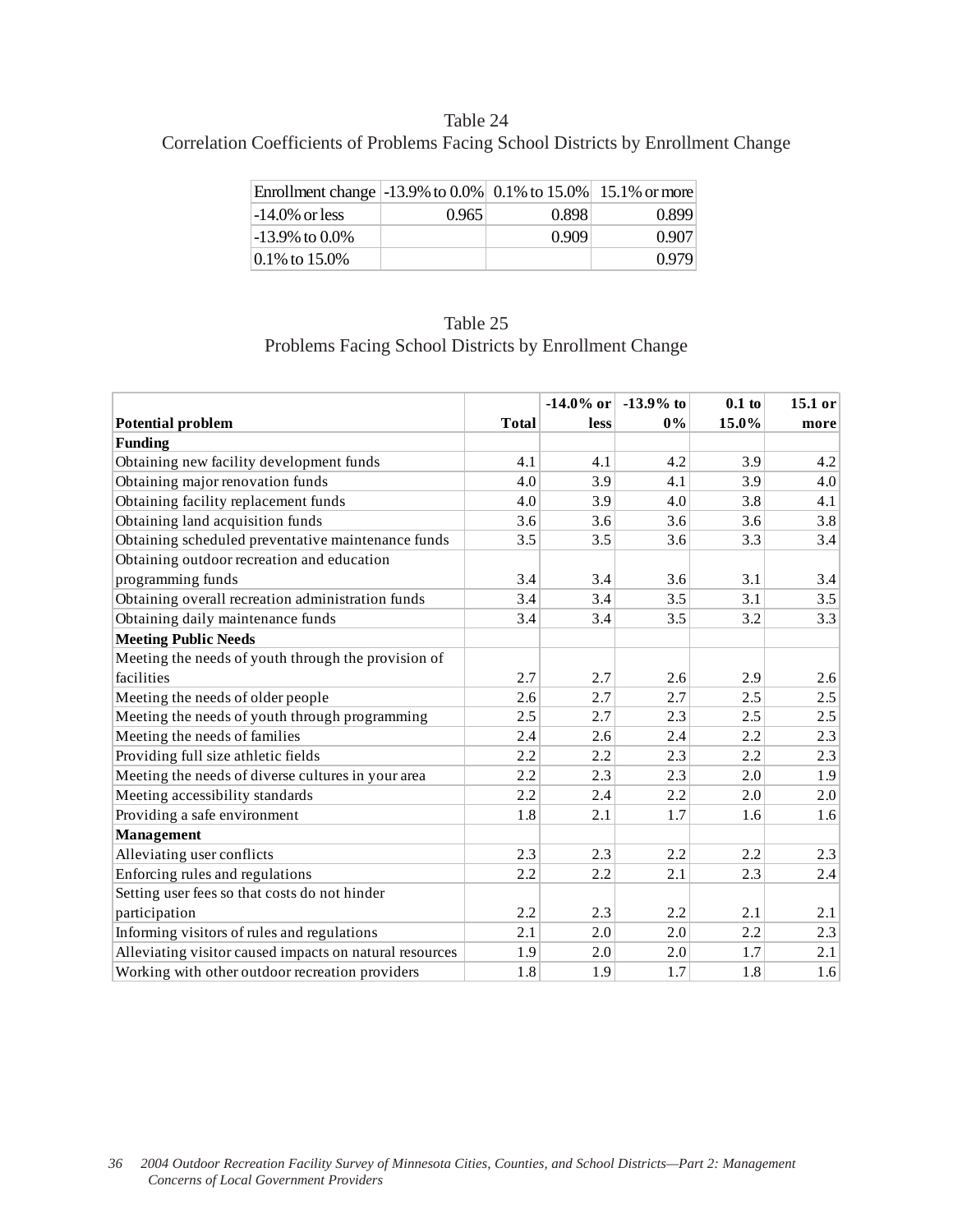# Table 26

# Correlation Coefficients of Problems Facing School Districts by Enrollment

| Enrollment         | $651 - 1,200$ | $1,201 - 2,700$ | $2.701 - 20.000$ | $20,001+$ |
|--------------------|---------------|-----------------|------------------|-----------|
| $650$ or less      | 0.931         | 0.922           | 0.793            | 0.767     |
| 651 - 1,200        |               | 0.942           | 0.879            | 0.815     |
| $1,201 - 2,700$    |               |                 | 0.902            | 0.809     |
| $ 2,701 - 20,000 $ |               |                 |                  | 0.876     |

| Table 27                                       |
|------------------------------------------------|
| Problems Facing School Districts by Enrollment |

|                                                         |     |                   | $651 -$ | $1,201 -$ | $2,701 -$ | 20,001 or |
|---------------------------------------------------------|-----|-------------------|---------|-----------|-----------|-----------|
| <b>Potential problem</b>                                |     | Total 650 or less | 1,200   | 2,700     | 20,000    | more      |
| <b>Funding</b>                                          |     |                   |         |           |           |           |
| Obtaining new facility development funds                | 4.1 | 3.9               | 4.2     | 4.2       | 4.1       | 4.3       |
| Obtaining major renovation funds                        | 4.0 | 4.0               | 4.0     | 4.0       | 4.0       | 4.0       |
| Obtaining facility replacement funds                    | 4.0 | 3.8               | 4.0     | 4.0       | 4.0       | 4.3       |
| Obtaining land acquisition funds                        | 3.6 | 3.3               | 3.7     | 3.7       | 3.9       | 5.0       |
| Obtaining scheduled preventative maintenance funds      | 3.5 | 3.3               | 3.5     | 3.4       | 3.6       | 3.7       |
| Obtaining outdoor recreation and education              |     |                   |         |           |           |           |
| programming funds                                       | 3.4 | 3.4               | 3.6     | 3.5       | 3.2       | 3.7       |
| Obtaining overall recreation administration funds       | 3.4 | 3.2               | 3.5     | 3.5       | 3.4       | 3.5       |
| Obtaining daily maintenance funds                       | 3.4 | 3.1               | 3.4     | 3.4       | 3.5       | 4.3       |
| <b>Meeting Public Needs</b>                             |     |                   |         |           |           |           |
| Meeting the needs of youth through the provision of     |     |                   |         |           |           |           |
| facilities                                              | 2.7 | 2.7               | 2.6     | 2.7       | 2.7       | 3.0       |
| Meeting the needs of older people                       | 2.6 | 2.8               | 2.8     | 2.6       | 2.3       | 1.5       |
| Meeting the needs of youth through programming          | 2.5 | 2.5               | 2.5     | 2.6       | 2.3       | 3.0       |
| Meeting the needs of families                           | 2.4 | 2.4               | 2.5     | 2.4       | 2.3       | 2.5       |
| Providing full size athletic fields                     | 2.2 | 2.2               | 2.2     | 2.2       | 2.3       | 3.0       |
| Meeting the needs of diverse cultures in your area      | 2.2 | 2.0               | 2.2     | 2.2       | 2.3       | 2.5       |
| Meeting accessibility standards                         | 2.2 | 2.4               | 2.1     | 2.3       | 1.9       | 1.3       |
| Providing a safe environment                            | 1.8 | 2.1               | 1.8     | 1.8       | 1.7       | 1.7       |
| Management                                              |     |                   |         |           |           |           |
| Alleviating user conflicts                              | 2.3 | 2.1               | 2.1     | 2.4       | 2.4       | 2.3       |
| Enforcing rules and regulations                         | 2.2 | 2.2               | 2.3     | 2.0       | 2.4       | 2.3       |
| Setting user fees so that costs do not hinder           |     |                   |         |           |           |           |
| participation                                           | 2.2 | 1.8               | 2.3     | 2.3       | 2.5       | 2.0       |
| Informing visitors of rules and regulations             | 2.1 | 1.9               | 2.2     | 2.0       | 2.2       | 2.0       |
| Alleviating visitor caused impacts on natural resources | 1.9 | 1.8               | 1.9     | 1.9       | 2.1       | 2.0       |
| Working with other outdoor recreation providers         | 1.8 | 1.8               | 1.7     | 1.8       | 1.8       | 2.0       |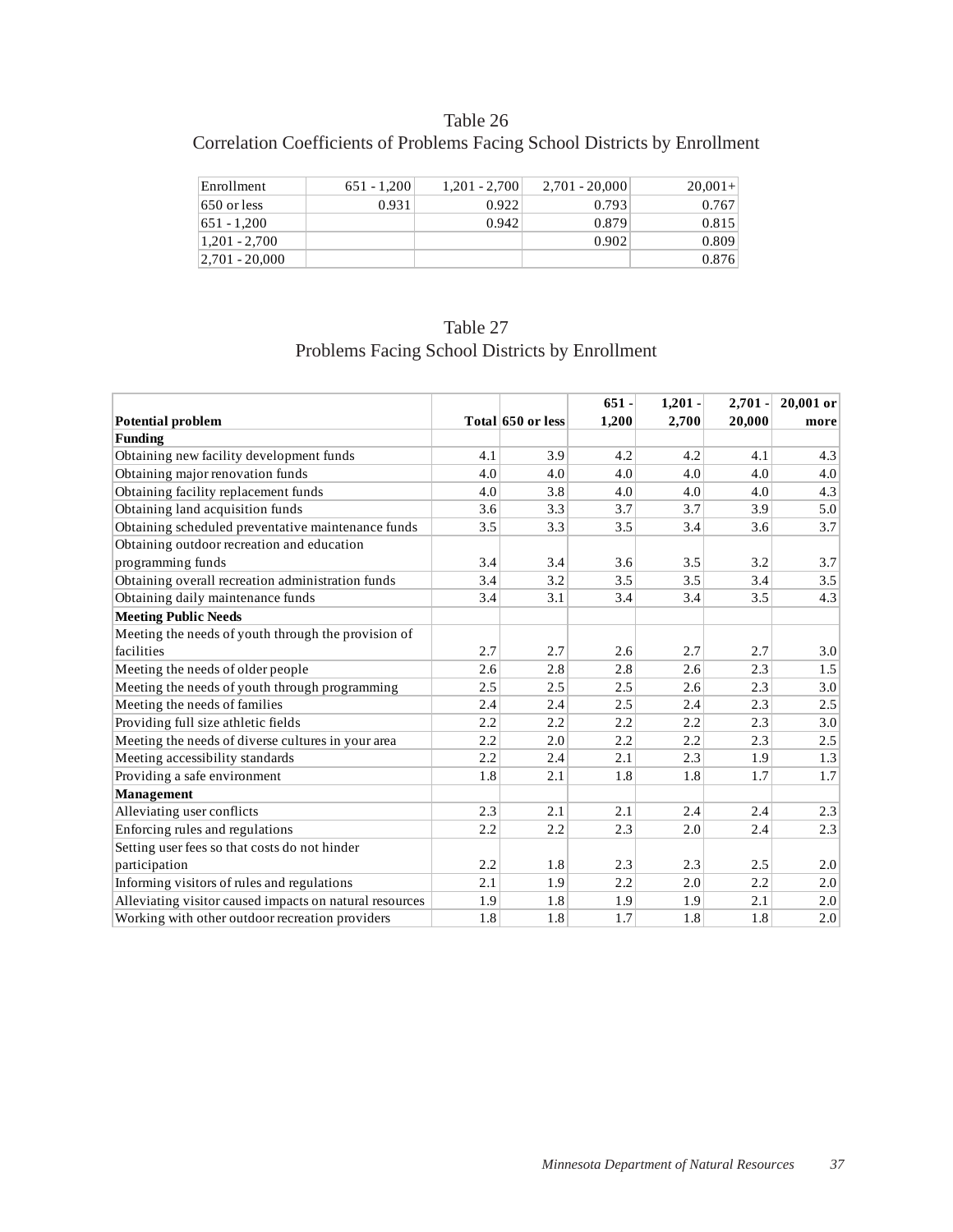## Table 28

# Correlation Coefficients of Problems Facing School Districts by Subsidized Lunch

| Subsidized lunches | $20.1\% - 30.0\%$ | $30.1\% - 40.0\%$ | $40.1\%$ or more |
|--------------------|-------------------|-------------------|------------------|
| 20% or less        | 0.938             | 0.944             | 0.942            |
| $ 20.1\% - 30.0\%$ |                   | 0.976             | 0.892            |
| $130.1\% - 40.0\%$ |                   |                   | 0.912            |

| Table 29                                             |
|------------------------------------------------------|
| Problems Facing School Districts by Subsidized Lunch |

|                                                         |              | $20.0\%$ or | 20.1% | $30.1\%$ - | 40.1% or |
|---------------------------------------------------------|--------------|-------------|-------|------------|----------|
| <b>Potential problem</b>                                | <b>Total</b> | less        | 30.0% | 40.0%      | more     |
| <b>Funding</b>                                          |              |             |       |            |          |
| Obtaining new facility development funds                | 4.1          | 4.2         | 4.4   | 3.8        | 4.1      |
| Obtaining major renovation funds                        | 4.0          | 4.0         | 4.2   | 3.8        | 4.0      |
| Obtaining facility replacement funds                    | 4.0          | 4.0         | 4.3   | 3.7        | 3.9      |
| Obtaining land acquisition funds                        | 3.6          | 3.9         | 3.8   | 3.3        | 3.5      |
| Obtaining scheduled preventative maintenance funds      | 3.5          | 3.4         | 3.8   | 3.2        | 3.4      |
| Obtaining outdoor recreation and education              |              |             |       |            |          |
| programming funds                                       | 3.4          | 3.3         | 3.7   | 3.2        | 3.5      |
| Obtaining overall recreation administration funds       | 3.4          | 3.4         | 3.7   | 3.2        | 3.3      |
| Obtaining daily maintenance funds                       | 3.4          | 3.4         | 3.7   | 3.2        | 3.2      |
| <b>Meeting Public Needs</b>                             |              |             |       |            |          |
| Meeting the needs of youth through the provision of     |              |             |       |            |          |
| facilities                                              | 2.7          | 2.8         | 2.8   | 2.6        | 2.5      |
| Meeting the needs of older people                       | 2.6          | 2.7         | 2.8   | 2.5        | 2.4      |
| Meeting the needs of youth through programming          | 2.5          | 2.5         | 2.7   | 2.4        | 2.2      |
| Meeting the needs of families                           | 2.4          | 2.5         | 2.6   | 2.4        | 2.1      |
| Providing full size athletic fields                     | 2.2          | 2.3         | 2.6   | 2.1        | 1.9      |
| Meeting the needs of diverse cultures in your area      | 2.2          | 2.4         | 2.3   | 2.0        | 2.2      |
| Meeting accessibility standards                         | 2.2          | 2.0         | 2.3   | 2.2        | 2.2      |
| Providing a safe environment                            | 1.8          | 1.6         | 1.9   | 1.9        | 1.8      |
| <b>Management</b>                                       |              |             |       |            |          |
| Alleviating user conflicts                              | 2.3          | 2.4         | 2.4   | 2.3        | 1.9      |
| Enforcing rules and regulations                         | 2.2          | 2.5         | 2.2   | 2.0        | 2.3      |
| Setting user fees so that costs do not hinder           |              |             |       |            |          |
| participation                                           | 2.2          | 2.3         | 2.4   | 2.2        | 2.0      |
| Informing visitors of rules and regulations             | 2.1          | 2.3         | 2.1   | 1.9        | 2.1      |
| Alleviating visitor caused impacts on natural resources | 1.9          | 2.0         | 2.0   | 1.8        | 2.0      |
| Working with other outdoor recreation providers         | 1.8          | 1.7         | 1.9   | 1.7        | 1.8      |